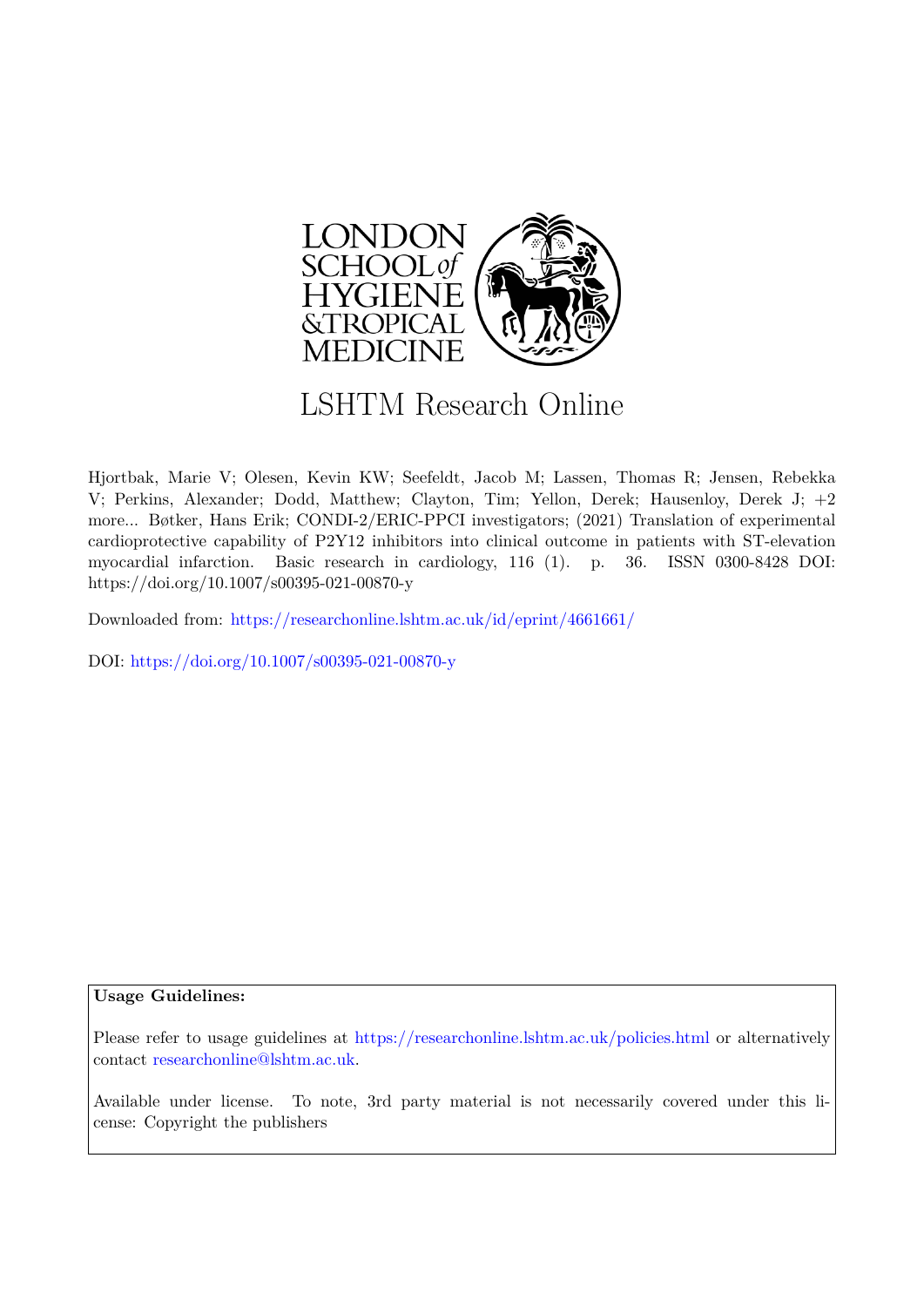| $\mathbf{1}$   |                                                                                                                                                    |
|----------------|----------------------------------------------------------------------------------------------------------------------------------------------------|
| $\overline{2}$ | Translation of experimental cardioprotective capability of $P2V_{12}$                                                                              |
| 3              | inhibitors into clinical outcome in patients with ST-elevation                                                                                     |
| $\overline{4}$ | myocardial infarction                                                                                                                              |
| 5              |                                                                                                                                                    |
| 6              | Short title: Clinical impact of $P2Y_{12}$ inhibitors' cardioprotective capability                                                                 |
| $\tau$         |                                                                                                                                                    |
| 8              | Marie V. Hjortbak <sup>1</sup> ; Kevin K.W. Olesen <sup>2</sup> ; Jacob M. Seefeldt <sup>1</sup> , Thomas R. Lassen <sup>1</sup> , Rebekka V.      |
| $\overline{9}$ | Jensen <sup>2</sup> , Alexander Perkins <sup>3</sup> , Matthew Dodd <sup>3</sup> , Tim Clayton <sup>3</sup> , Derek Yellon <sup>4</sup> , Derek J. |
| 10             | Hausenloy <sup>4,5,6,7</sup> , Hans Erik Bøtker <sup>1,2</sup> on behalf of the CONDI-2/ERIC-PPCI investigators                                    |
| 11             |                                                                                                                                                    |
| 12             | Affiliations:                                                                                                                                      |
| 13             | Department of Clinical Medicine, Cardiology, Aarhus University, Aarhus, Denmark<br>1.                                                              |
| 14             | Department of Cardiology, Aarhus University Hospital, Aarhus, Denmark<br>2.                                                                        |
| 15             | London School of Hygiene and Tropical Medicine, Clinical Trials Unit, London, UK<br>3.                                                             |
| 16             | The Hatter Cardiovascular Institute, University College London, London, UK<br>4.                                                                   |
| 17             | Cardiovascular & Metabolic Disorders Program, Duke-National University of Singapore<br>5.                                                          |
| 18             | Medical School, Singapore                                                                                                                          |
| 19             | 6. National Heart Research Institute Singapore, National Hearts Centre, Singapore Yong Loo                                                         |
| 20             | Lin School of Medicine, National University Singapore, Singapore                                                                                   |
| 21             | 7. Cardiovascular Research Center, College of Medical and Health Sciences, Asia University,                                                        |
| 22             | Taiwan                                                                                                                                             |
| 23             |                                                                                                                                                    |
| 24             | <b>Address for correspondence:</b>                                                                                                                 |
| 25             | Marie V. Hjortbak                                                                                                                                  |
| 26             | Aarhus University, Department of Clinical Medicine                                                                                                 |
| 27             | Palle Juul-Jensens Boulevard 82, DK-8200, Aarhus N, Denmark                                                                                        |
| 28             | Phone: 0045 78452262                                                                                                                               |
| 29             | Email: hjortbak@clin.au.dk                                                                                                                         |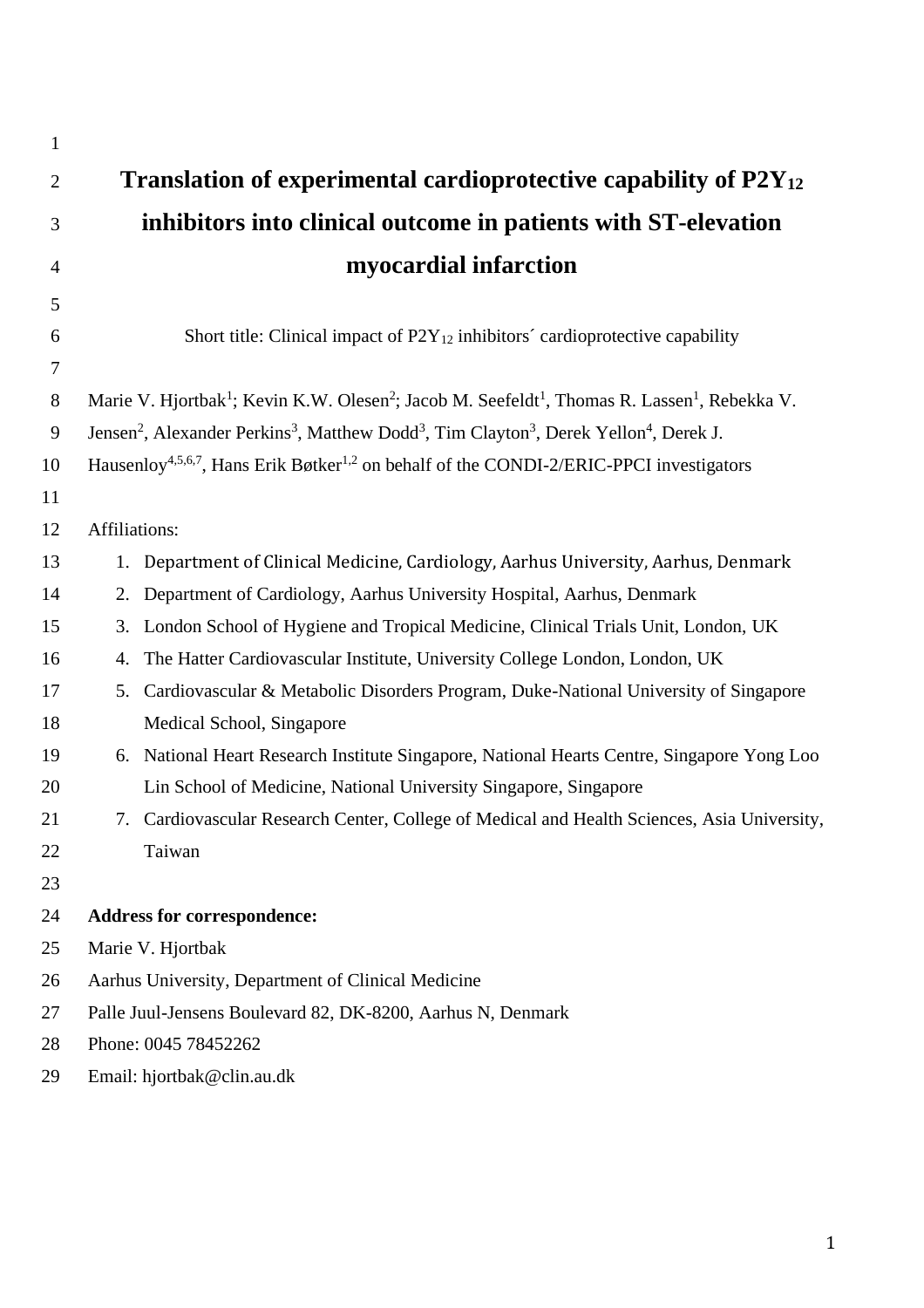#### **Abstract**

**Objectives:** We studied the translational cardioprotective potential of P2Y<sub>12</sub> inhibitors against acute myocardial ischemia/reperfusion injury (IRI) in an animal model of acute myocardial infarction and in patients with ST-elevation myocardial infarction (STEMI) undergoing primary percutaneous coronary intervention (PPCI).

 **Background:** P2Y<sup>12</sup> inhibitors have pleiotropic effects that may induce cardioprotection against acute myocardial IRI beyond their inhibitory effects on platelet aggregation.

 **Methods:** We compared the cardioprotective effects of clopidogrel, prasugrel and ticagrelor on infarct size in an *in vivo* rat model of acute myocardial IRI, and investigated the effects of the P2Y<sup>12</sup> inhibitors on enzymatic infarct size (48-hour area-under-the-curve (AUC) troponin T release) and clinical outcomes in a retrospective study of STEMI patients from the CONDI-2/ERIC-PPCI trial using propensity score analyses.

 **Results:** Loading with ticagrelor in rats reduced infarct size after acute myocardial IRI compared to 14 controls  $(37\pm11\% \text{ vs } 52\pm8\%, \text{ p}<0.01)$ , whereas clopidogrel and prasugrel did not  $(50\pm11\%, \text{ p}>0.99)$  and 49±9%, p>0.99, respectively). Correspondingly, troponin release was reduced in STEMI patients treated with ticagrelor compared to clopidogrel (adjusted 48-hour AUC ratio: 0.67, 95% CI 0.47- 0.94). Compared to clopidogrel the composite endpoint of cardiac death or hospitalization for heart failure within 12 months was reduced in STEMI patients loaded with ticagrelor (HR 0.63; 95% CI 0.42-0.94) but not prasugrel (HR 0.84, 95% CI 0.43-1.63), prior to PPCI. Major adverse cardiovascular events did not differ between clopidogrel, ticagrelor or prasugrel.

 **Conclusions:** The cardioprotective effects of ticagrelor in reducing infarct size may contribute to the clinical benefit observed in STEMI patients undergoing PPCI.

**Key words:** P2Y<sup>12</sup> inhibitor, cardioprotection, ischemic conditioning, myocardial infarction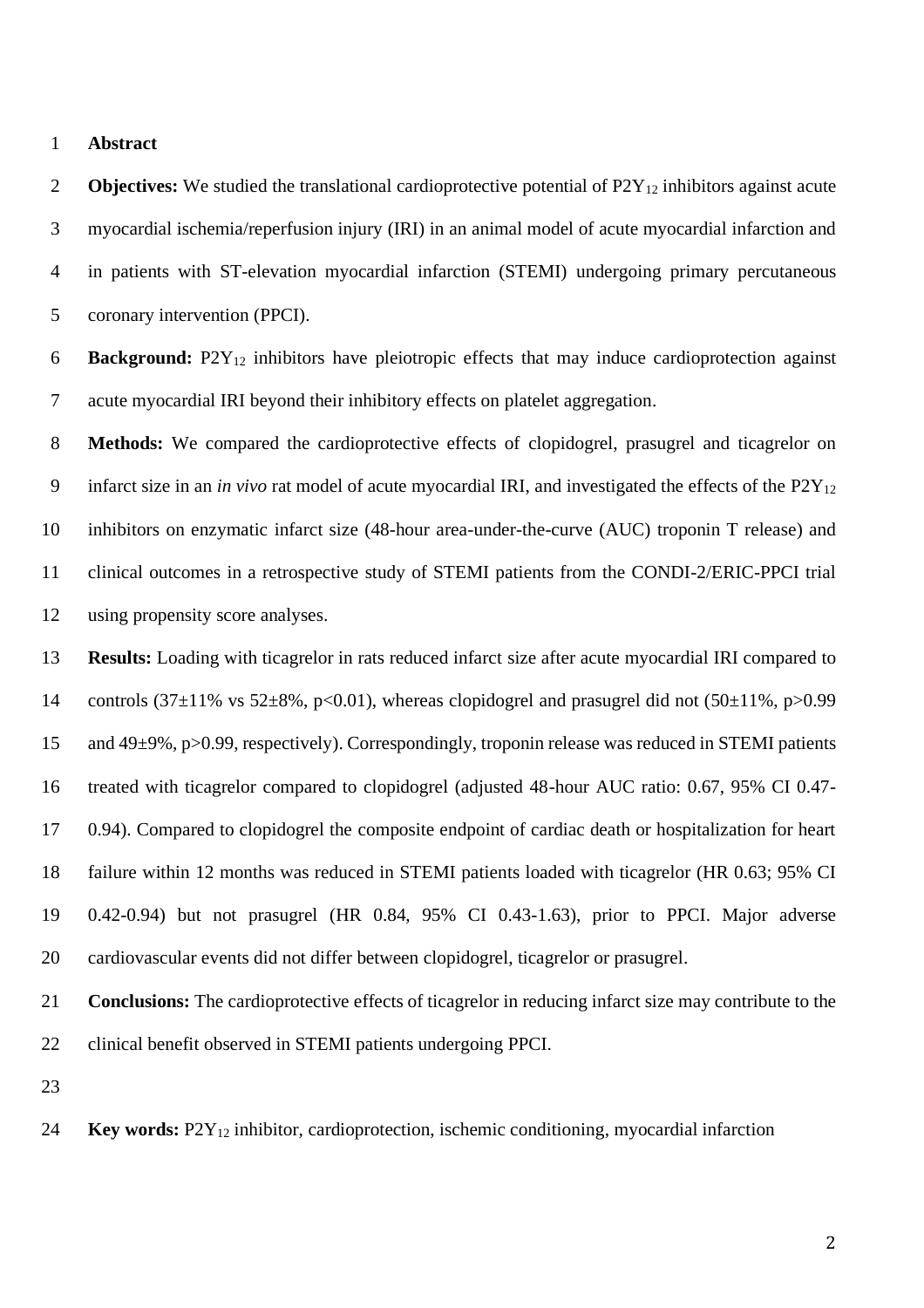# **Introduction**

 Acute myocardial infarction still contributes to mortality and morbidity worldwide. During myocardial infarction, the myocardium suffers ischemic damage, which can only be targeted by timely reperfusion therapy. The paradoxical myocardial reperfusion injury that may extend final infarct size [77] requires adjunctive treatment strategies beyond reperfusion to improve clinical outcome. Although remote ischemic conditioning (RIC) reduces myocardial injury by activating inherent cardioprotective mechanisms [34], verification of a clinical benefit for the patients has been challenging, mainly because clinical event rates with modern reperfusion therapy are low [27, 29, 43].

 The cardiomyocyte has been the primary target of cardioprotective strategies given that final infarct size is the main predictor of cardiovascular mortality. However, increasing evidence shows that other targets might be of importance to attenuate injury during myocardial infarction. In addition to mediating the occlusive thrombus in acute myocardial infarction, platelets may also release factors that exacerbate acute myocardial ischemia and reperfusion injury [22, 79].

15 Loading treatment with  $P2Y_{12}$  inhibitors is an established adjunctive therapy to invasive treatment of acute coronary syndrome because of their inhibitory effect on platelet aggregation. However, clopidogrel, prasugrel and ticagrelor have all demonstrated pleiotropic, cardioprotective effects in experimental studies [72, 74]. Observations from minor, retrospective studies indicate that 19 the cardioprotective effects of  $P2Y_{12}$  inhibitors may be transferrable to a clinical setting [36, 52].

 The aims of the present study were to compare head-to-head loading with clopidogrel, prasugrel and ticagrelor on infarct size in an experimental rat model of myocardial ischemia and reperfusion, and subsequently study the translational potential in a cohort of STEMI patients from 23 the CONDI-2/ERIC-PPCI trial [29].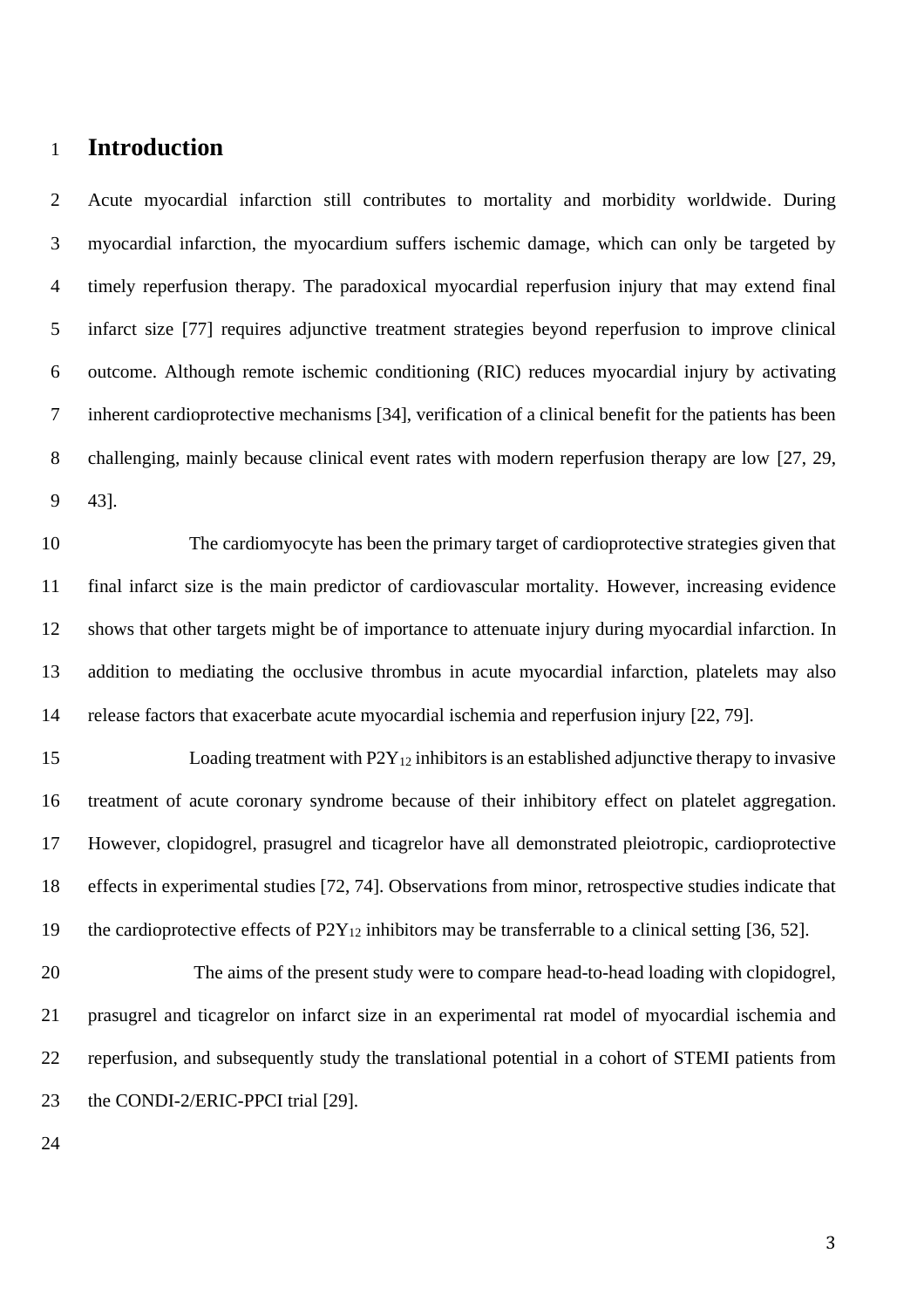# **Methods**

## **Rat experiments**

 All animal experiments were performed in accordance with Danish legal and institutional guidelines (Authorization number: 2018-15-0201-01475). Male Sprague Dawley rats (Taconic, Ry, Denmark) (250-350 g) were randomized to one of the following protocols: 1) Control, 2) IPC, 3) RIC, 4) Clopidogrel, 5) Prasugrel, 6) Ticagrelor, 7) IPC+Ticagrelor or 8) RIC+Ticagrelor as specified in Figure S1. Combination therapy with ischemic conditioning and ticagrelor was investigated to determine interactions.

## *Delivery of P2Y<sup>12</sup> inhibitors*

 P2Y<sub>12</sub> inhibitors were administered by oral gavage using crushed tablets suspended in tab water; doses were adjusted to body weight of the individual rat. Clopidogrel (15 mg/kg) (Clopidogrel STADA, STADA Arnzneimittel AG, Bad Vilbel, Germany) was given 4 hours prior to induction of myocardial ischemia, ticagrelor (20 mg/kg)(Brilique, AstraZeneca, Cambridge, United Kingdom) and prasugrel (10 mg/kg) (Efient, Daiichi-Sankyo Europe GmbH, Munich, Germany) were given 2 hours prior to induction of myocardial ischemia. Placebo treatment consisted of tab water only given 2 hours before myocardial ischemia.

18 The dosage and timing of P2Y<sub>12</sub> inhibitors were chosen from available data in the literature. Clopidogrel is a prodrug that requires enzymatic activation. The loading dose of clopidogrel must be given before reperfusion of the myocardium, but the duration of pretreatment to induce protection varies between 4 hours and two days in animal studies [66, 74]. In the present study we loaded the animals with clopidogrel 4 hours prior to induction of ischemia because the resultant plasma concentration is associated with antiplatelet efficacy [56, 66] and because the approach may have some potential for clinical translation when given before reperfusion. The dose of clopidogrel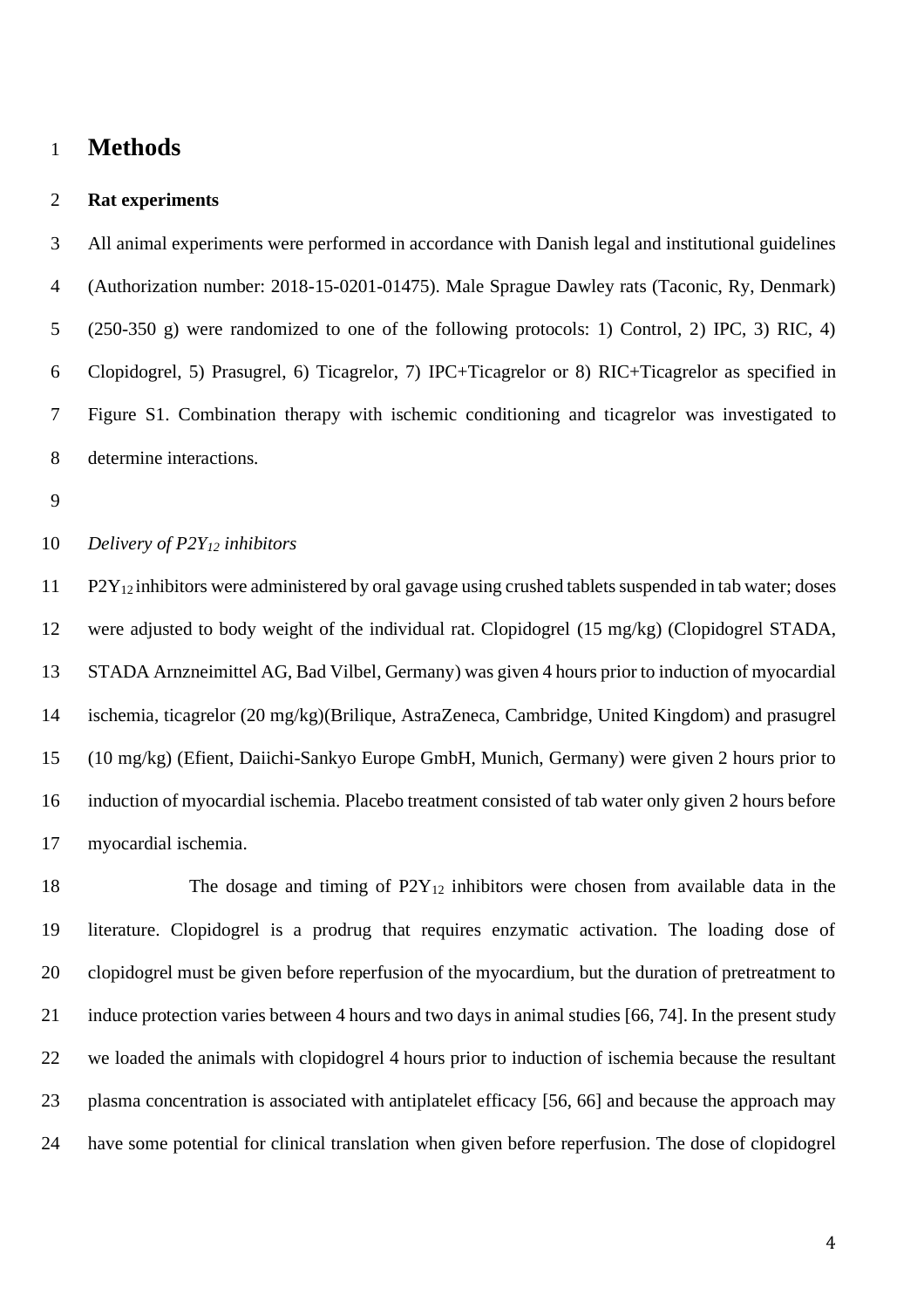was based on previous studies demonstrating cardioprotective effect of clopidogrel [66, 76]. Ticagrelor and prasugrel have more rapid and potent antiplatelet responses than clopidogrel. In rats, platelet aggregation is significantly inhibited one to two hours after administration of ticagrelor or prasugrel, whereas clopidogrel may require 2-4 hours [56, 57]. This pharmacologic profile may increase the cardioprotective potential of ticagrelor and prasugrel within a clinically relevant timeframe for STEMI patients. As for clopidogrel, the doses of prasugrel [25, 58] and ticagrelor [3, 66, 72, 76] were based on previous studies demonstrating cardioprotective effect.

## *In vivo myocardial infarction*

 The rats were anesthetized with an intraperitoneal injection of pentobarbiturate (100 mg/kg body weight) (Skanderborg Pharmacy, Skanderborg, Denmark). Immediately after anesthesia was achieved the rats were intubated, connected to a ventilator (UGO BASILE, Comerio, Varese, Italy), 13 and ventilated with atmospheric air. Body temperature was maintained at 37 °C ( $\pm$ 0.5 °C) (CMA/150, CMA Microdialyses AB, Krista, Sweden). The heart was accessed through a left sided thoracotomy. 15 The left anterior descending artery (LAD) was identified and ligated with a 4-0 silk suture (Sofsilk<sup>TM</sup>, Covidien, Dublin, Ireland) at the level of the left atrial appendix tip. All hearts received 30 minutes of myocardial ischemia followed by 2 hours of reperfusion.

 RIC was performed prior to the thoracotomy using a tourniquet around a hind leg, to induce 3 cycles of 5 minutes limb ischemia followed by 5 minutes of reperfusion. IPC was performed after the thoracotomy, using the myocardial suture around LAD to induce 3 cycles of 5 minutes of ischemia followed by 5 minutes of reperfusion.

- 
- 
-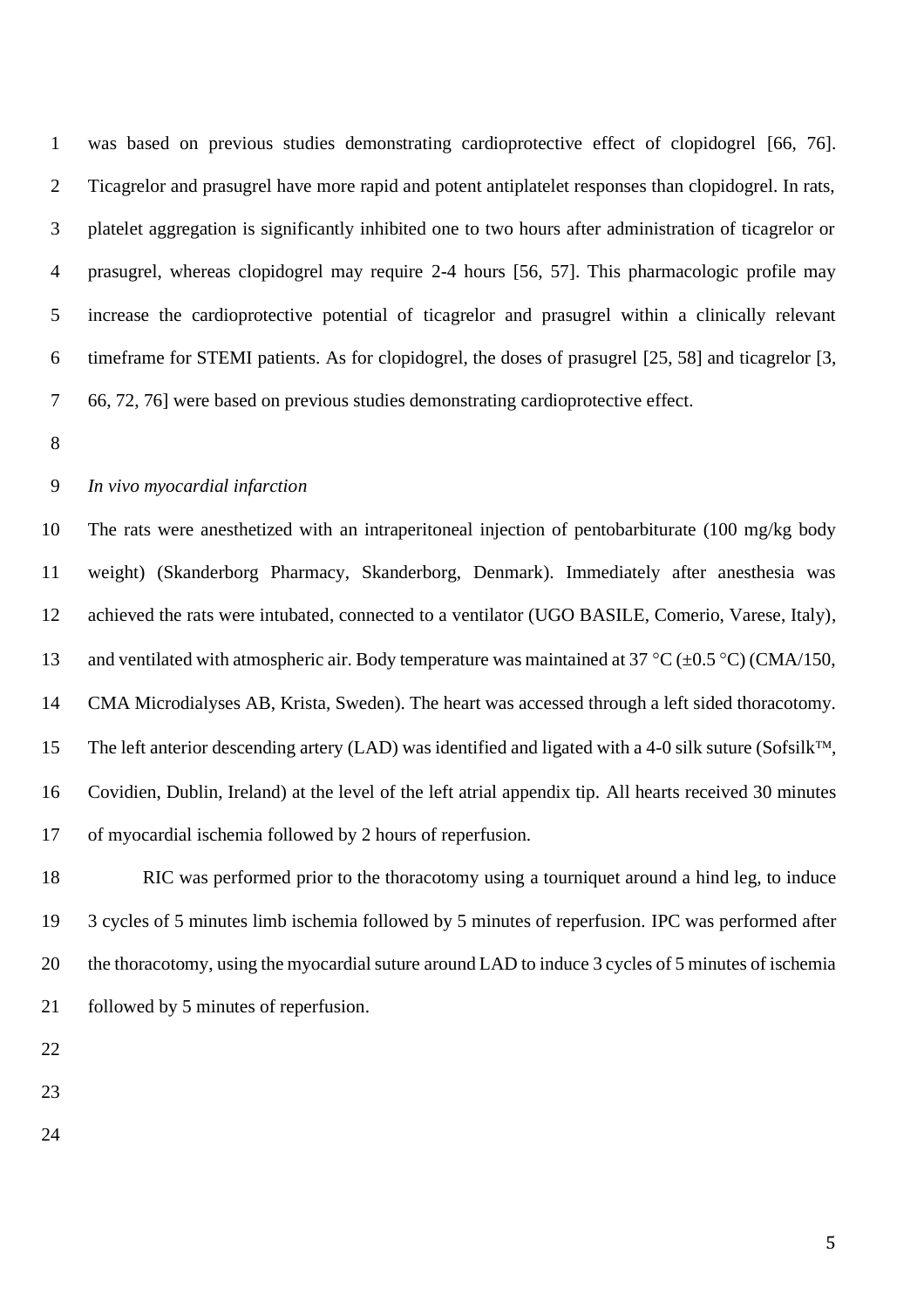#### *Infarct size*

 After 2 hours of reperfusion, the LAD was reoccluded, and a 2 % solution of Evans Blue (Sigma- Aldrich, St. Louis, MO, USA) was injected in the inferior vena cava to visualize the area at risk. The 4 hearts were rapidly removed and stored at -80 °C. The hearts were then sliced and stained using a 1% solution of Triphenyl Tetrazolium Chloride (Sigma-Aldrich, St Louis, MO, USA). After 24 hours in 4% formalin buffer (VWR International, Leuven, Belgium), the slices were scanned using a flatbed scanner (Epson Perfection V600 Photo scanner, Epson, Nagano, Japan). The infarct size, area at risk 8 and area of the left ventricle were assessed using ImageJ software (NIH, Bethesda, Maryland, USA). All measurements were correlated to the wet weight of the individual slice. Final infarct size is expressed as the percent of infarcted area over the area at risk.

#### *Statistical analyses*

 Statistical analyses of the rat experiments were performed using GraphPad Prism 8.2.0 (GraphPad Software, California, USA). Data are presented as mean ± SD. One-way ANOVA with post hoc Bonferroni correction for multiple comparisons was used for all rat experimental data [13]. Sample size calculations were based on an infarct size of 50% in controls and 35% in intervention groups, 17 with a standard deviation of 10%. A significance level  $\alpha$ =0.05 and a power of 95% yielded a sample size of 12 animals in each group.

 We tested for interaction between type of intervention (none, IPC, and RIC) and ticagrelor on infarct size. The interaction analysis was performed in StataIC version 16 (Stata Corp, College Station, Texas, USA).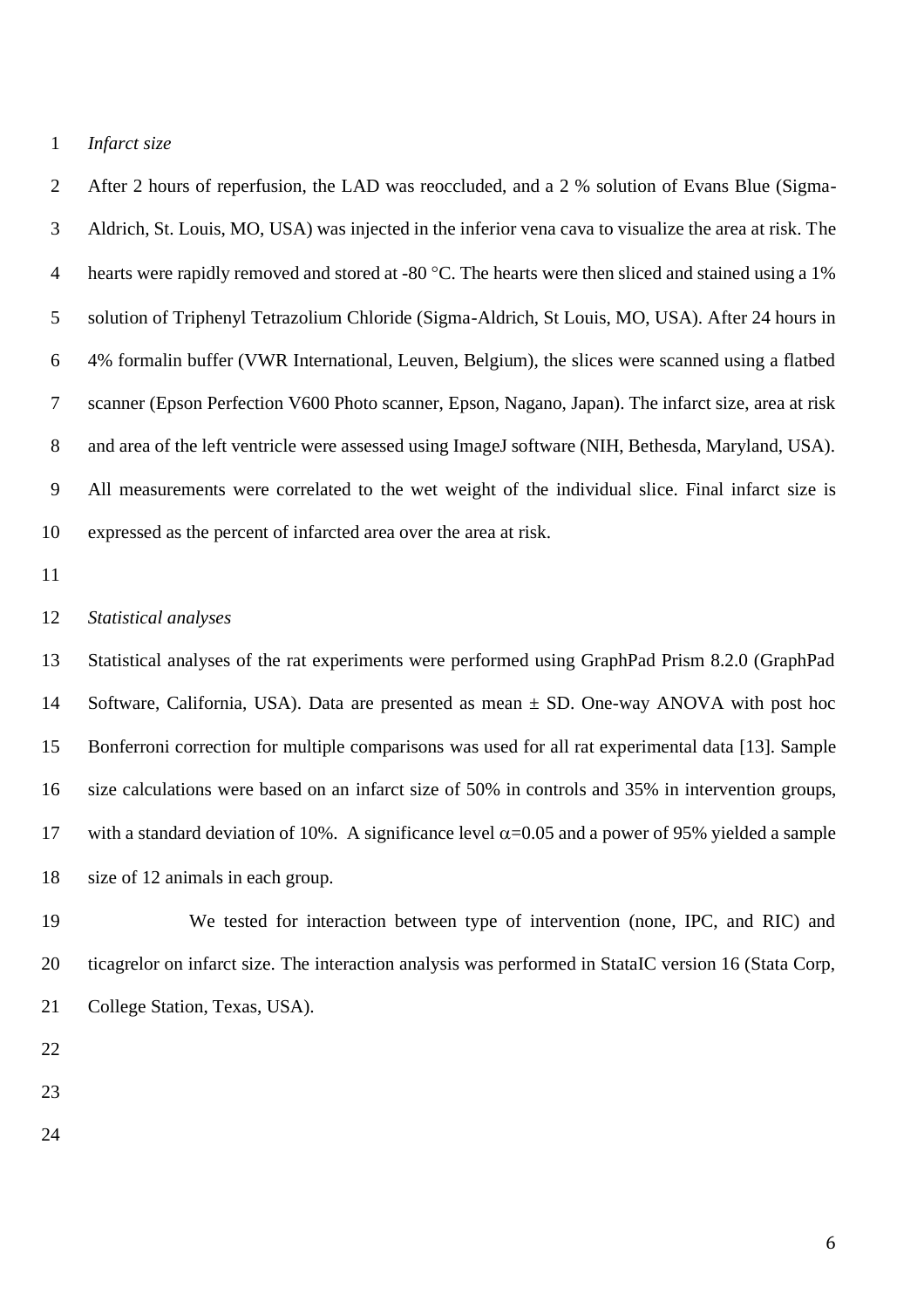#### **Clinical studies**

 The clinical part of the study was designed as a retrospective, non-prespecified post hoc sub-study of the international, multicenter, single-blind, randomized controlled CONDI-2/ERIC-PPCI trial [29]. A detailed description of the study is provided in the original publication [29]. Patients with ST- segment elevation myocardial infarction, eligible to PPCI, were randomized to standard treatment or treatment with RIC. The study included patients from 33 centers across United Kingdom, Denmark, Spain and Serbia. We analyzed the data collected for the CONDI-2/ERIC-PPC trial to investigate 8 interaction between treatment with  $P2Y_{12}$  receptor inhibitors and RIC in relation to PPCI for clinical outcomes.

 In accordance with contemporary guidelines, patients with STEMI were loaded with a P2Y<sup>12</sup> receptor inhibitor prior to PPCI. Patients received either clopidogrel (600mg), ticagrelor (180 mg) or prasugrel (60 mg). Choice of P2Y<sup>12</sup> receptor inhibitor for loading was based on current 13 guidelines and regional preferences. The time from administration of the chosen P2Y<sub>12</sub> inhibitor to reperfusion by PPCI was not registered.

#### *Patient Selection*

 We excluded patients, who were on treatment with clopidogrel, ticagrelor, or prasugrel prior to PPCI. Patients, who were not treated with either peri-procedural clopidogrel, ticagrelor or prasugrel, were also excluded.

Infarct size

We estimated myocardial infarct size measured as area-under-the-curve (AUC) of high-sensitivity

troponin T measured between 0 and 48 hours after PPCI in a subset of patients.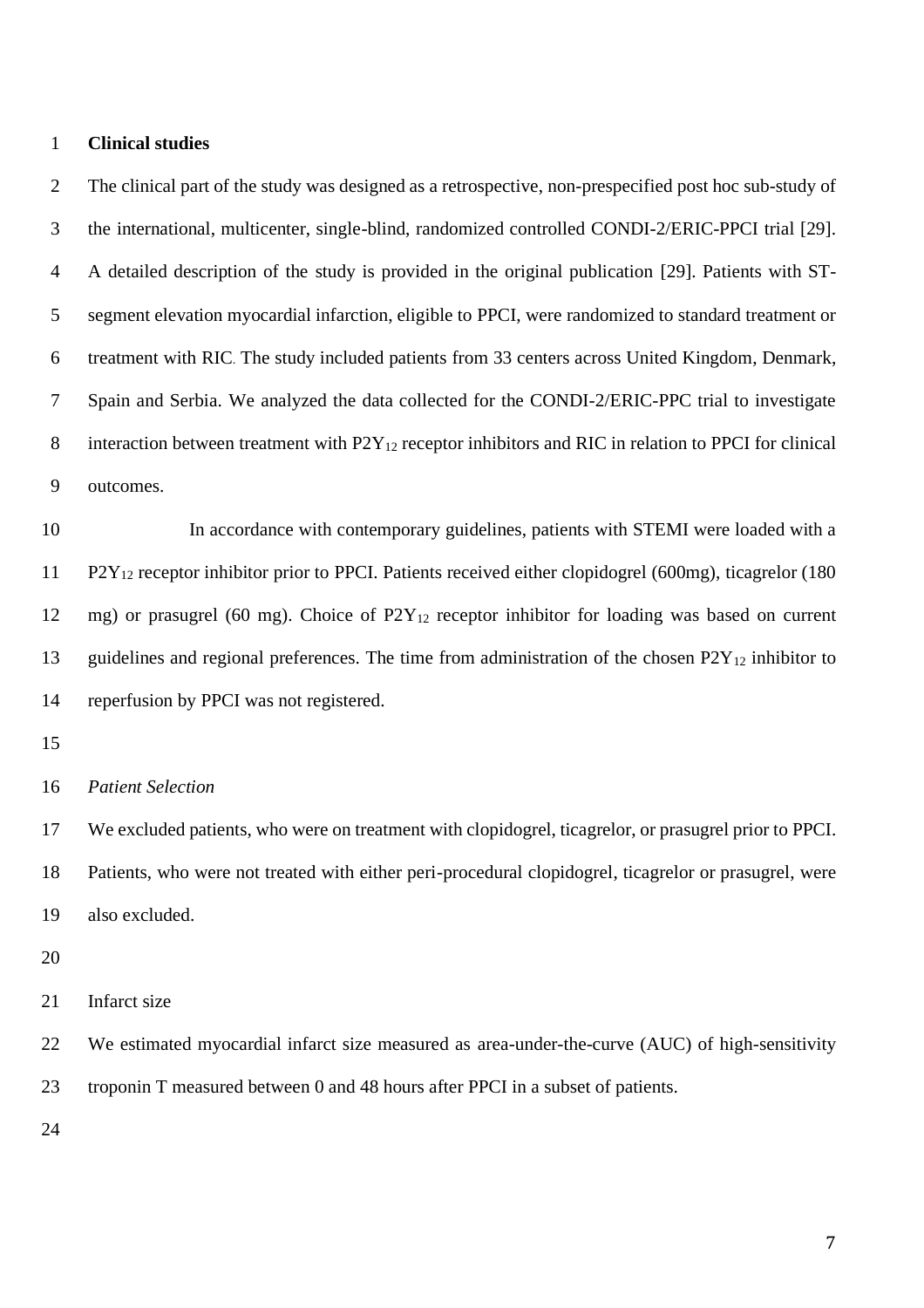#### *Clinical outcomes*

 The main endpoint was a composite of cardiac death or hospitalization for heart failure at 12 months. Secondary endpoints included cardiac death, hospitalization for heart failure, major cardiovascular adverse events (MACE; a composite of all-cause death, reinfarction, coronary revascularization, and stroke), myocardial infarction, stroke, revascularization, and all-cause death. A blinded independent endpoint committee reviewed all events. A detailed description of endpoint definitions has been published elsewhere [29].

## *Statistical analysis*

 Patients were stratified according to peri-procedural treatment with clopidogrel, ticagrelor or prasugrel. We used propensity score based-methods to estimate the average treatment effect of ticagrelor or prasugrel compared to clopidogrel [55].

 For the infarct size calculations, we estimated 48-hour troponin T AUC for subsets of patients using multiple imputation by chained equations in case of missing data. We log-transformed AUC since distributions were skewed, and computed the AUC ratio by linear regression. AUC ratios were calculated in the propensity score cohorts characterized below. In the main analysis, we compared clopidogrel vs. ticagrelor vs. prasugrel in a combined analysis. For the sensitivity analyses, comparisons between clopidogrel vs. ticagrelor and clopidogrel vs. prasugrel were analyzed separately because the number of patients were higher than in the combined analysis.

 Covariates associated with both the outcome and exposure or only the outcome were included 21 to estimate the propensity score: age (continuous variable), sex, body mass index  $\left($  <18.5 kg/m<sup>2</sup>, 18.5-22 24.9 kg/m<sup>2</sup>, 25-29.9 kg/m<sup>2</sup>,  $\geq$ 30 kg/m<sup>2</sup>), active smoking, hypertension, previous myocardial infarction, hypercholesterolemia, diabetes, first medical contact to balloon time (<60 minutes, 60- 119 minutes, 120-179 minutes, ≥180 minutes) [59], multivessel disease, LAD stenosis, Killip class,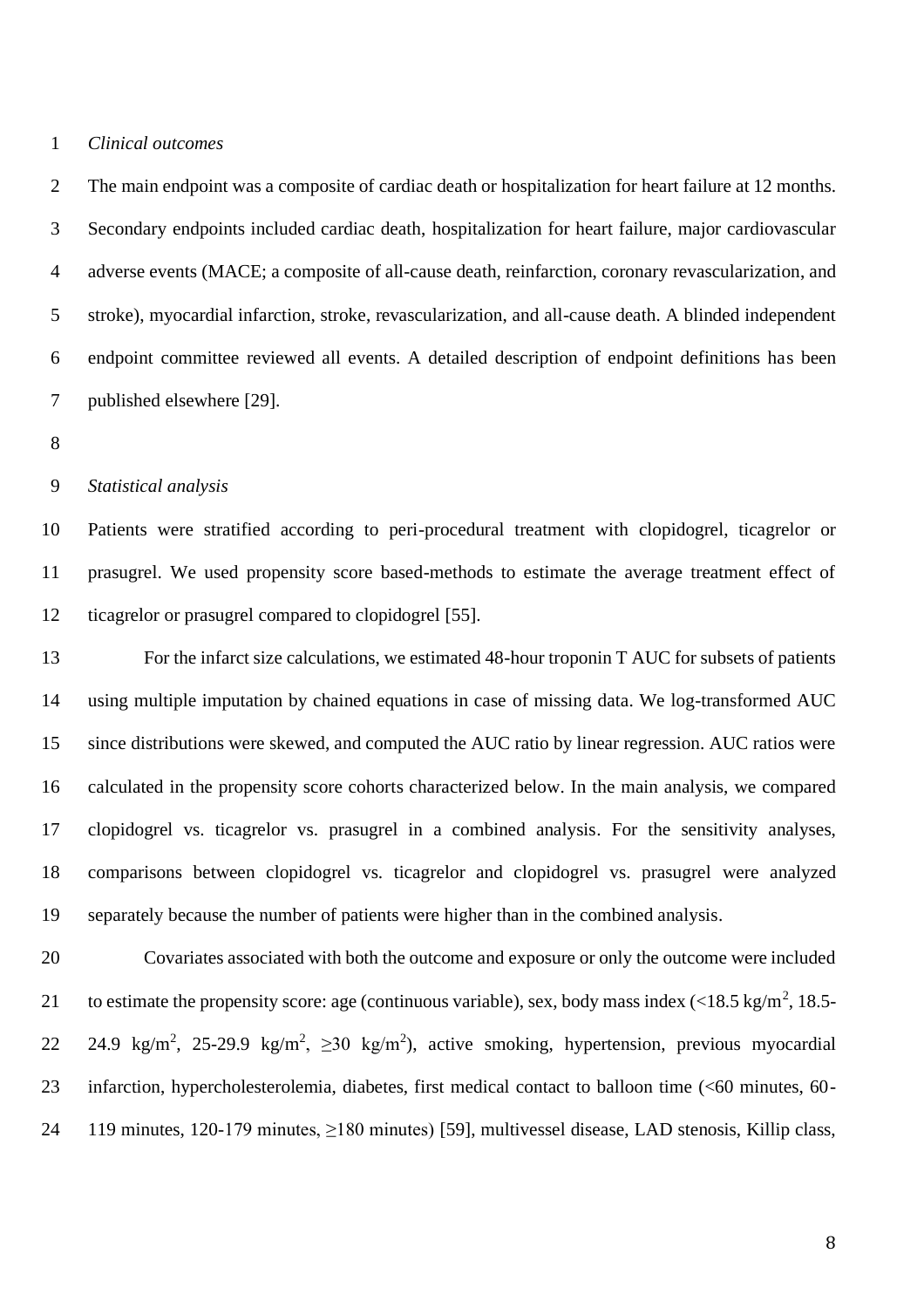Thrombolysis In Myocardial Infarction Flow Grade, periprocedural heparin, and country [15]. The original CONDI-2/ERIC-PPCI trial analyses showed no interaction between treatment with ticagrelor and RIC [29]. A total of 17.3% of patients had missing values in ≥1 of the covariates included in the propensity score. Missing values were handled through multiple imputations using chained equations, generating 20 imputations. We used multinomial logistic regression to estimate the propensity of type 6 of  $P2Y_{12}$  receptor inhibitor. A Cox regression was used to estimate crude and stabilized inverse- probability-weighted (IPW) hazard ratios (HRs) using clopidogrel as reference [16, 30]. The 8 proportional hazards assumption was evaluated by log-log plots, and found to be satisfied. Twelve- month cumulative incidence proportion was estimated, accounting for the competing risk of all-cause death, except in the case of MACE and all-cause death. Twelve-month cumulative incidence curves of the main outcome and MACE were constructed. We also estimated the 30-day risk of the main outcome and MACE.

 We performed two sensitivity analyses. First, a 'full cohort' analysis in which all patients received ticagrelor, prasugrel or clopidogrel in relation to PPCI, including patients who were not eligible in propensity score based-analyses. We estimated adjusted HRs by multivariable Cox regression. We adjusted for the same covariates used for the propensity score. Second, a propensity- score based analysis in which we analyzed the data in two separate analyses, one comparing clopidogrel and ticagrelor, and one comparing clopidogrel and prasugrel. In the separated analyses all Spanish patients were excluded due to structural non-positivity, since all Spanish patients were treated with clopidogrel [30]. For the same reason all patients from Serbia were excluded from the analysis of prasugrel vs clopidogrel, since no patients in Serbia received prasugrel. To improve balance in distribution of propensity scores in the treatment groups, patients with a propensity score <0.1 and >0.9 were excluded [20].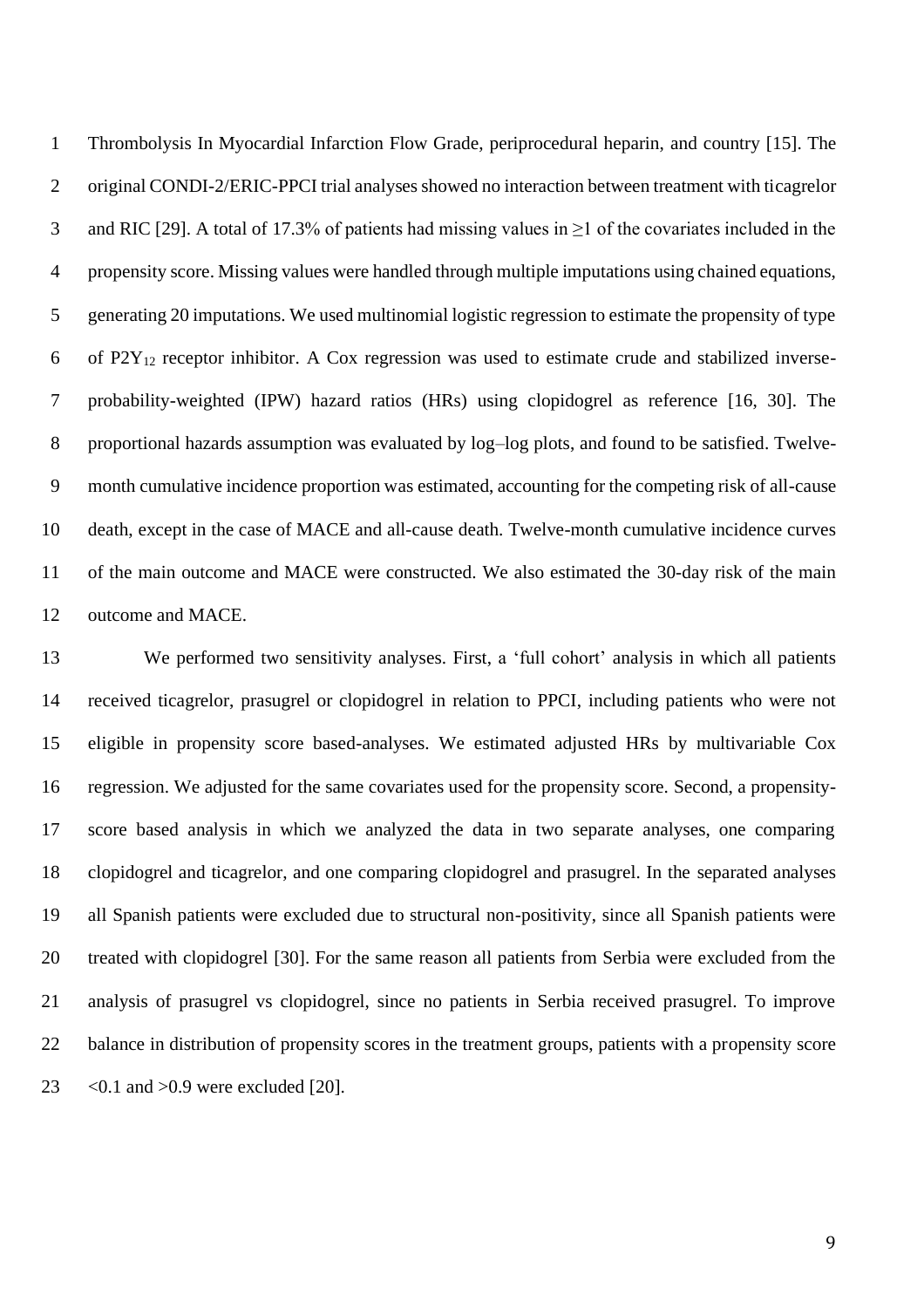All statistical analyses of clinical data were performed using StataIC version 16 (Stata

Corp, College Station, Texas, USA).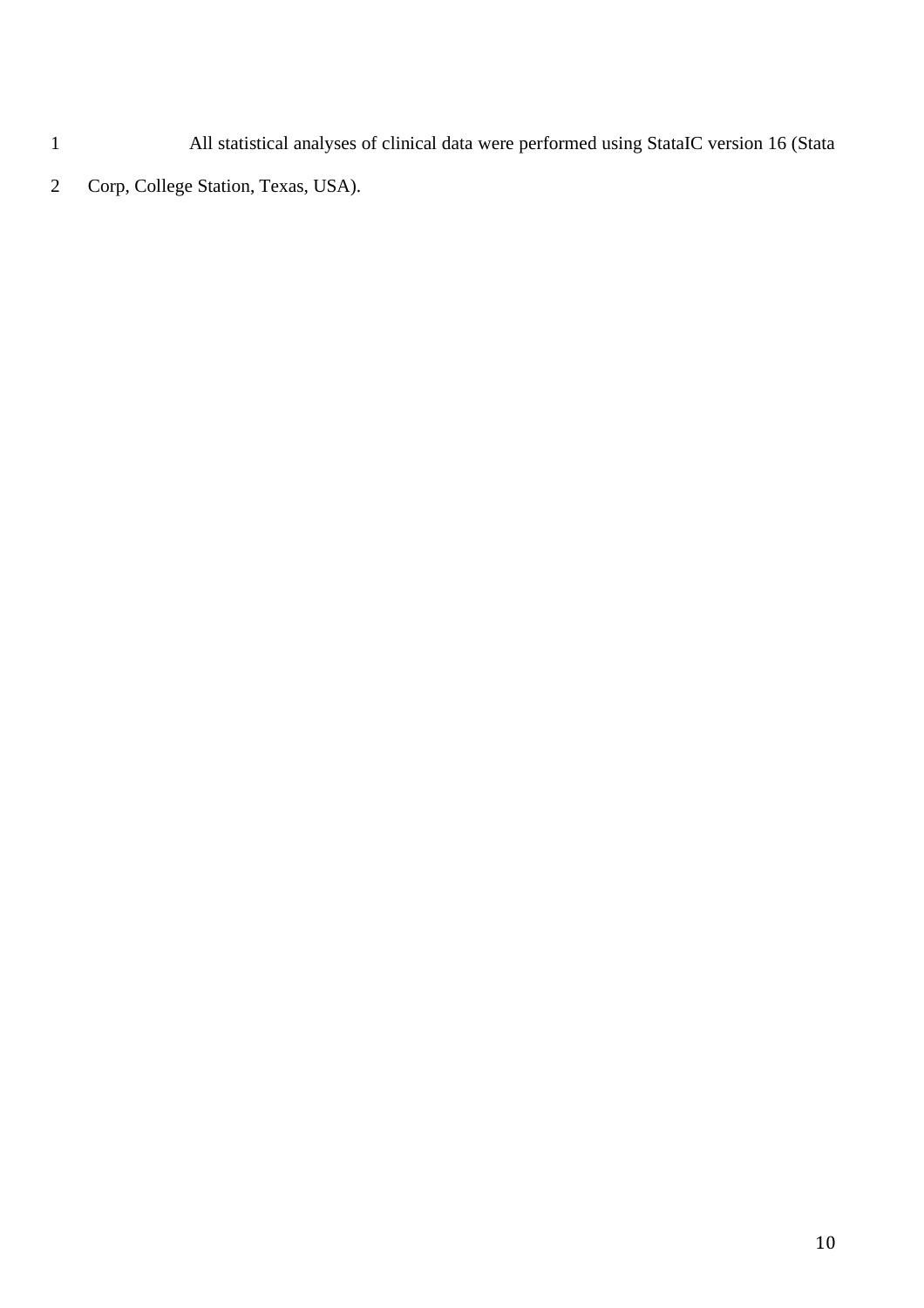## **Results**

## **Animal experiments – Infarct size**

3 IPC significantly reduced infarct size compared to controls  $(26\pm12\% \text{ vs } 52\pm8\%, \text{ p}<0.0001)$  (Figure 4 1). RIC also reduced infarct size compared to controls, but not to the same degree as IPC  $(41\pm11 \text{ vs } 100\text{ s})$ 5  $52\pm8\%$ , p<0.05).

6 Ticagrelor reduced infarct size compared to controls  $(37\pm11\% \text{ vs } 52\pm8\%, \text{ p}<0.01)$ . Clopidogrel or prasugrel did not affect infarct size (50±11%, p>0.99 and 49±9%, p>0.99, respectively).

 Combination therapy with IPC and ticagrelor resulted in a reduction in infarct size compared 10 to controls (25±9% vs 52±8%, p<0.0001). The reduction in infarct size was similar to IPC treatment alone (p>0.99), suggesting no additive cardioprotective effect with the combination of IPC and ticagrelor.

 The reduction in infarct size from combination therapy with RIC and ticagrelor was similar treatment with RIC alone (42±13, p>0.99), but the reduction only reached borderline statistical significance when compared to controls (p=0.08). Again, there was no additive cardioprotective effect with the combination of RIC and ticagrelor.

 Interaction analyses of infarct size showed interaction between ticagrelor treatment and IPC (p<0.05) and RIC (p<0.05) (Table S1).

 Infarct size related to left ventricle showed the same results as infarct size related to area at risk. With an average of 40% of left ventricle, area at risk did not differ between any of the intervention groups and controls.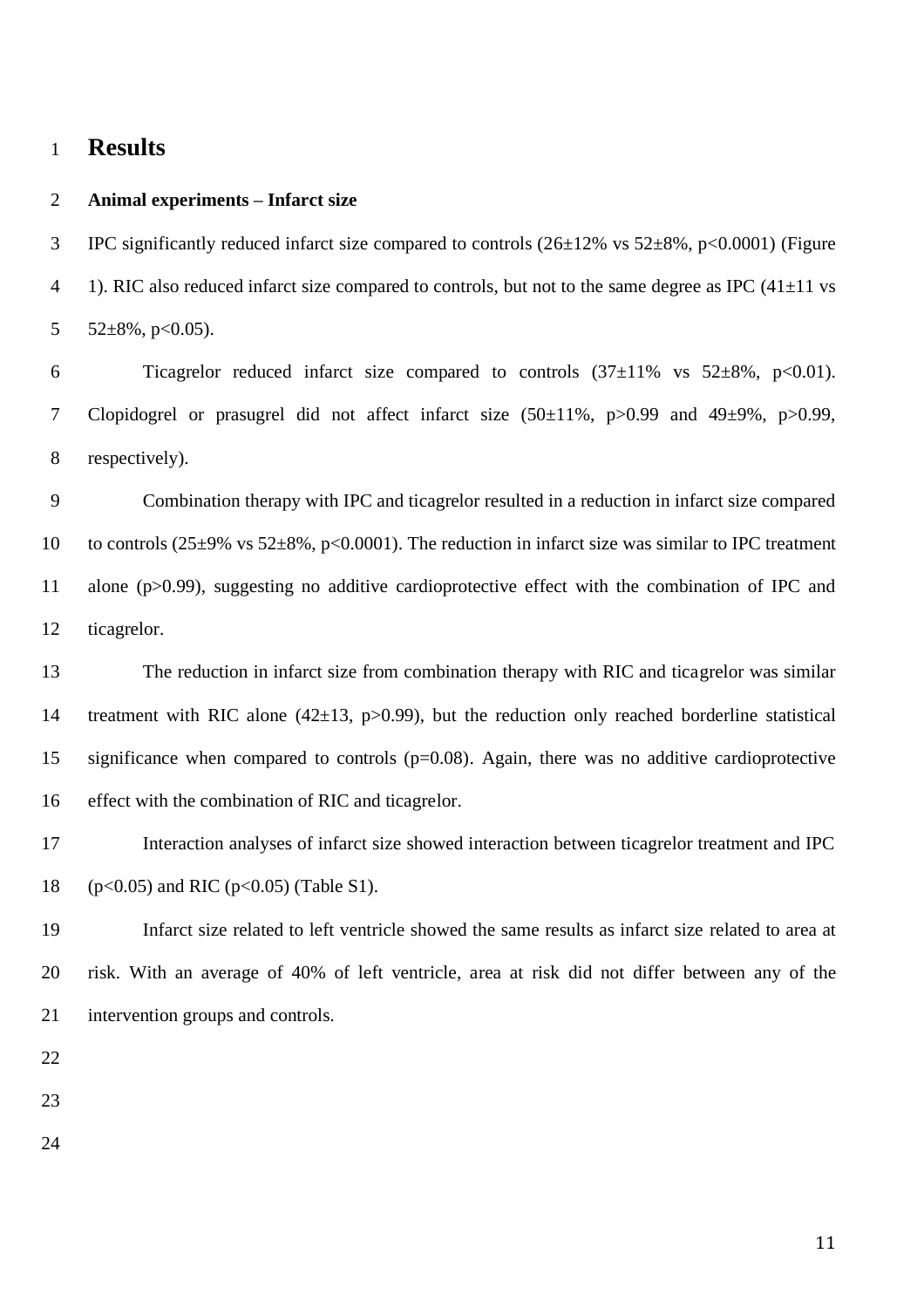#### **Clinical study – infarct size**

 In our combined analysis, the 48-hour AUC of troponin release was reduced in patients treated with ticagrelor compared to clopidogrel (Adjusted AUC ratio: 0.67, 95% CI 0.47-0.94) (Table S2). The number of prasugrel treated patients with troponin data (n=5) did not allow sufficient statistical power to provide valid results (Table S2). The supplementary sensitivity analysis, where AUC troponin release was compared separately as clopidogrel vs. ticagrelor and clopidogrel vs. prasugrel, showed no significant reduction in troponin release from either ticagrelor or prasugrel (Table S3).

## **Clinical study - outcome**

 Out of 5115 patients included in the original CONDI-2/ERIC-PPCI study, we included a total of 1754 patients in the retrospective main analysis (Figure 2). Of these 395 patients received clopidogrel, 1210 patients received ticagrelor and 149 received prasugrel. The number of patients differs between the groups, as patient are included based on the propensity scores. Baseline characteristics of the 15 patients included in the analysis are shown in table 1. All three  $P2Y_{12}$  inhibitors were only prescribed in the UK. Thus, only UK patients were ultimately included in the multinominal logistic regression analysis. Baseline characteristics were generally well balanced. Patients with previous myocardial infarction were slightly more prevalent in the groups treated with ticagrelor (37.6%) and prasugrel (41.6%) compared to clopidogrel (25.6%). Nitrates were used more often in patients treated with clopidogrel (89.4%) and prasugrel (92.6%) compared to ticagrelor (81.3%), which may be due to regional differences in medication strategy.

 The main composite outcome of one-year risk of cardiac death or hospitalization for heart failure occurred in 9.6% of the clopidogrel treated patients, compared to 6.5% in the ticagrelor treated patients (HR 0.63; 95% CI 0.42-0.94) and 8.1% in the prasugrel treated patients (HR 0.84,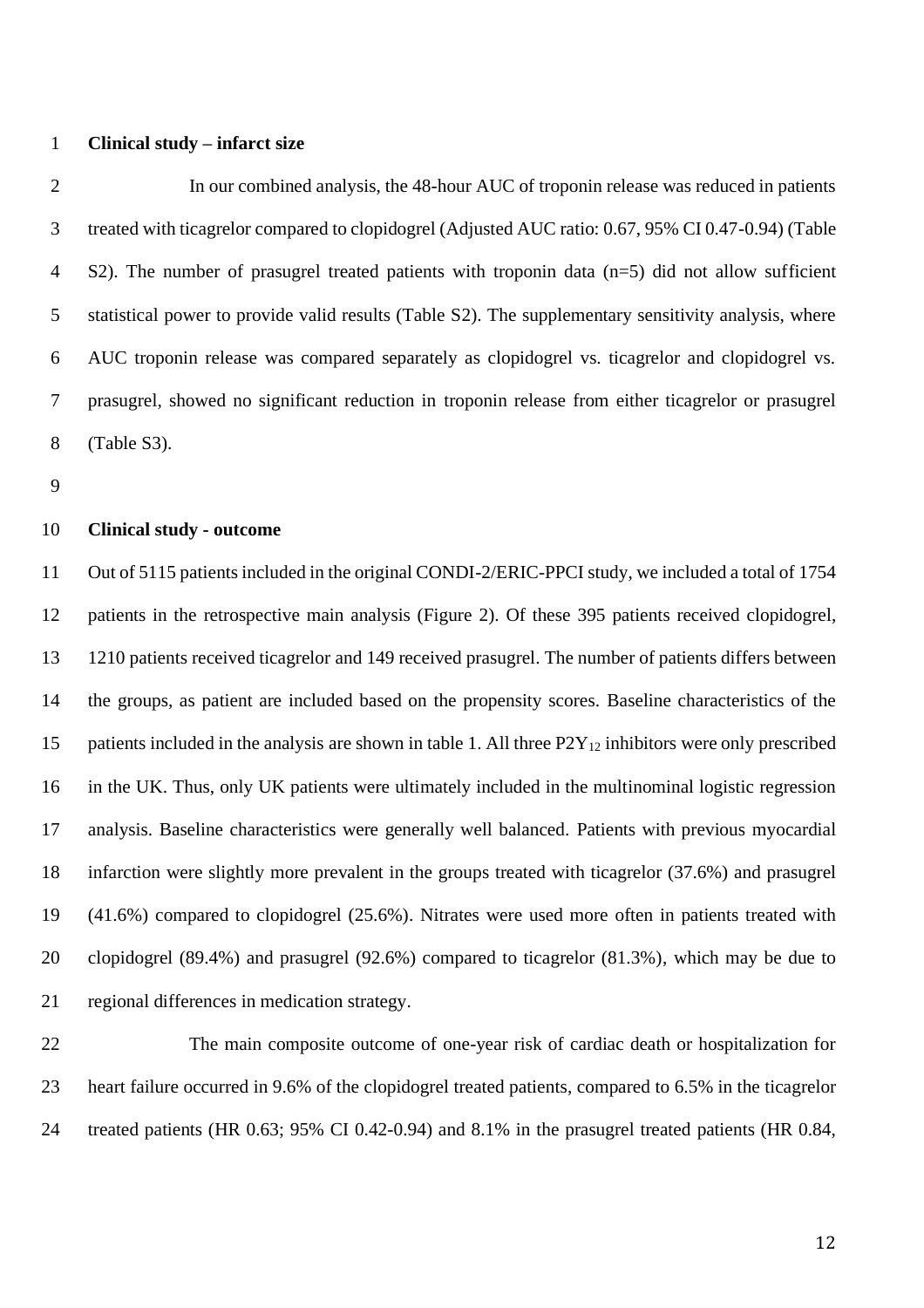95% CI 0.43-1.63) (Table 2) with the time course specified in Figure 3. In analyses of the individual components of the composite primary endpoint ticagrelor reduced the risk to a similar extent, but not all with statistical significance: one-year risk of hospitalization for heart failure (HR 0.57, 95% CI 0.36-0.91), cardiac death (HR 0.78, 95% CI 0.38-1.58) and all-cause death (HR 0.59, 95% CI 0.35- 1.00) (Table S4). The individual components of the primary endpoint were not affected by prasugrel: one-year risk of hospitalization for heart failure (HR 0.98, 95% CI 0.48-1.99), cardiac death (HR 0.28, 95% CI 0.04-2.19) and all-cause death (HR 0.24, 95% CI 0.06-1.04) (Table S4). The one-year risk of MACE was not affected by ticagrelor (HR 0.86, 95% CI 0.56-1.32) or prasugrel (HR 0.54, 95% CI 0.24-1.23) compared to clopidogrel (Table 2 and Figure 3). Reinfarction, stroke or revascularization did not differ between groups (Table S4).

 The thirty-day risk of cardiac death or hospitalization for heart failure was reduced in patients receiving ticagrelor (HR 0.64, 95% CI 0.42-0.98), but not prasugrel (HR 0.80, 95% CI 0.39- 1.65) compared to clopidogrel (Figure 3 and Table S5). No reduction in MACE was found at 30 days.

 The sensitivity analyses of the composite clinical endpoint yielded results consistent with the main analysis (Table S6-S10, Figure S2 and S3).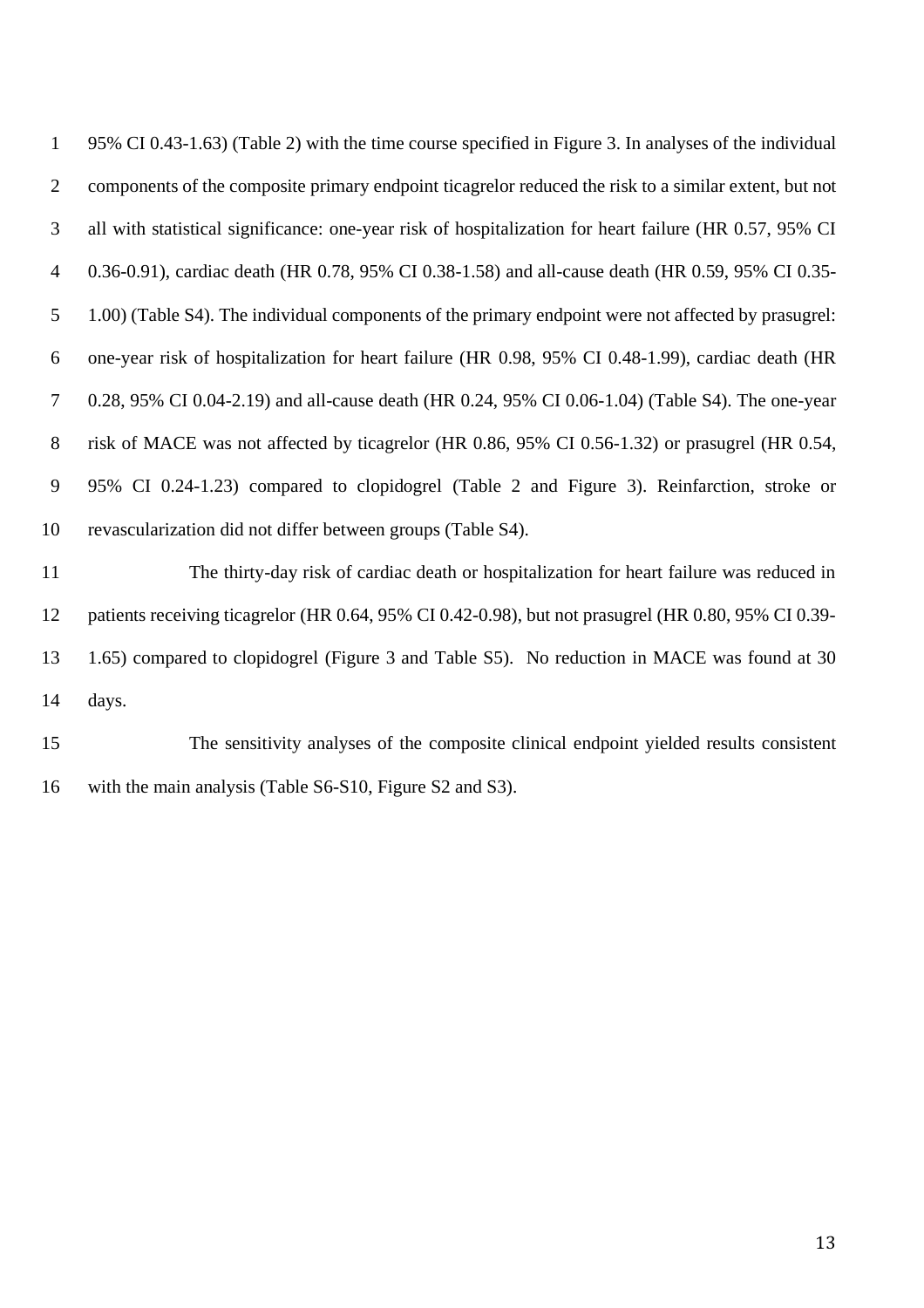# **Discussion**

 The results of our study demonstrate that ticagrelor but not clopidogrel or prasugrel decreased infarct size in an *in vivo* rat model of ischemia reperfusion injury. Correspondingly, ticagrelor seemed to reduce infarct size as measured by troponin release in the clinical setting in a post-hoc sub-study. The results translated into a beneficial effect of ticagrelor pre-treatment in terms of a reduced incidence of a composite endpoint including cardiac death and hospitalization for heart failure with contribution of each component.

## **Effect of P2Y12 inhibitors on infarct size**

 Beyond the documented beneficial antithrombotic effects on myocardial damage [19, 11 41, 42, 50, 53, 67, 70, 78], experimental studies have shown that second and third generation  $P2Y_{12}$  inhibitors may be capable of reducing infarct size in experimental settings, but their cardioprotective capacity appears variable [9, 25, 66, 72, 74, 76]. Translation into a potential clinical effect was already 14 demonstrated for the second generation  $P2Y_{12}$  inhibitor, clopidogrel, but appears to vary as well [24, 51].

 Our results confirm that ticagrelor reduces infarct size in experimental models of ischemia-reperfusion injury [9, 22, 48, 79]. Cardioprotection can be obtained by a single dose given only two hours before myocardial infarction [3, 72, 76], which potentially increases clinical translation because cangrelor, an intravenously administered equivalent to ticagrelor, has cardioprotective effects when given just before reperfusion [75]. The mechanisms behind the ticagrelor-induced cardioprotection seem not solely related to the inhibition of platelet aggregation, 22 but also to pleiotropic effects [22].

23 Among the orally administered  $P2Y_{12}$  inhibitors, ticagrelor has most convincingly demonstrated infarct size reduction in STEMI patients undergoing rapid revascularization using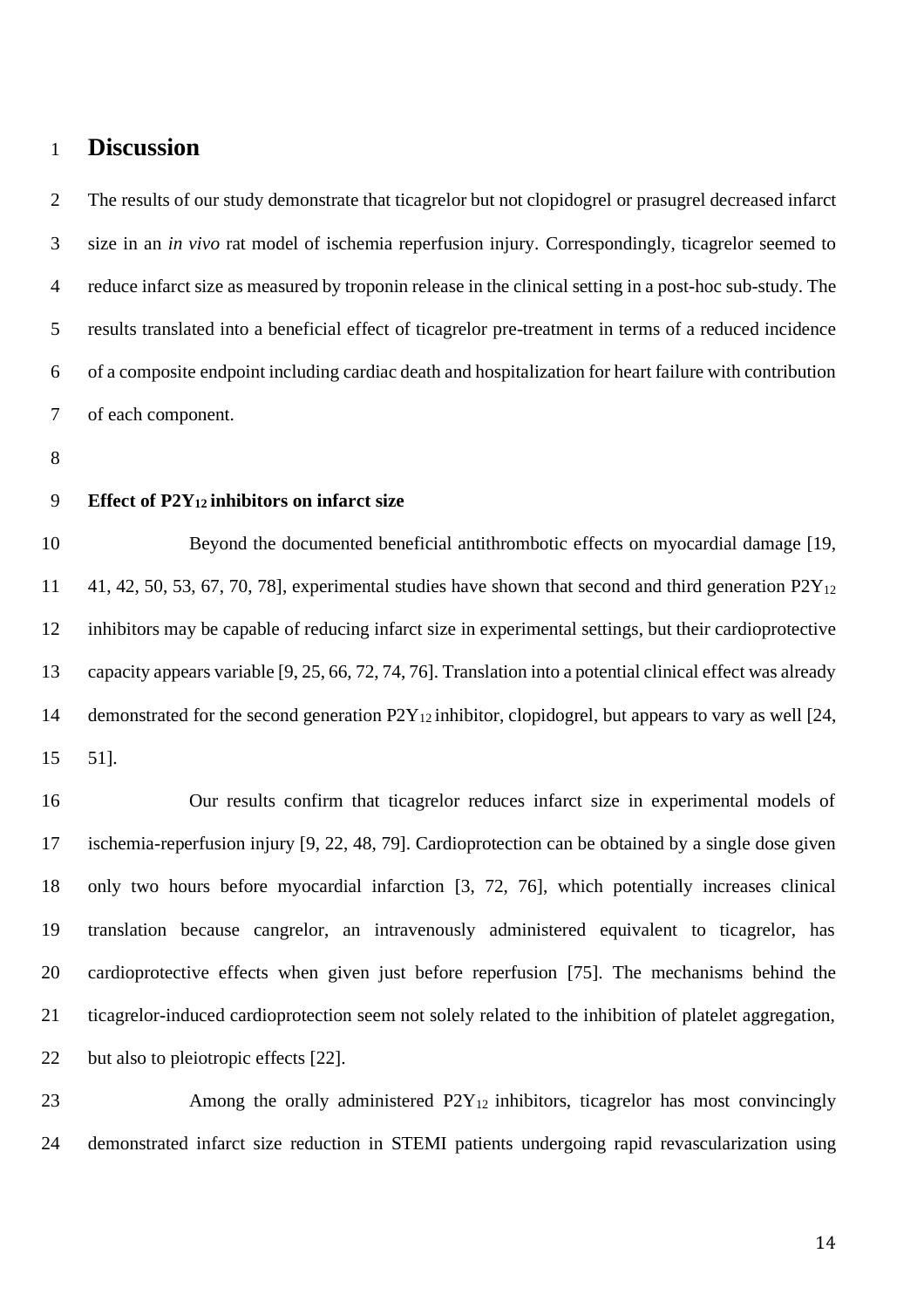measurement of troponin release [47, 52] and more reliably by magnetic resonance imaging [37, 52]. Although our statistical analyses are not completely consistent due to our retrospective design and suboptimal statistical power, our data do not dispute that the beneficial clinical outcome with ticagrelor was associated with reduced infarct size, measured by troponin release in patients. We acknowledge that the measurement of infarct size by circulating biomarkers should be interpreted with caution. Our main troponin analysis relies on 260 patients. Only 5 patients in the analyses received prasugrel, such that a valid estimate was not obtainable. The sensitivity analyses of troponin release in a pairwise comparison between clopidogrel and ticagrelor in 503 patients did not confirm the results of the main analysis. When infarct sizes are minor, i.e. in the order of magnitude of 16% of the left ventricle, as obtained by modern reperfusion therapy [14], the sensitivity of circulating biomarkers may not be optimal.

 Experimental studies of the cardioprotective effect of pretreatment with prasugrel are limited and with varying results [9, 25, 44]. Despite three days of pretreatment with prasugrel, Birnbaum *et al* did not show infarct reduction after coronary occlusion [9], whereas Dost *et al* demonstrated that a single dose prasugrel reduced infarct size [25]. We found no reduction in infarct size by a single dose of prasugrel, although our experimental setup seemed similar to the approach used by Dost *et al.* in terms of dosing, timing and ischemia/reperfusion protocol. The use of two different rat strains may explain the discrepancy as sensitivity to ischemia and reperfusion injury is known to vary between rat strains [5].

#### **Effect of P2Y12 inhibitors on clinical outcome**

 In accordance with The Ticagrelor Therapy in STEMI Patients Planned for Percutanous Coronary Intervention (ATLANTIC) trial [45], we observed no reduction in MACE, potentially reflecting that the benefit of ticagrelor is not caused only by a more efficient long-term platelet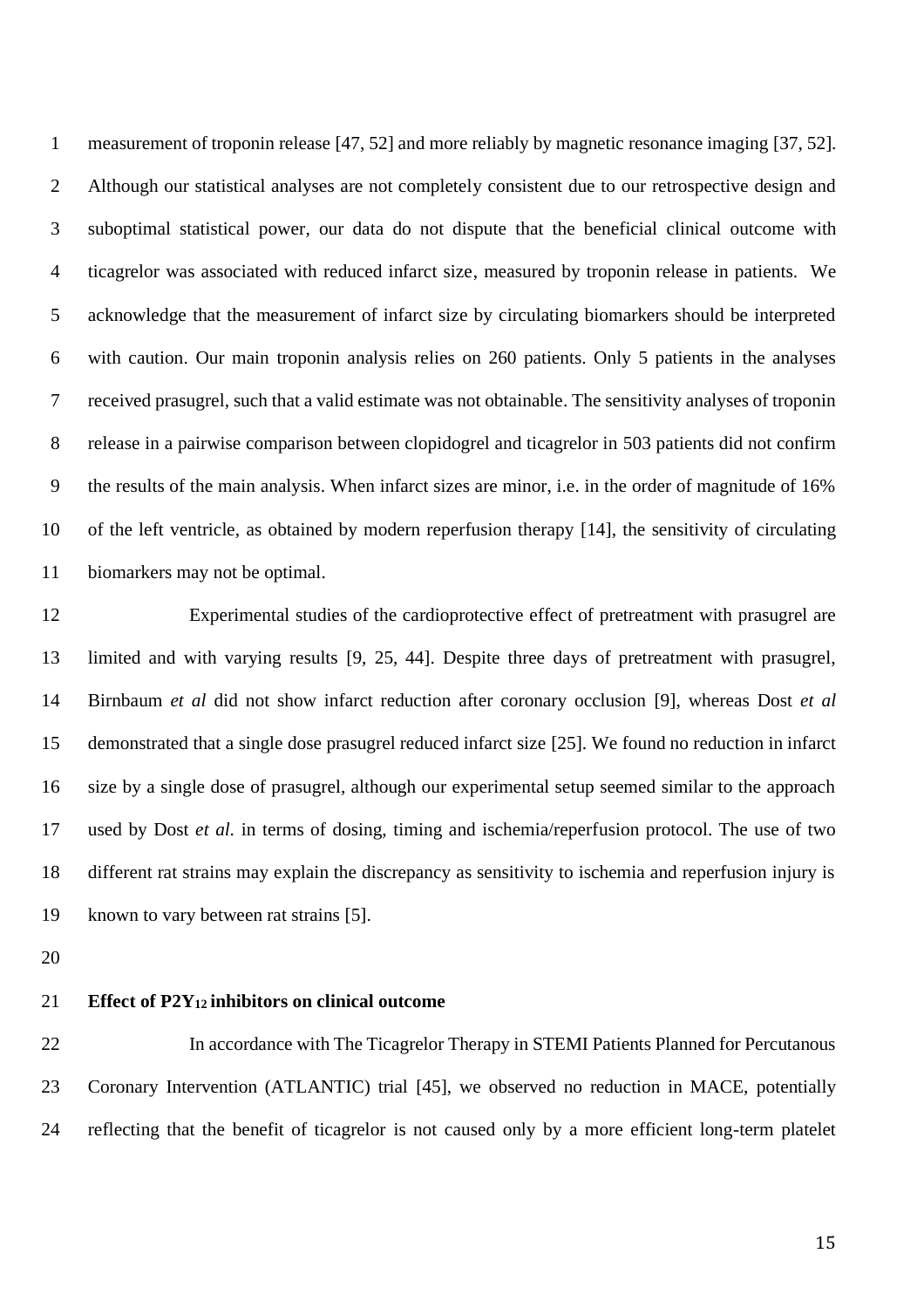inhibition than with clopidogrel. A statistically significant improvement by prasugrel compared to clopidogrel treatment was not evident from our main endpoint. Consistent with our results a prespecified substudy of the ISAR REACT 5 trial [53] in STEMI-patients demonstrated no significant difference in the primary endpoint (incidence of death, myocardial infarction, or stroke at 1 year after randomization) between prasugrel and ticagrelor [4]. The endpoint in the ISAR REACT 5 study 6 mainly relates to the antithrombotic effect of the  $P2Y_{12}$  inhibitors. We observed a reduction of cardiac death or hospitalization for heart failure by ticagrelor that emerged early compared to clopidogrel but compared to prasugrel most clearly after 180 days of follow-up (Figure 3a and b). The early effect may reflect a superior antithrombotic efficacy of prasugrel and ticagrelor compared to clopidogrel, whereas infarct size reduction by ticagrelor becomes evident with a delay when inappropriate remodeling due to a significant MI size translates into clinal symptoms.

#### **Mechanistic considerations**

14 In observational post hoc analyses, the effect of the third generation  $P2Y_{12}$  inhibitors, ticagrelor and prasugrel, versus the second-generation inhibitor, clopidogrel, on microvascular obstruction is equivocal [36, 65]. Ticagrelor does not seem to be superior to prasugrel in reducing 17 microvascular obstruction [62, 64]. Although experimental data suggest that  $P2Y_{12}$ -receptor inhibition using cangrelor at the onset of reperfusion can itself reduce MI size [75], it is unclear whether the cardioprotective effect is mediated on the coronary vasculature or the cardiomyocyte [28, 36, 37]. Ticagrelor increases circulating levels of adenosine in humans mainly at doses higher than standard [61]. Still, increased serum concentration of adenosine seems to be responsible for ticagrelor-related adverse effects, including dyspnea, ventricular pauses, and bradyarrhythmias. Moreover, experimental as well as human studies suggest that ticagrelor enhances the biological effects of endogenous adenosine [63, 69], implying that adenosine may serve as a mediator of some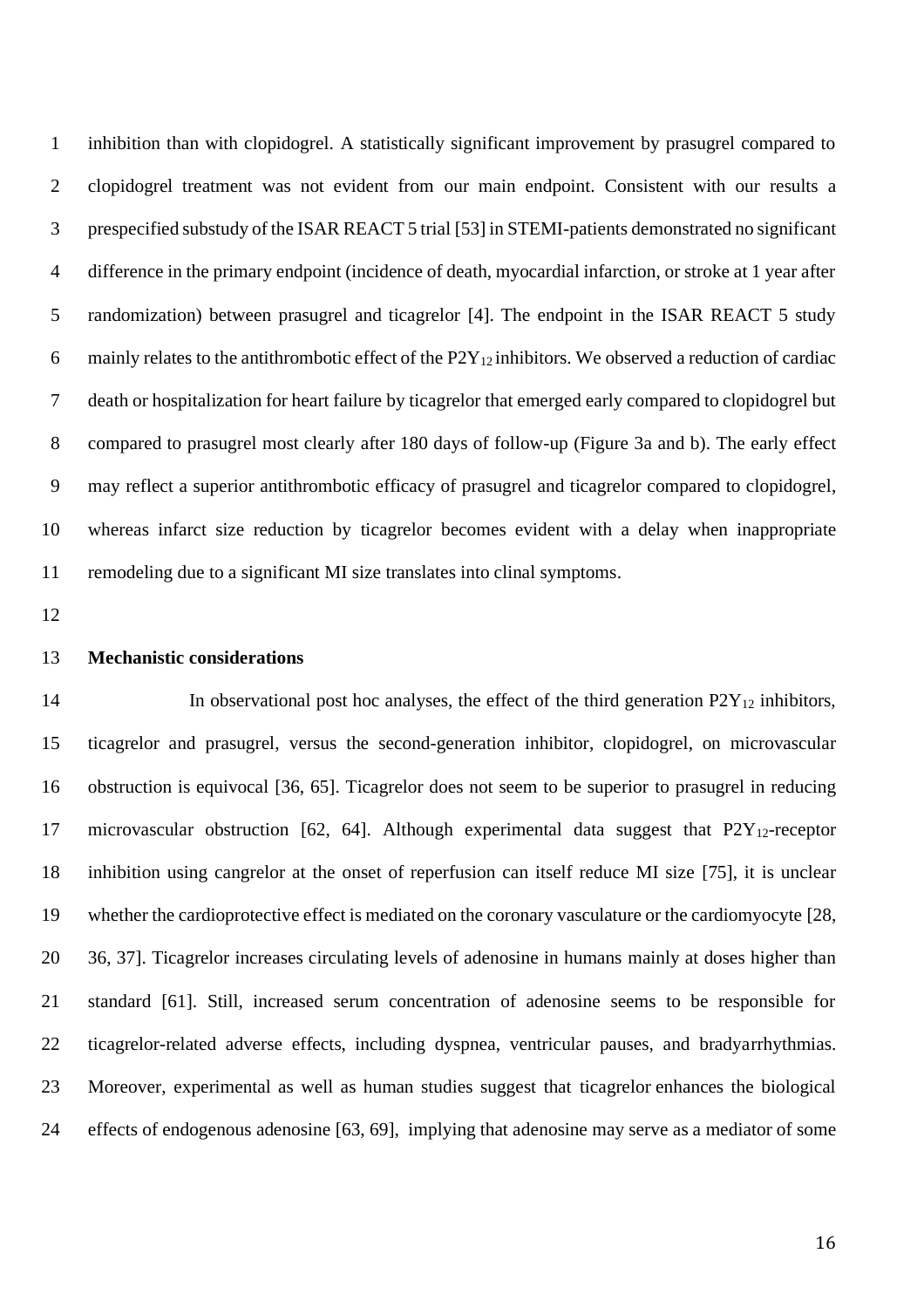of the pleiotropic cardioprotective effect [1, 61, 69]. Ticagrelor has a favorable effect on endothelial 2 function after ischemia and reperfusion compared to clopidogrel in humans [68]. The  $A_{2A}$  receptor is the main adenosine receptor responsible for coronary vasodilation, mediated by both nitric oxide- dependent and -independent pathways [46]. Adenosine may also act cardioprotective by inhibiting neutrophil trafficking, granule release, and production of reactive oxygen species and inflammatory mediators [6, 21, 49].

7 Studies of cardioprotection by P2Y<sub>12</sub> inhibitors imply that activated platelets are involved although interference with platelet aggregation itself [18, 48, 73] or improved early coronary 9 reperfusion [24] may not be the main targets. Despite faster  $P2Y_{12}$  inhibition by cangrelor, compared to ticagrelor, this does not necessarily induce an increased salvage of myocardium [60]. Near- obliteration of circulating platelets either with cell poison or an antibody abrogates the 12 cardioprotective effect of P2Y<sub>12</sub> antagonists [18]. Furthermore, P2Y<sub>12</sub> antagonists have no effect in 13 isolated hearts perfused with platelet-free buffer [18, 73]. Platelets may be a target of P2Y<sub>12</sub> antagonists for creation of a cardioprotective effect [7]. However, it is unknown whether activated platelets release substances with protective effects on the endothelium and how events between 16 binding of the P2Y<sub>12</sub> blocker to its platelet receptor relates to emergence of cardioprotection.

17 Platelet reactivity declines relatively slowly after oral administration of P2Y<sub>12</sub> inhibitors and requires several hours before reaching full effect. The profile is most favorable for oral ticagrelor or prasugrel administration as manifestation of the antiplatelet activity within 1-3 hours [2, 8, 10, 26] is less than for clopidogrel for which the effect initiates after 6-11 hours [8]. It remains unknown 21 whether the timing of  $P2Y_{12}$  inhibitors in the CONDI2-PPCI trial was optimal. In the original trial 22 we only had access to data on the type of  $P2Y_{12}$  inhibitor treatment given in relation to the PPCI and not the timing of the administration or the treatment strategy after the index event. Nonetheless, ticagrelor improved the main endpoint indicating that the effect was sufficient.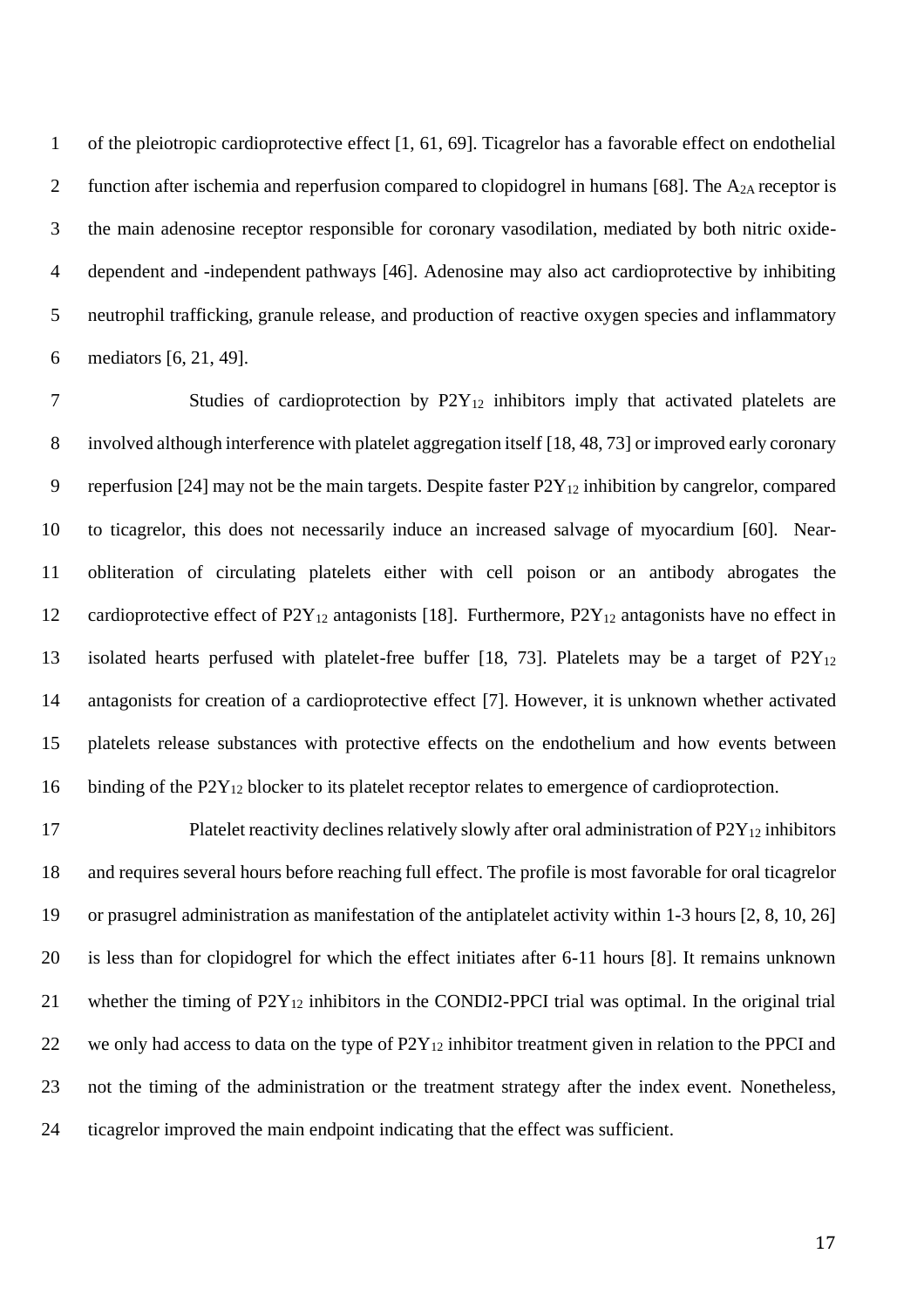## **Interaction of P2Y<sup>12</sup> inhibitor treatment and ischemic conditioning**

 In preclinical studies, ischemic pre- and postconditioning conditioning interact with the cardioprotective effect of the P2Y<sup>12</sup> inhibitor cangrelor, with no additional effect of combination 5 therapy of  $P2Y_{12}$  inhibition and ischemic conditioning [72, 74]. We found a similar interaction with no additive effect between ticagrelor treatment and both IPC and RIC in our experimental data and 7 extended the knowledge of an interaction between ischemic conditioning and  $P2Y_{12}$  inhibitors to include RIC. Combination treatment with ticagrelor and RIC did not significantly reduce infarct size. Whether this is solely related to the larger variation in the data or whether other factors are responsible is not known. In our clinical trial, we observed no interaction between RIC and ticagrelor treatment due to the lack of effect by RIC on the main endpoints [29]. Eventually, a potential interaction may be explained by two different even opposing mechanisms, which are almost undifferentiable: 1. There is a potential recruitment of protection by the patient medications and 2. Protection can be attenuated/abrogated by the medication and in parallel [38]. These two mechanisms may interfere in different ways with IPC and RIC, since the underlying signal transduction of IPC and RIC may also differ [32, 39]. In an experimental setting, IPC improved the recovery of coronary flow and LVDP during reperfusion whereas RIC only impacted on the recovery of LVDP [40], indicating that IPC may exert stronger protective effects on the coronary vasculature than RIC [31]. While the near maximum efficacy of IPC and RIC seems to have been reached in our experimental setting, a further protection potential by an intensified stimulus [35, 40, 54] may be present in the clinical setting [71]. Deployment of the full protection capacity seems to be necessary to uncover an interaction with pharmacological treatment and should be taken into consideration when applying multitarget strategies.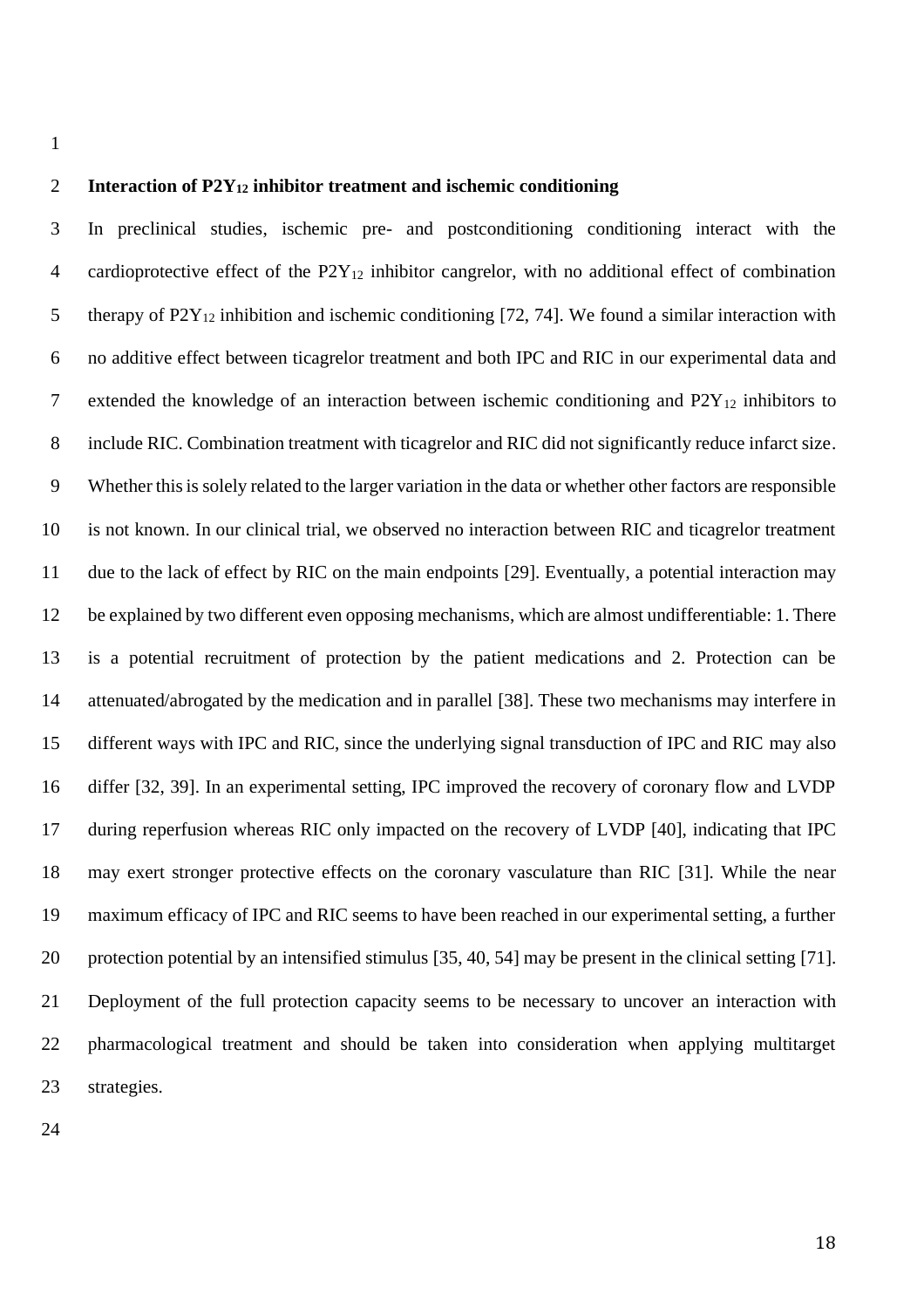#### **Clinical implications**

 The signal indicating that ticagrelor has the most potent cardioprotective capacity among currently 3 recommended oral  $P2Y_{12}$  inhibitors seems to contribute to the improvement in clinical outcome by modern standard care of patients with STEMI. The achieved improvement in clinical outcome may challenge the ability to document adjunctive cardioprotective treatments beyond optimized standard care in future studies. We have realized this challenge when changing from clopidogrel to ticagrelor in our previous clinical studies of RIC [14, 29]. Careful selection of high-risk patients [11, 12] and multitarget cardioprotective strategies may increase the protective potential [23, 33]. Since intravenous cangrelor may have similar cardioprotective efficacy as ticagrelor, an alternative treatment strategy might be intravenous cangrelor infusion shortly prior to stenting followed by subsequent post-PCI transition to an oral agent [17].

#### **Study limitations**

 To investigate the cardioprotective capacity of P2Y<sup>12</sup> inhibitors we chose an *in vivo* rat model, as the P2Y<sup>12</sup> inhibitors necessitate *in vivo* metabolization of the drugs and presence of platelets. Since IPC was induced by an invasive procedure, the experimental design was limited by the prolonged surgical procedure in these groups. Our unpublished pilot trials showed no impact on infarct size from a prolonged surgical procedure in control animals. As IPC and RIC may have different signaling profiles, we cannot exclude an effect of the timing between IPC or RIC and index ischemia. Doses of P2Y<sup>12</sup> inhibitors relied on results from other laboratories [25, 44, 66, 72, 74, 76], so we did not 20 conduct dose-response experiments and it cannot be excluded that other doses of  $P2Y_{12}$  inhibitors might increase the cardioprotective effects.

 The main limitation of the clinical part of the study is that the patients in the original 23 CONDI-2/ERIC-PPCI trial were not randomized by P2Y<sub>12</sub> inhibitor prescription. To reduce confounding, our statistical analyses rely on propensity scored analyses. To balance the distribution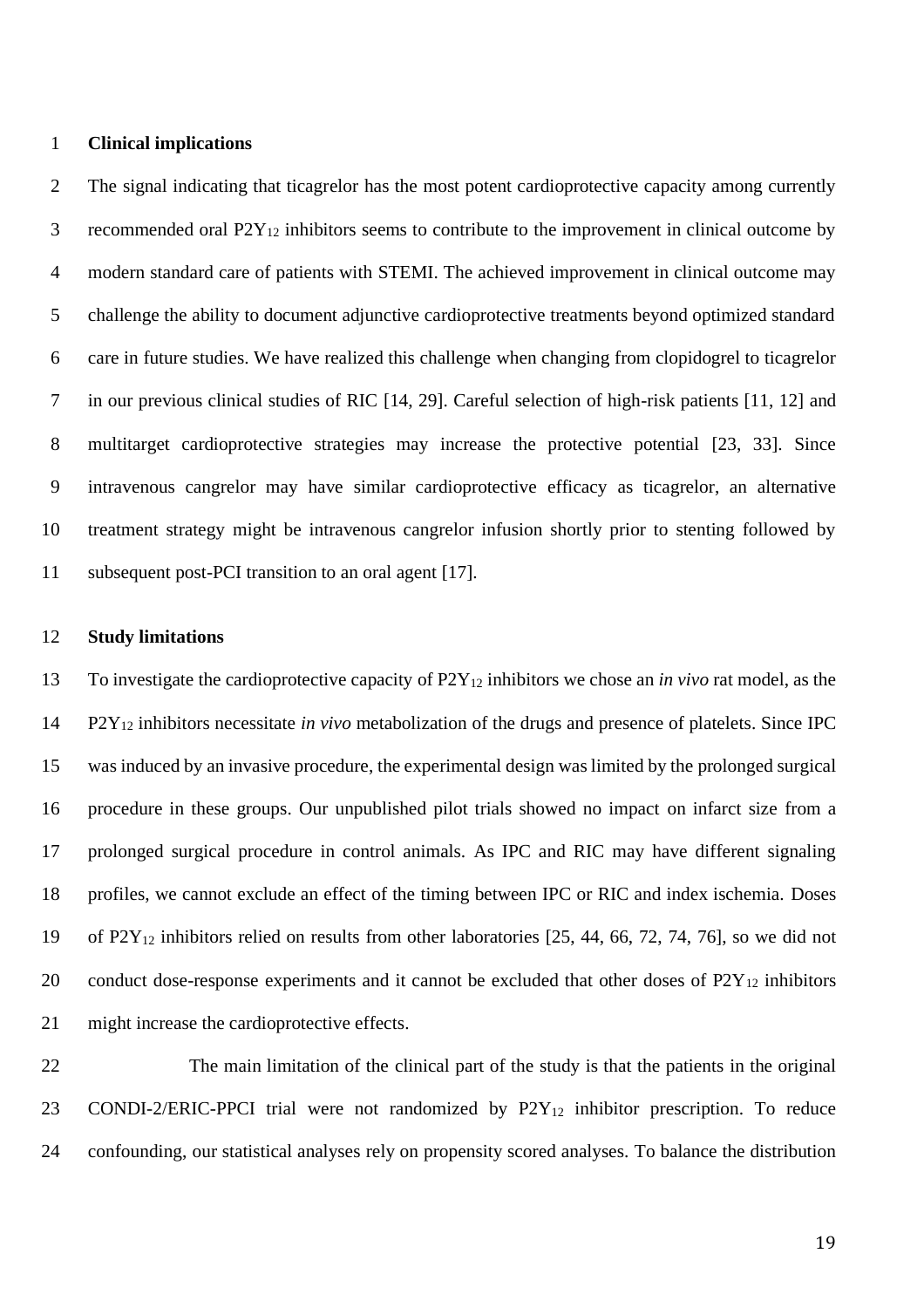of propensity score between treatment groups, we excluded both low and high propensity patients, hereby reducing the sample size. Also, relatively few patients in our cohort were treated with prasugrel, so estimates of clinical outcome in prasugrel treated patients are with higher statistical uncertainty. The sensitivity analyses with pairwise comparison of ticagrelor and clopidogrel and ticagrelor and prasugrel had larger cohorts. Consequently, the statistical power was increased. The sensitivity analyses confirmed the results of the main analysis for the primary clinical outcome but not infarct size data. Moreover, residual confounding may still be present, so our results should be considered exploratory and needs confirmation in a randomized trial.

## **Conclusion**

 Pre-treatment with ticagrelor reduced infarct size in rats after ischemia and reperfusion injury, whereas clopidogrel or prasugrel did not. In patients suffering from STEMI and treated with PPCI, we found that treatment with ticagrelor, but not prasugrel, reduced cardiac death and hospitalization for heart failure compared to treatment with clopidogrel. The improved clinical outcome with ticagrelor may be caused by pleiotropic effects that attenuate ischemia and reperfusion injury.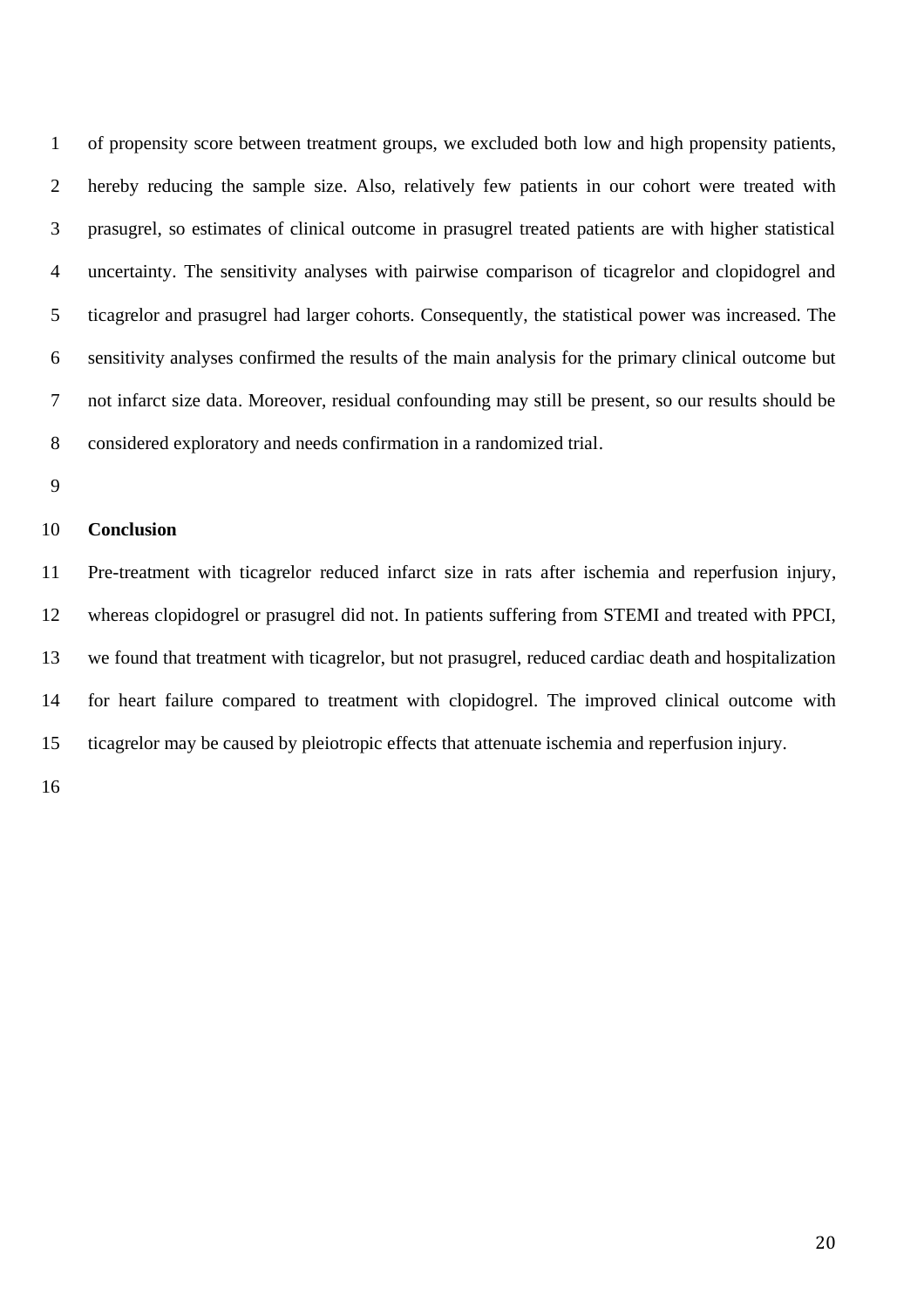#### **Declarations**

#### Funding Sources

 The ERIC-PPCI trial was funded by a British Heart Foundation Clinical Study Grant (CS/14/3/31002) and a University College London Hospital/University College London Biomedical Research Clinical Research grant. The CONDI-2 trial was funded by Danish Innovation Foundation grants (11-108354 and 11-115818), Novo Nordisk Foundation (NNF13OC0007447), and Trygfonden (109624). DJH was supported by the British Heart Foundation (FS/10/039/28270), Duke-National University Singapore Medical School, Singapore Ministry of Health's National Medical Research Council under its Clinician Scientist-Senior Investigator scheme (NMRC/CSA-SI/0011/2017) and its Collaborative Centre Grant scheme (NMRC/CGAug16C006). This article is based upon the work of COST Action EU-CARDIOPROTECTION (CA16225) and supported by COST (European Cooperation in Science and Technology).

- 
- Conflicts of interest
- The authors declare no conflicts of interest.

#### 

Ethics approval

 The ethical approval of the animal experiments of the study was approved by the Danish Veterinary and Food Administration (Authorization number: 2018-15-0201- 01475). The clinical part of the study was authorized on ClinicalTrials.gov as NCT02342522.

- 
- Availability of data and material
- Data can be made available if the manuscript is accepted for publication.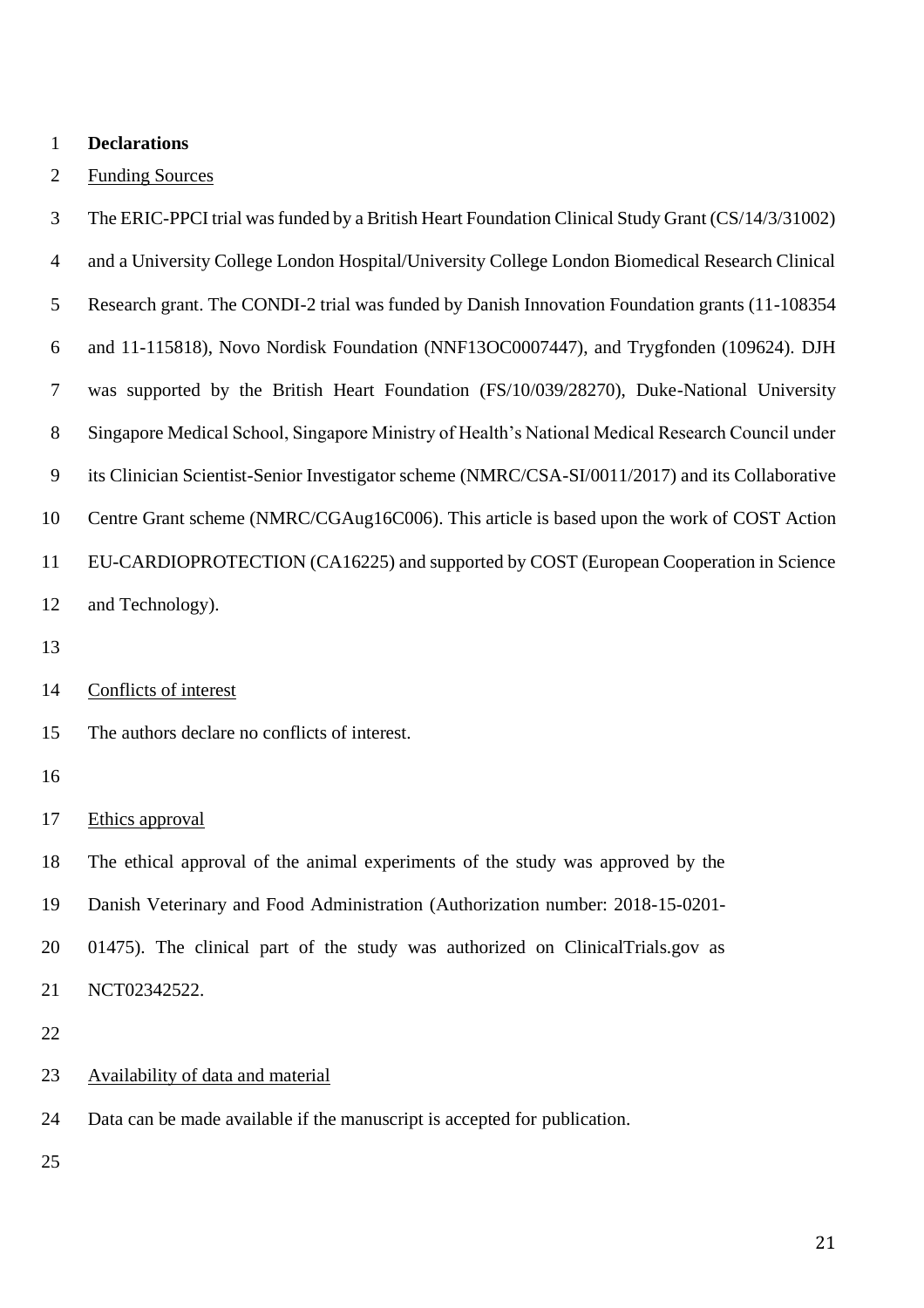- 1 Code availability
- Not applicable.
- 
- Author contributions
- All authors have participated in parts of the conception and design of the study or analysis and
- interpretation of data.
- Authors responsible for the animal experiments: MV Hjortbak, JM Seefeldt, TR Lassen, RV Jensen
- and HE Bøtker.
- Authors responsible for the clinical analyses: KKW Olesen, MV Hjortbak, A Perkins,
- M Dodd, T Clayton, D Yellon, DJ Hausenloy and HE Bøtker.
- 
- All authors have contributed to drafting the manuscript, and all have read and approved
- the manuscript.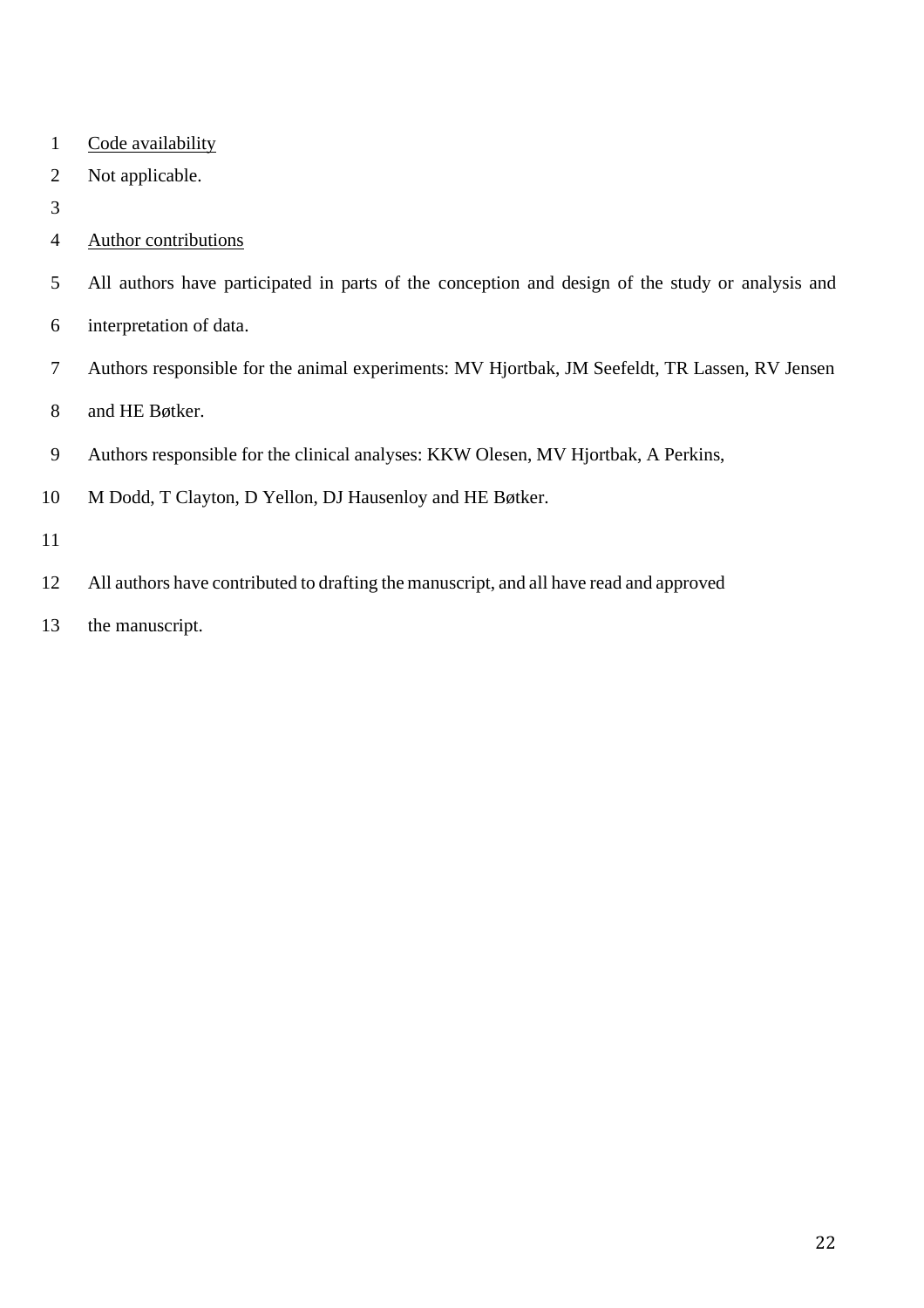| 3              | 1. | Alexopoulos D, Moulias A, Koutsogiannis N, Xanthopoulou I, Kakkavas A, Mavronasiou          |
|----------------|----|---------------------------------------------------------------------------------------------|
| $\overline{4}$ |    | E, Davlouros P, Hahalis G (2013) Differential effect of ticagrelor versus prasugrel on      |
| 5              |    | coronary blood flow velocity in patients with non-ST-elevation acute coronary syndrome      |
| 6              |    | undergoing percutaneous coronary intervention: an exploratory study. Circ Cardiovasc        |
| $\tau$         |    | Interv 6:277-283 doi:10.1161/CIRCINTERVENTIONS.113.000293                                   |
| $8\,$          | 2. | Alexopoulos D, Xanthopoulou I, Gkizas V, Kassimis G, Theodoropoulos KC, Makris G,           |
| 9              |    | Koutsogiannis N, Damelou A, Tsigkas G, Davlouros P, Hahalis G (2012) Randomized             |
| 10             |    | assessment of ticagrelor versus prasugrel antiplatelet effects in patients with ST-segment- |
| 11             |    | elevation myocardial infarction. Circ Cardiovasc Interv 5:797-804                           |
| 12             |    | doi:10.1161/CIRCINTERVENTIONS.112.972323                                                    |
| 13             | 3. | Audia JP, Yang XM, Crockett ES, Housley N, Haq EU, O'Donnell K, Cohen MV, Downey            |
| 14             |    | JM, Alvarez DF (2018) Caspase-1 inhibition by VX-765 administered at reperfusion in         |
| 15             |    | P2Y12 receptor antagonist-treated rats provides long-term reduction in myocardial infarct   |
| 16             |    | size and preservation of ventricular function. Basic Res Cardiol 113:32 doi:10.1007/s00395- |
| 17             |    | 018-0692-z                                                                                  |
| 18             | 4. | Aytekin A, Ndrepepa G, Neumann FJ, Menichelli M, Mayer K, Wohrle J, Bernlochner I,          |
| 19             |    | Lahu S, Richardt G, Witzenbichler B, Sibbing D, Cassese S, Angiolillo DJ, Valina C,         |
| 20             |    | Kufner S, Liebetrau C, Hamm CW, Xhepa E, Hapfelmeier A, Sager HB, Wustrow I, Joner          |
| 21             |    | M, Trenk D, Fusaro M, Laugwitz KL, Schunkert H, Schupke S, Kastrati A (2020)                |
| 22             |    | Ticagrelor or Prasugrel in Patients With ST-Segment-Elevation Myocardial Infarction         |
| 23             |    | Undergoing Primary Percutaneous Coronary Intervention. Circulation 142:2329-2337            |
| 24             |    | doi:10.1161/CIRCULATIONAHA.120.050244                                                       |
|                |    |                                                                                             |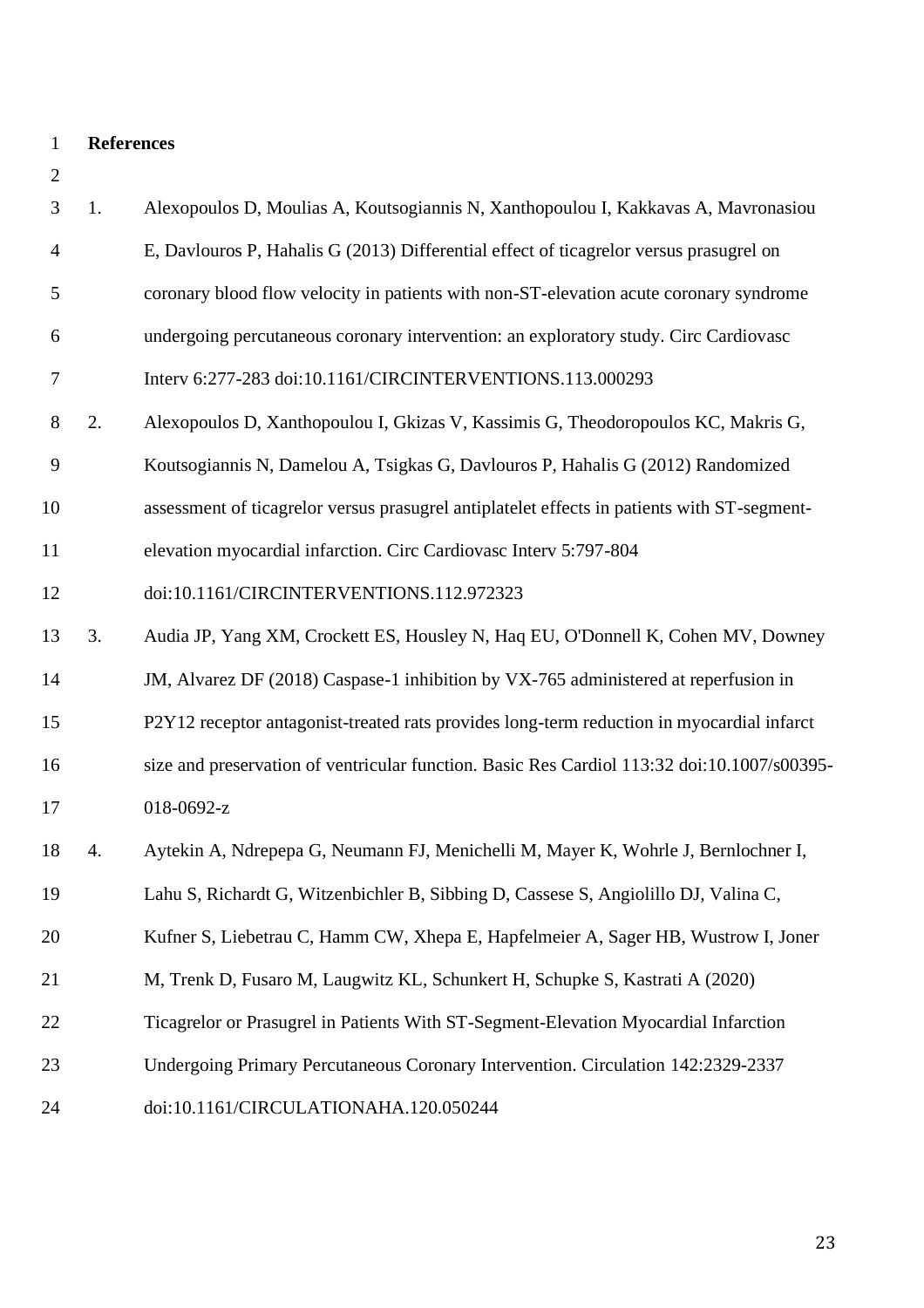| $\mathbf{1}$   | 5.  | Baker JE, Konorev EA, Gross GJ, Chilian WM, Jacob HJ (2000) Resistance to myocardial         |
|----------------|-----|----------------------------------------------------------------------------------------------|
| $\overline{2}$ |     | ischemia in five rat strains: is there a genetic component of cardioprotection? Am J Physiol |
| 3              |     | Heart Circ Physiol 278:H1395-1400 doi:10.1152/ajpheart.2000.278.4.H1395                      |
| $\overline{4}$ | 6.  | Barletta KE, Ley K, Mehrad B (2012) Regulation of neutrophil function by adenosine.          |
| 5              |     | Arterioscler Thromb Vasc Biol 32:856-864 doi:10.1161/ATVBAHA.111.226845                      |
| 6              | 7.  | Barrabes JA, Inserte J, Mirabet M, Quiroga A, Hernando V, Figueras J, Garcia-Dorado D        |
| $\tau$         |     | (2010) Antagonism of P2Y12 or GPIIb/IIIa receptors reduces platelet-mediated myocardial      |
| 8              |     | injury after ischaemia and reperfusion in isolated rat hearts. Thromb Haemost 104:128-135    |
| 9              |     | doi:10.1160/TH09-07-0440                                                                     |
| 10             | 8.  | Bergmeijer TO, Godschalk TC, Janssen PWA, Berge KVD, Breet NJ, Kelder JC, Hackeng            |
| 11             |     | CM, Ten Berg JM (2017) How Long Does It Take for Clopidogrel and Ticagrelor to Inhibit       |
| 12             |     | Platelets in Patients Undergoing Primary Percutaneous Coronary Intervention? A Detailed      |
| 13             |     | Pharmacodynamic Analysis: Time Course of Platelet Reactivity in STEMI (TOPS). Semin          |
| 14             |     | Thromb Hemost 43:439-446 doi:10.1055/s-0037-1599156                                          |
| 15             | 9.  | Birnbaum Y, Birnbaum GD, Birnbaum I, Nylander S, Ye Y (2016) Ticagrelor and                  |
| 16             |     | Rosuvastatin Have Additive Cardioprotective Effects via Adenosine. Cardiovasc Drugs          |
| 17             |     | Ther 30:539-550 doi:10.1007/s10557-016-6701-2                                                |
| 18             | 10. | Bonello L, Laine M, Camoin-Jau L, Noirot F, Guieu R, Dignat-George F, Paganelli F, Frere     |
| 19             |     | C (2015) Onset of optimal P2Y12-ADP receptor blockade after ticagrelor and prasugrel         |
| 20             |     | intake in Non-ST elevation acute coronary syndrome. Thromb Haemost 114:702-707               |
| 21             |     | doi:10.1160/TH15-02-0149                                                                     |
| 22             | 11. | Botker HE (2020) The Future of Cardioprotection-Pointing Toward Patients at Elevated         |
| 23             |     | Risk as the Target Populations. J Cardiovasc Pharmacol Ther 25:487-493                       |
| 24             |     | doi:10.1177/1074248420937871                                                                 |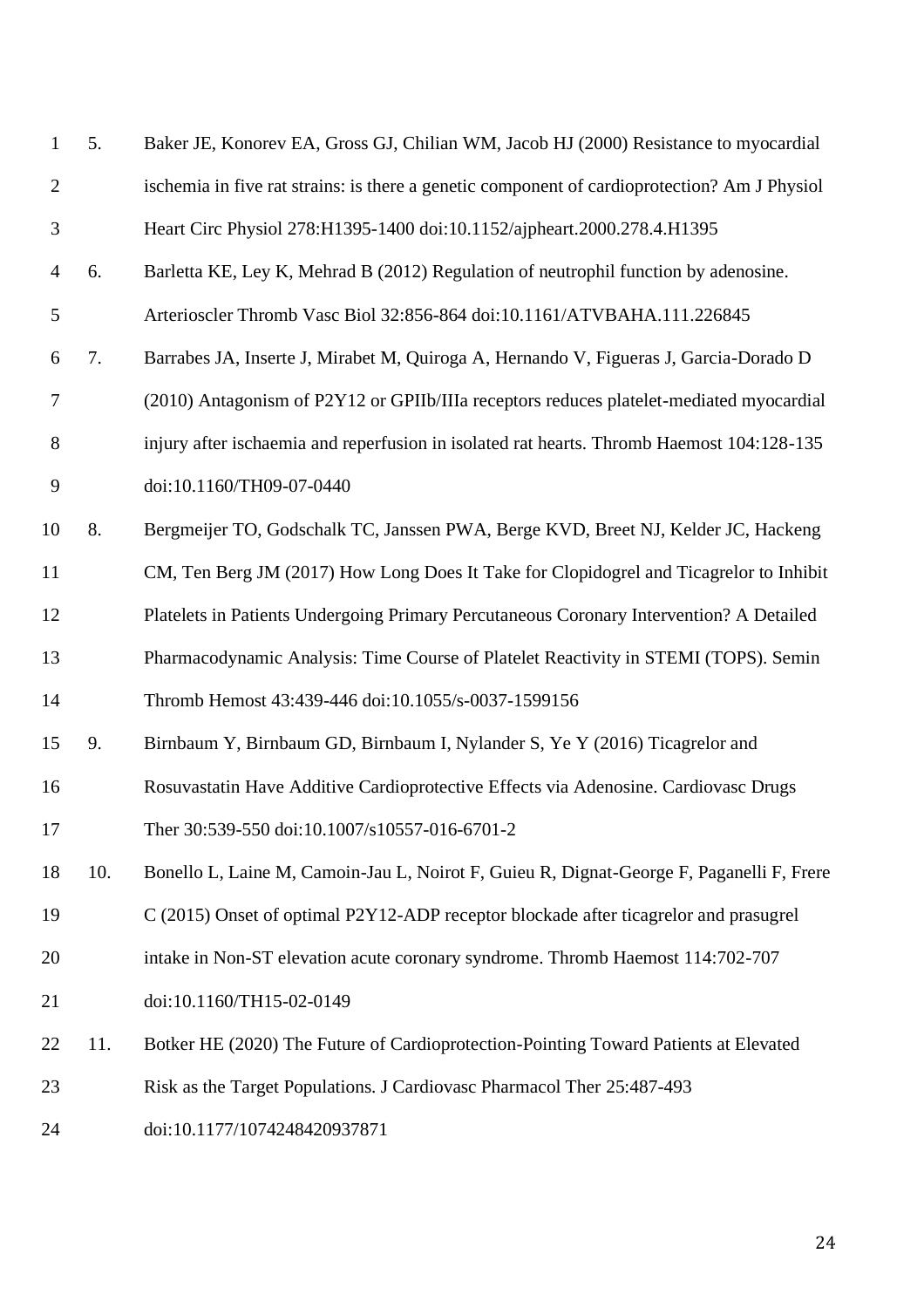| $\mathbf{1}$   | 12. | Botker HE (2021) Searching myocardial rescue through intermittent upper arm occlusion       |
|----------------|-----|---------------------------------------------------------------------------------------------|
| $\overline{2}$ |     | and lizard saliva. Basic Res Cardiol 116:5 doi:10.1007/s00395-021-00843-1                   |
| 3              | 13. | Botker HE, Hausenloy D, Andreadou I, Antonucci S, Boengler K, Davidson SM, Deshwal          |
| $\overline{4}$ |     | S, Devaux Y, Di Lisa F, Di Sante M, Efentakis P, Femmino S, Garcia-Dorado D, Giricz Z,      |
| 5              |     | Ibanez B, Iliodromitis E, Kaludercic N, Kleinbongard P, Neuhauser M, Ovize M, Pagliaro      |
| 6              |     | P, Rahbek-Schmidt M, Ruiz-Meana M, Schluter KD, Schulz R, Skyschally A, Wilder C,           |
| 7              |     | Yellon DM, Ferdinandy P, Heusch G (2018) Practical guidelines for rigor and                 |
| 8              |     | reproducibility in preclinical and clinical studies on cardioprotection. Basic Res Cardiol  |
| 9              |     | 113:39 doi:10.1007/s00395-018-0696-8                                                        |
| 10             | 14. | Botker HE, Kharbanda R, Schmidt MR, Bottcher M, Kaltoft AK, Terkelsen CJ, Munk K,           |
| 11             |     | Andersen NH, Hansen TM, Trautner S, Lassen JF, Christiansen EH, Krusell LR, Kristensen      |
| 12             |     | SD, Thuesen L, Nielsen SS, Rehling M, Sorensen HT, Redington AN, Nielsen TT (2010)          |
| 13             |     | Remote ischaemic conditioning before hospital admission, as a complement to angioplasty,    |
| 14             |     | and effect on myocardial salvage in patients with acute myocardial infarction: a randomised |
| 15             |     | trial. Lancet 375:727-734 doi:10.1016/S0140-6736(09)62001-8                                 |
| 16             | 15. | Brookhart MA, Schneeweiss S, Rothman KJ, Glynn RJ, Avorn J, Sturmer T (2006) Variable       |
| 17             |     | selection for propensity score models. Am J Epidemiol 163:1149-1156                         |
| 18             |     | doi:10.1093/aje/kwj149                                                                      |
| 19             | 16. | Brookhart MA, Wyss R, Layton JB, Sturmer T (2013) Propensity score methods for              |
| 20             |     | confounding control in nonexperimental research. Circ Cardiovasc Qual Outcomes 6:604-       |
| 21             |     | 611 doi:10.1161/CIRCOUTCOMES.113.000359                                                     |
| 22             | 17. | Cohen MV, Downey JM (2020) What Are Optimal P2Y12 Inhibitor and Schedule of                 |
| 23             |     | Administration in Patients With Acute Coronary Syndrome? J Cardiovasc Pharmacol Ther        |
| 24             |     | 25:121-130 doi:10.1177/1074248419882923                                                     |
|                |     |                                                                                             |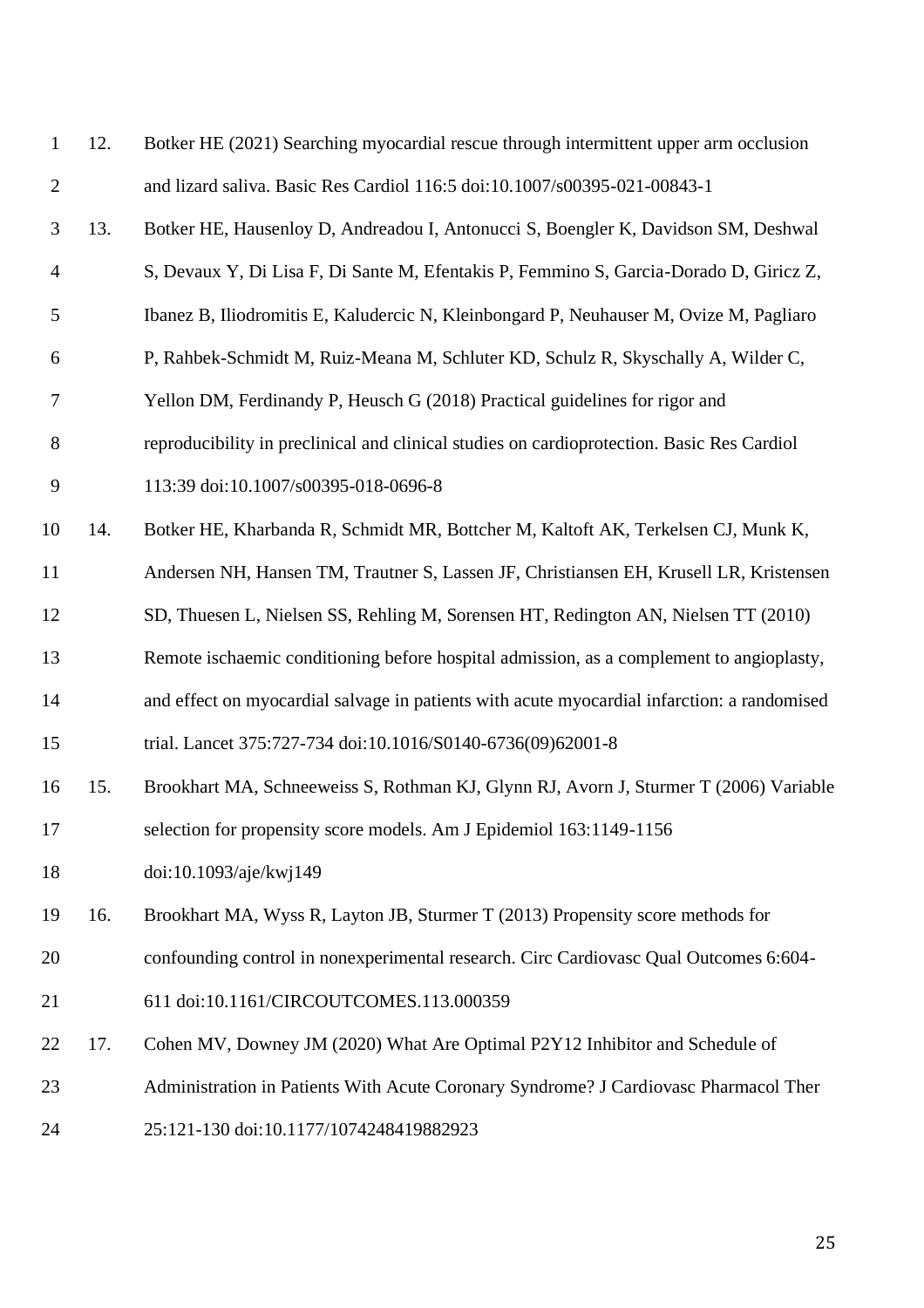| $\mathbf{1}$   | 18. | Cohen MV, Yang XM, White J, Yellon DM, Bell RM, Downey JM (2016) Cangrelor-                  |
|----------------|-----|----------------------------------------------------------------------------------------------|
| $\overline{2}$ |     | Mediated Cardioprotection Requires Platelets and Sphingosine Phosphorylation. Cardiovasc     |
| 3              |     | Drugs Ther 30:229-232 doi:10.1007/s10557-015-6633-2                                          |
| $\overline{4}$ | 19. | Committee CS (1996) A randomised, blinded, trial of clopidogrel versus aspirin in patients   |
| 5              |     | at risk of ischaemic events (CAPRIE). CAPRIE Steering Committee. Lancet 348:1329-1339        |
| 6              |     | doi:10.1016/s0140-6736(96)09457-3                                                            |
| 7              | 20. | Crump RK, Hotz VJ, Imbens GW, Mitnik OA (2009) Dealing with limited overlap in               |
| 8              |     | estimation of average treatment effects. Biometrika 96:187-199 doi:10.1093/biomet/asn055     |
| 9              | 21. | Csoka B, Nemeth ZH, Rosenberger P, Eltzschig HK, Spolarics Z, Pacher P, Selmeczy Z,          |
| 10             |     | Koscso B, Himer L, Vizi ES, Blackburn MR, Deitch EA, Hasko G (2010) A2B adenosine            |
| 11             |     | receptors protect against sepsis-induced mortality by dampening excessive inflammation. J    |
| 12             |     | Immunol 185:542-550 doi:10.4049/jimmunol.0901295                                             |
| 13             | 22. | Davidson SM, Andreadou I, Barile L, Birnbaum Y, Cabrera-Fuentes HA, Cohen MV,                |
| 14             |     | Downey JM, Girao H, Pagliaro P, Penna C, Pernow J, Preissner KT, Ferdinandy P (2019)         |
| 15             |     | Circulating blood cells and extracellular vesicles in acute cardioprotection. Cardiovasc Res |
| 16             |     | 115:1156-1166 doi:10.1093/cvr/cvy314                                                         |
| 17             | 23. | Davidson SM, Ferdinandy P, Andreadou I, Botker HE, Heusch G, Ibanez B, Ovize M,              |
| 18             |     | Schulz R, Yellon DM, Hausenloy DJ, Garcia-Dorado D, Action CC (2019) Multitarget             |
| 19             |     | Strategies to Reduce Myocardial Ischemia/Reperfusion Injury: JACC Review Topic of the        |
| 20             |     | Week. J Am Coll Cardiol 73:89-99 doi:10.1016/j.jacc.2018.09.086                              |
| 21             | 24. | De Backer O, Ratcovich H, Biasco L, Pedersen F, Helqvist S, Saunamaki K, Tilsted HH,         |
| 22             |     | Clemmensen P, Olivecrona G, Kelbaek H, Jorgensen E, Engstrom T, Holmvang L (2015)            |
| 23             |     | Prehospital administration of P2Y12 inhibitors and early coronary reperfusion in primary     |
|                |     |                                                                                              |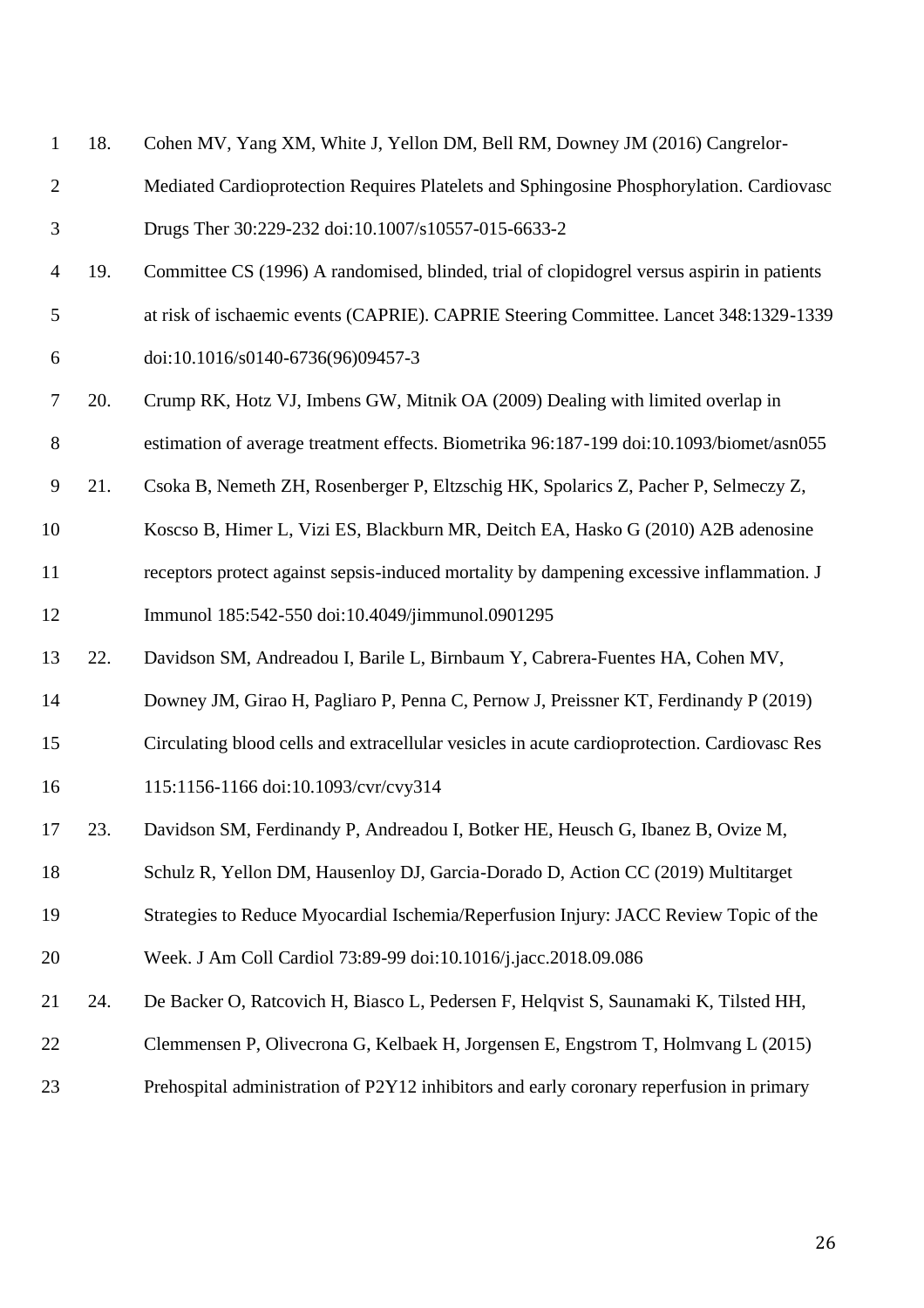doi:10.1160/TH15-01-0026 25. Dost T (2020) Cardioprotective properties of the platelet P2Y12 receptor inhibitor prasugrel on cardiac ischemia/reperfusion injury. Pharmacol Rep 72:672-679 doi:10.1007/s43440-

PCI: an observational comparative study. Thromb Haemost 114:623-631

019-00046-5

- 26. Franchi F, Rollini F, Rivas A, Wali M, Briceno M, Agarwal M, Shaikh Z, Nawaz A, Silva
- G, Been L, Smairat R, Kaufman M, Pineda AM, Suryadevara S, Soffer D, Zenni MM, Bass
- TA, Angiolillo DJ (2019) Platelet Inhibition With Cangrelor and Crushed Ticagrelor in
- Patients With ST-Segment-Elevation Myocardial Infarction Undergoing Primary
- Percutaneous Coronary Intervention. Circulation 139:1661-1670
- doi:10.1161/CIRCULATIONAHA.118.038317
- 27. Hausenloy DJ, Candilio L, Evans R, Ariti C, Jenkins DP, Kolvekar S, Knight R, Kunst G,
- Laing C, Nicholas J, Pepper J, Robertson S, Xenou M, Clayton T, Yellon DM, Investigators
- ET (2015) Remote Ischemic Preconditioning and Outcomes of Cardiac Surgery. N Engl J
- Med 373:1408-1417 doi:10.1056/NEJMoa1413534
- 28. Hausenloy DJ, Chilian W, Crea F, Davidson SM, Ferdinandy P, Garcia-Dorado D, van
- Royen N, Schulz R, Heusch G (2019) The coronary circulation in acute myocardial
- ischaemia/reperfusion injury: a target for cardioprotection. Cardiovasc Res 115:1143-1155
- doi:10.1093/cvr/cvy286
- 29. Hausenloy DJ, Kharbanda RK, Moller UK, Ramlall M, Aaroe J, Butler R, Bulluck H,
- Clayton T, Dana A, Dodd M, Engstrom T, Evans R, Lassen JF, Christensen EF, Garcia-Ruiz
- 22 JM, Gorog DA, Hjort J, Houghton RF, Ibanez B, Knight R, Lippert FK, Lonborg JT, Maeng
- M, Milasinovic D, More R, Nicholas JM, Jensen LO, Perkins A, Radovanovic N, Rakhit
- RD, Ravkilde J, Ryding AD, Schmidt MR, Riddervold IS, Sorensen HT, Stankovic G,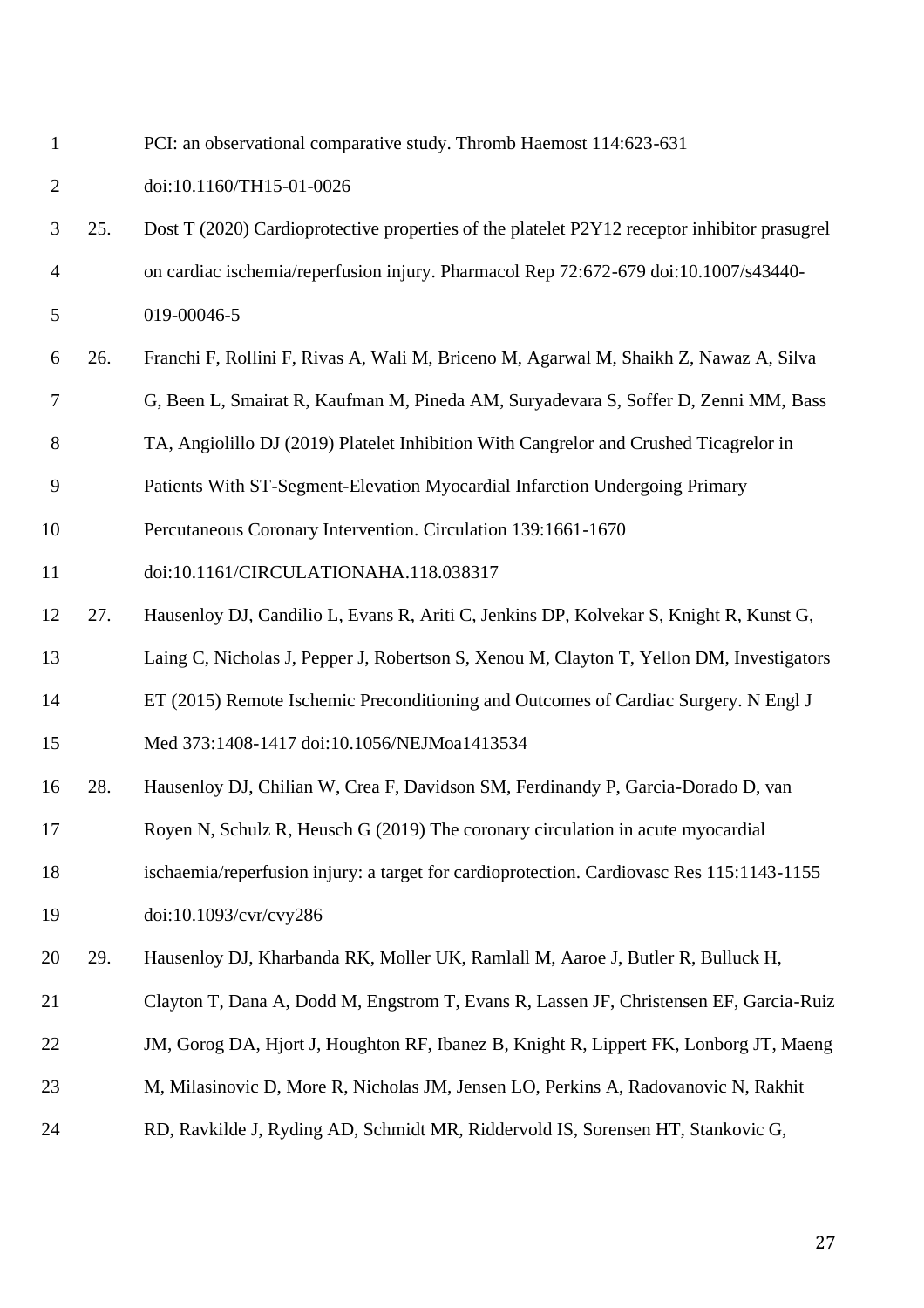| $\mathbf{1}$   |     | Varma M, Webb I, Terkelsen CJ, Greenwood JP, Yellon DM, Botker HE, Investigators C-         |
|----------------|-----|---------------------------------------------------------------------------------------------|
| $\overline{2}$ |     | E-P (2019) Effect of remote ischaemic conditioning on clinical outcomes in patients with    |
| $\mathfrak{Z}$ |     | acute myocardial infarction (CONDI-2/ERIC-PPCI): a single-blind randomised controlled       |
| 4              |     | trial. Lancet 394:1415-1424 doi:10.1016/S0140-6736(19)32039-2                               |
| 5              | 30. | Hernán MA, Robins JM (2020) Causal Inference: What If. Boca Raton: Chapman &                |
| 6              |     | Hall/CRC, forthcoming                                                                       |
| 7              | 31. | Heusch G (2016) The Coronary Circulation as a Target of Cardioprotection. Circ Res          |
| 8              |     | 118:1643-1658 doi:10.1161/CIRCRESAHA.116.308640                                             |
| 9              | 32. | Heusch G (2015) Molecular basis of cardioprotection: signal transduction in ischemic pre-,  |
| 10             |     | post-, and remote conditioning. Circ Res 116:674-699                                        |
| 11             |     | doi:10.1161/CIRCRESAHA.116.305348                                                           |
| 12             | 33. | Heusch G (2020) Myocardial ischaemia-reperfusion injury and cardioprotection in             |
| 13             |     | perspective. Nat Rev Cardiol 17:773-789 doi:10.1038/s41569-020-0403-y                       |
| 14             | 34. | Heusch G, Botker HE, Przyklenk K, Redington A, Yellon D (2015) Remote ischemic              |
| 15             |     | conditioning. J Am Coll Cardiol 65:177-195 doi:10.1016/j.jacc.2014.10.031                   |
| 16             | 35. | Johnsen J, Pryds K, Salman R, Lofgren B, Kristiansen SB, Botker HE (2016) The remote        |
| 17             |     | ischemic preconditioning algorithm: effect of number of cycles, cycle duration and effector |
| 18             |     | organ mass on efficacy of protection. Basic Res Cardiol 111:10 doi:10.1007/s00395-016-      |
| 19             |     | 0529-6                                                                                      |
| 20             | 36. | Khan JN, Greenwood JP, Nazir SA, Lai FY, Dalby M, Curzen N, Hetherington S, Kelly DJ,       |
| 21             |     | Blackman D, Peebles C, Wong J, Flather M, Swanton H, Gershlick AH, McCann GP (2016)         |
| 22             |     | Infarct Size Following Treatment With Second- Versus Third-Generation P2Y12                 |
| 23             |     | Antagonists in Patients With Multivessel Coronary Disease at ST-Segment Elevation           |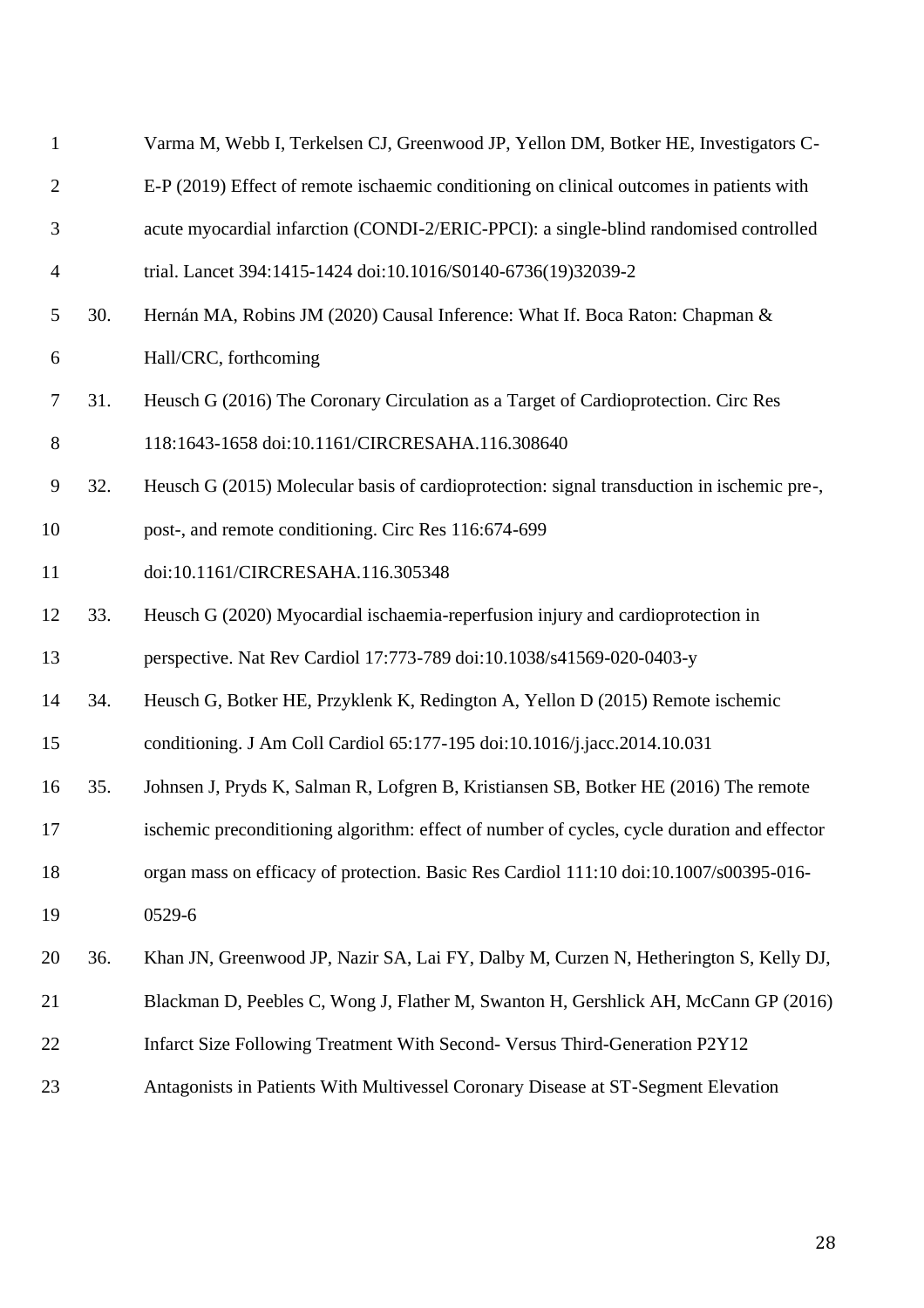- Myocardial Infarction in the CvLPRIT Study. J Am Heart Assoc 5(6):e003403 doi:10.1161/JAHA.116.003403
- 37. Kim EK, Park TK, Yang JH, Song YB, Choi JH, Choi SH, Chun WJ, Choe YH, Gwon HC, Hahn JY (2017) Ticagrelor Versus Clopidogrel on Myocardial Infarct Size in Patients Undergoing Primary Percutaneous Coronary Intervention. J Am Coll Cardiol 69:2098-2099 doi:10.1016/j.jacc.2017.02.034
- 38. Kleinbongard P, Botker HE, Ovize M, Hausenloy DJ, Heusch G (2019) Co-morbidities and co-medications as confounders of cardioprotection-Does it matter in the clinical setting? Br J Pharmacol doi:10.1111/bph.14839
- 39. Kleinbongard P, Skyschally A, Heusch G (2017) Cardioprotection by remote ischemic conditioning and its signal transduction. Pflugers Arch 469:159-181 doi:10.1007/s00424- 016-1922-6
- 40. Lieder HR, Irmert A, Kamler M, Heusch G, Kleinbongard P (2019) Sex is no determinant of cardioprotection by ischemic preconditioning in rats, but ischemic/reperfused tissue mass is for remote ischemic preconditioning. Physiol Rep 7:e14146 doi:10.14814/phy2.14146
- 41. Mehta SR, Tanguay JF, Eikelboom JW, Jolly SS, Joyner CD, Granger CB, Faxon DP,
- Rupprecht HJ, Budaj A, Avezum A, Widimsky P, Steg PG, Bassand JP, Montalescot G,
- Macaya C, Di Pasquale G, Niemela K, Ajani AE, White HD, Chrolavicius S, Gao P, Fox
- KA, Yusuf S, investigators C-Ot (2010) Double-dose versus standard-dose clopidogrel and
- high-dose versus low-dose aspirin in individuals undergoing percutaneous coronary
- intervention for acute coronary syndromes (CURRENT-OASIS 7): a randomised factorial
- trial. Lancet 376:1233-1243 doi:10.1016/S0140-6736(10)61088-4
- 42. Mehta SR, Yusuf S, Peters RJ, Bertrand ME, Lewis BS, Natarajan MK, Malmberg K,
- Rupprecht H, Zhao F, Chrolavicius S, Copland I, Fox KA, Clopidogrel in Unstable angina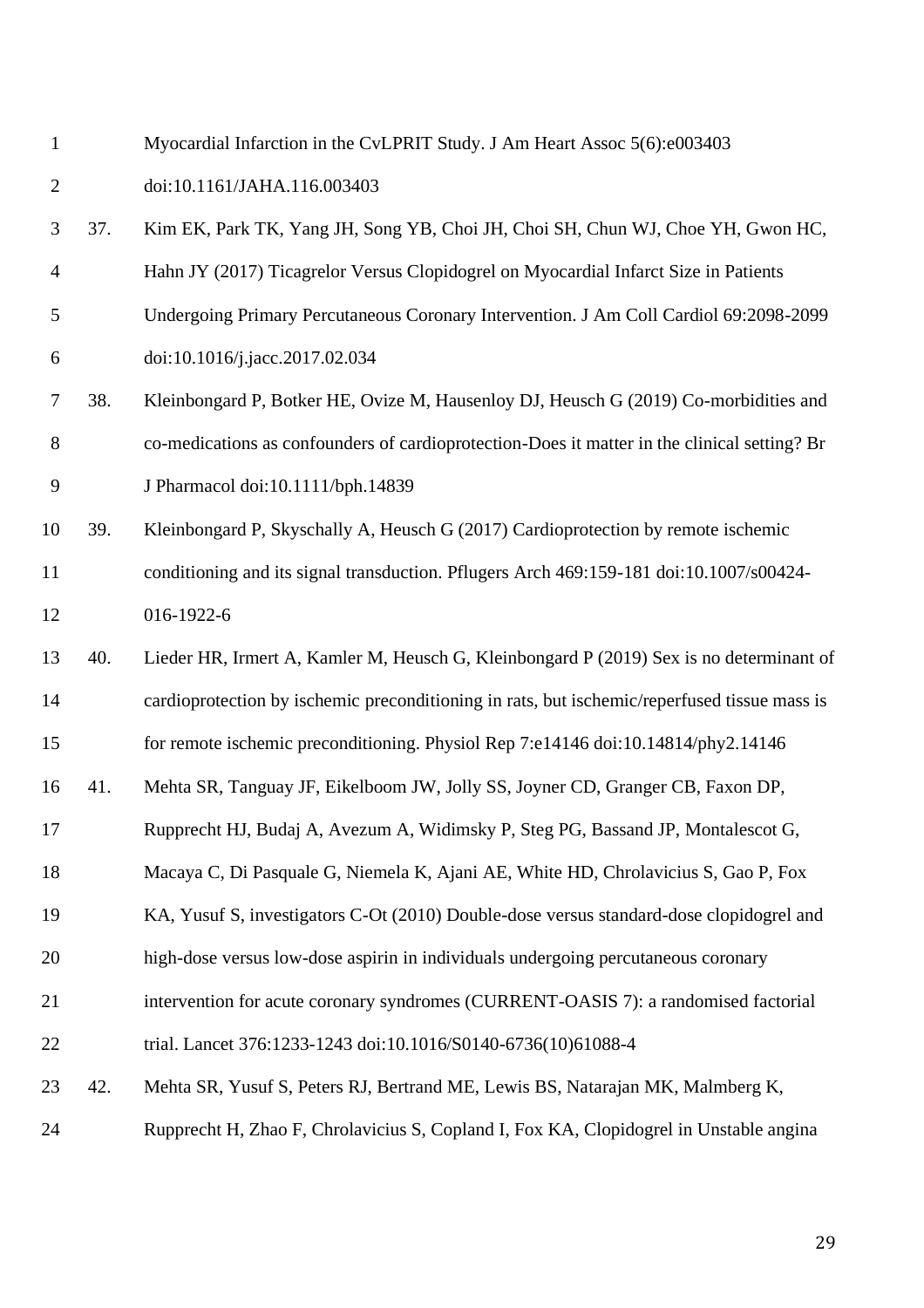| 1              |     | to prevent Recurrent Events trial I (2001) Effects of pretreatment with clopidogrel and   |
|----------------|-----|-------------------------------------------------------------------------------------------|
| $\mathbf{2}$   |     | aspirin followed by long-term therapy in patients undergoing percutaneous coronary        |
| 3              |     | intervention: the PCI-CURE study. Lancet 358:527-533 doi:10.1016/s0140-6736(01)05701-     |
| $\overline{4}$ |     | $\overline{4}$                                                                            |
| 5              | 43. | Meybohm P, Bein B, Brosteanu O, Cremer J, Gruenewald M, Stoppe C, Coburn M,               |
| 6              |     | Schaelte G, Boning A, Niemann B, Roesner J, Kletzin F, Strouhal U, Reyher C, Laufenberg-  |
| $\tau$         |     | Feldmann R, Ferner M, Brandes IF, Bauer M, Stehr SN, Kortgen A, Wittmann M,               |
| 8              |     | Baumgarten G, Meyer-Treschan T, Kienbaum P, Heringlake M, Schon J, Sander M,              |
| 9              |     | Treskatsch S, Smul T, Wolwender E, Schilling T, Fuernau G, Hasenclever D, Zacharowski     |
| 10             |     | K, Collaborators RIS (2015) A Multicenter Trial of Remote Ischemic Preconditioning for    |
| 11             |     | Heart Surgery. N Engl J Med 373:1397-1407 doi:10.1056/NEJMoa1413579                       |
| 12             | 44. | Mohammad HMF, Makary S, Atef H, El-Sherbiny M, Atteia HH, Ibrahim GA, Mohamed             |
| 13             |     | AS, Zaitone SA (2020) Clopidogrel or prasugrel reduces mortality and lessens              |
| 14             |     | cardiovascular damage from acute myocardial infarction in hypercholesterolemic male rats. |
| 15             |     | Life Sci 247:117429 doi:10.1016/j.lfs.2020.117429                                         |
| 16             | 45. | Montalescot G, van 't Hof AW, Lapostolle F, Silvain J, Lassen JF, Bolognese L, Cantor WJ, |
| 17             |     | Cequier A, Chettibi M, Goodman SG, Hammett CJ, Huber K, Janzon M, Merkely B, Storey       |
| 18             |     | RF, Zeymer U, Stibbe O, Ecollan P, Heutz WM, Swahn E, Collet JP, Willems FF, Baradat      |
| 19             |     | C, Licour M, Tsatsaris A, Vicaut E, Hamm CW, Investigators A (2014) Prehospital           |
| 20             |     | ticagrelor in ST-segment elevation myocardial infarction. N Engl J Med 371:1016-1027      |
| 21             |     | doi:10.1056/NEJMoa1407024                                                                 |
| 22             | 46. | Mustafa SJ, Morrison RR, Teng B, Pelleg A (2009) Adenosine receptors and the heart: role  |
| 23             |     | in regulation of coronary blood flow and cardiac electrophysiology. Handb Exp             |
| 24             |     | Pharmacol:161-188 doi:10.1007/978-3-540-89615-9_6                                         |
|                |     |                                                                                           |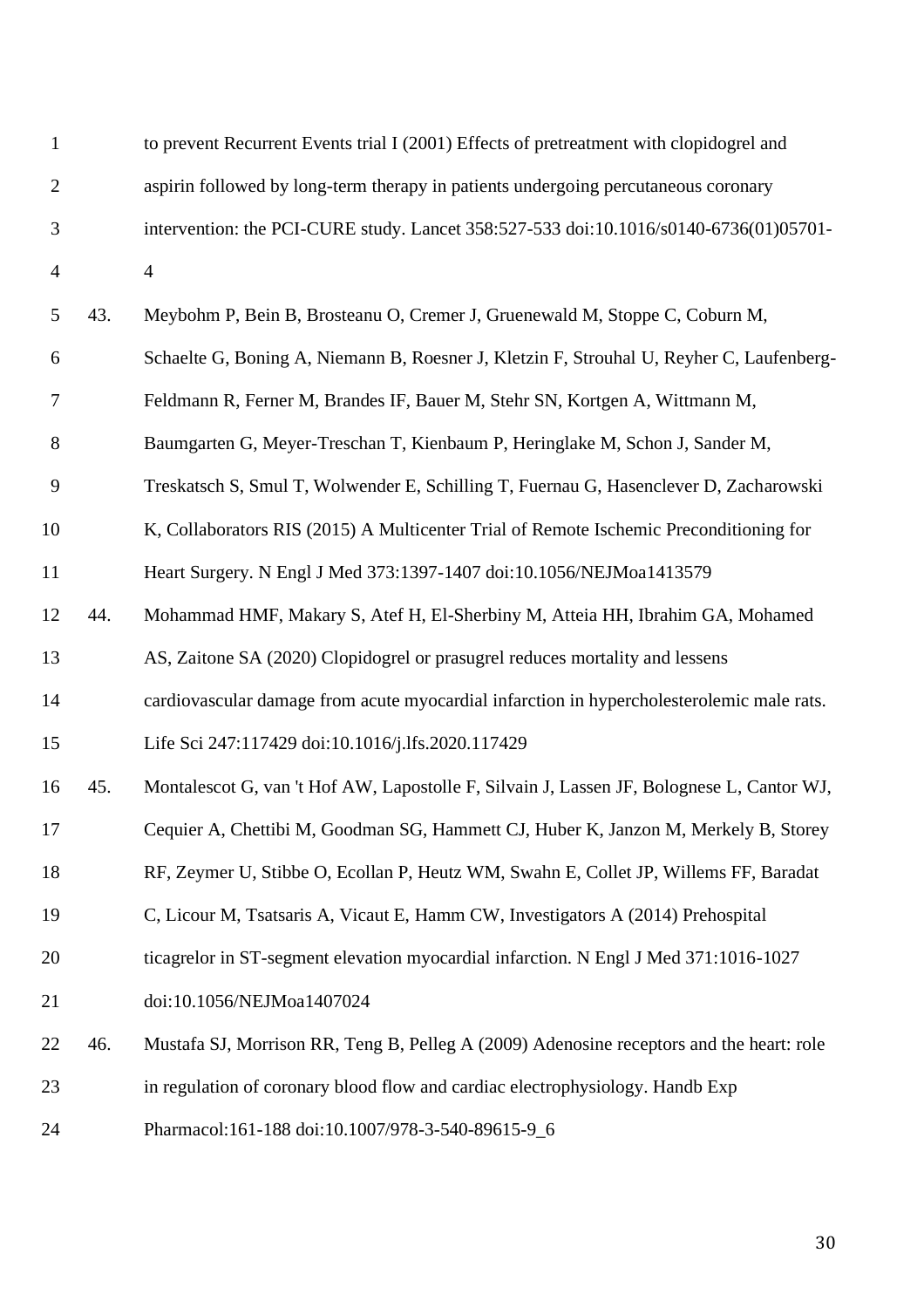| $\mathbf{1}$   | 47. | Ozyuncu N, Goksuluk H, Tan TS, Esenboga K, Atmaca Y, Erol C (2020) Does the level of           |
|----------------|-----|------------------------------------------------------------------------------------------------|
| $\overline{2}$ |     | myocardial injury differ in primary angioplasty patients loaded first with clopidogrel and the |
| $\mathfrak{Z}$ |     | ones with ticagrelor? Anatol J Cardiol 24:107-112 doi:10.14744/AnatolJCardiol.2020.22903       |
| 4              | 48. | Penna C, Aragno M, Cento AS, Femmino S, Russo I, Bello FD, Chiazza F, Collotta D,              |
| 5              |     | Alves GF, Bertinaria M, Zicola E, Mercurio V, Medana C, Collino M, Pagliaro P (2020)           |
| 6              |     | Ticagrelor Conditioning Effects Are Not Additive to Cardioprotection Induced by Direct         |
| 7              |     | NLRP3 Inflammasome Inhibition: Role of RISK, NLRP3, and Redox Cascades. Oxid Med               |
| $8\,$          |     | Cell Longev 2020:9219825 doi:10.1155/2020/9219825                                              |
| 9              | 49. | Ramakers BP, Riksen NP, Stal TH, Heemskerk S, van den Broek P, Peters WH, van der              |
| 10             |     | Hoeven JG, Smits P, Pickkers P (2011) Dipyridamole augments the antiinflammatory               |
| 11             |     | response during human endotoxemia. Crit Care 15:R289 doi:10.1186/cc10576                       |
| 12             | 50. | Roe MT, Armstrong PW, Fox KA, White HD, Prabhakaran D, Goodman SG, Cornel JH,                  |
| 13             |     | Bhatt DL, Clemmensen P, Martinez F, Ardissino D, Nicolau JC, Boden WE, Gurbel PA,              |
| 14             |     | Ruzyllo W, Dalby AJ, McGuire DK, Leiva-Pons JL, Parkhomenko A, Gottlieb S, Topacio             |
| 15             |     | GO, Hamm C, Pavlides G, Goudev AR, Oto A, Tseng CD, Merkely B, Gasparovic V,                   |
| 16             |     | Corbalan R, Cinteza M, McLendon RC, Winters KJ, Brown EB, Lokhnygina Y, Aylward                |
| 17             |     | PE, Huber K, Hochman JS, Ohman EM, Investigators TA (2012) Prasugrel versus                    |
| 18             |     | clopidogrel for acute coronary syndromes without revascularization. N Engl J Med               |
| 19             |     | 367:1297-1309 doi:10.1056/NEJMoa1205512                                                        |
| 20             | 51. | Roubille F, Lairez O, Mewton N, Rioufol G, Ranc S, Sanchez I, Cung TT, Elbaz M, Piot C,        |
| 21             |     | Ovize M (2012) Cardioprotection by clopidogrel in acute ST-elevated myocardial infarction      |
| 22             |     | patients: a retrospective analysis. Basic Res Cardiol 107:275 doi:10.1007/s00395-012-0275-     |
|                |     |                                                                                                |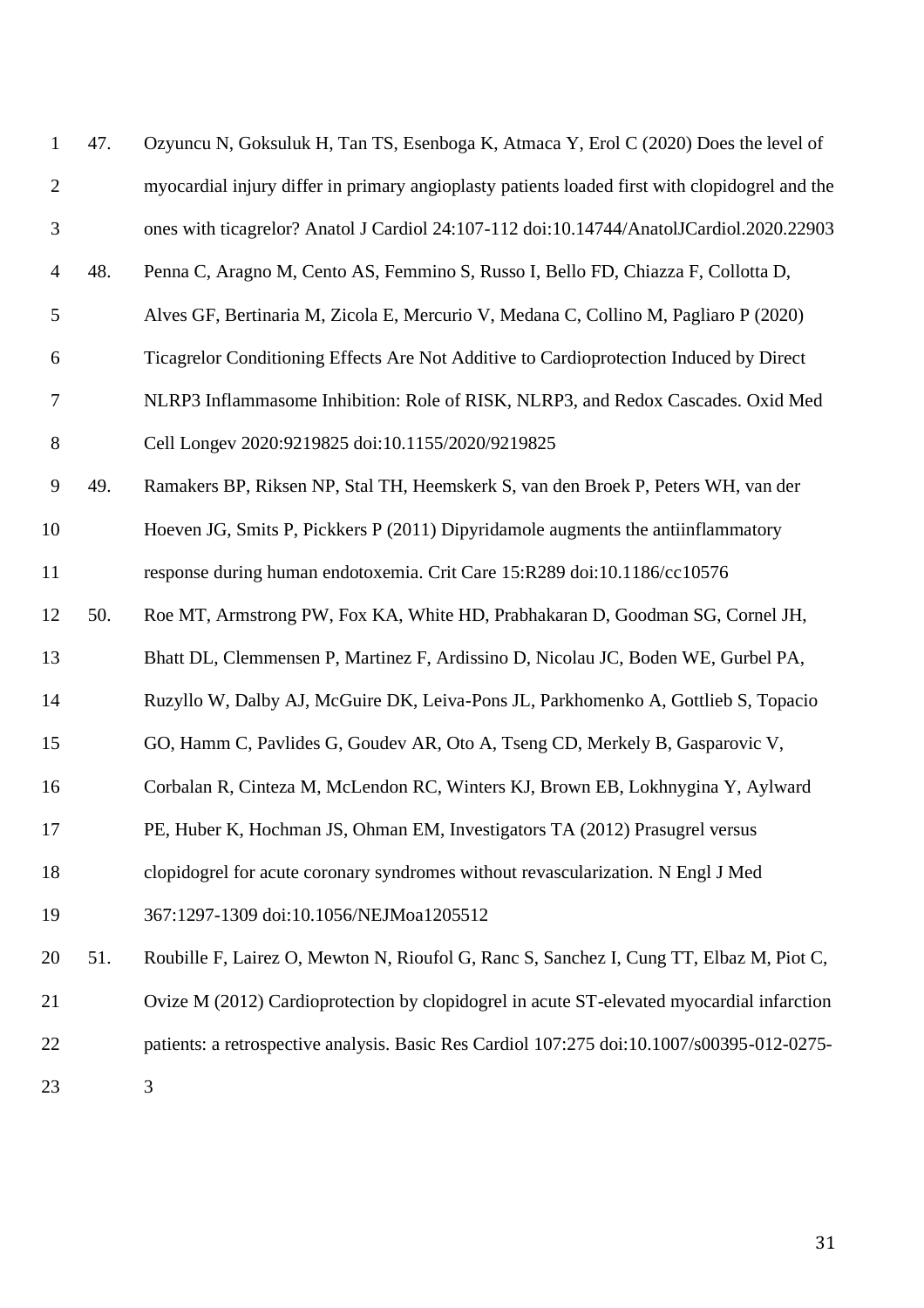| 1              | 52. | Sabbah M, Nepper-Christensen L, Kober L, Hofsten DE, Ahtarovski KA, Goransson C,                 |
|----------------|-----|--------------------------------------------------------------------------------------------------|
| $\overline{2}$ |     | Kyhl K, Ghotbi AA, Schoos MM, Sadjadieh G, Kelbaek H, Lonborg J, Engstrom T (2020)               |
| 3              |     | Infarct size following loading with Ticagrelor/Prasugrel versus Clopidogrel in ST-segment        |
| $\overline{4}$ |     | elevation myocardial infarction. Int J Cardiol 314:7-12 doi:10.1016/j.ijcard.2020.05.011         |
| 5              | 53. | Schupke S, Neumann FJ, Menichelli M, Mayer K, Bernlochner I, Wohrle J, Richardt G,               |
| 6              |     | Liebetrau C, Witzenbichler B, Antoniucci D, Akin I, Bott-Flugel L, Fischer M, Landmesser         |
| $\tau$         |     | U, Katus HA, Sibbing D, Seyfarth M, Janisch M, Boncompagni D, Hilz R, Rottbauer W,               |
| 8              |     | Okrojek R, Mollmann H, Hochholzer W, Migliorini A, Cassese S, Mollo P, Xhepa E,                  |
| 9              |     | Kufner S, Strehle A, Leggewie S, Allali A, Ndrepepa G, Schuhlen H, Angiolillo DJ, Hamm           |
| 10             |     | CW, Hapfelmeier A, Tolg R, Trenk D, Schunkert H, Laugwitz KL, Kastrati A, Investigators          |
| 11             |     | I-RT (2019) Ticagrelor or Prasugrel in Patients with Acute Coronary Syndromes. N Engl J          |
| 12             |     | Med 381:1524-1534 doi:10.1056/NEJMoa1908973                                                      |
| 13             | 54. | Skyschally A, van Caster P, Iliodromitis EK, Schulz R, Kremastinos DT, Heusch G (2009)           |
| 14             |     | Ischemic postconditioning: experimental models and protocol algorithms. Basic Res Cardiol        |
| 15             |     | 104:469-483 doi:10.1007/s00395-009-0040-4                                                        |
| 16             | 55. | Spreeuwenberg MD, Bartak A, Croon MA, Hagenaars JA, Busschbach JJ, Andrea H, Twisk               |
| 17             |     | J, Stijnen T (2010) The multiple propensity score as control for bias in the comparison of       |
| 18             |     | more than two treatment arms: an introduction from a case study in mental health. Med Care       |
| 19             |     | 48:166-174 doi:10.1097/MLR.0b013e3181c1328f                                                      |
| 20             | 56. | Sugidachi A, Ogawa T, Kurihara A, Hagihara K, Jakubowski JA, Hashimoto M, Niitsu Y,              |
| 21             |     | Asai F (2007) The greater in vivo antiplatelet effects of prasugrel as compared to               |
| 22             |     | clopidogrel reflect more efficient generation of its active metabolite with similar antiplatelet |
| 23             |     | activity to that of clopidogrel's active metabolite. J Thromb Haemost 5:1545-1551                |
| 24             |     | doi:10.1111/j.1538-7836.2007.02598.x                                                             |
|                |     |                                                                                                  |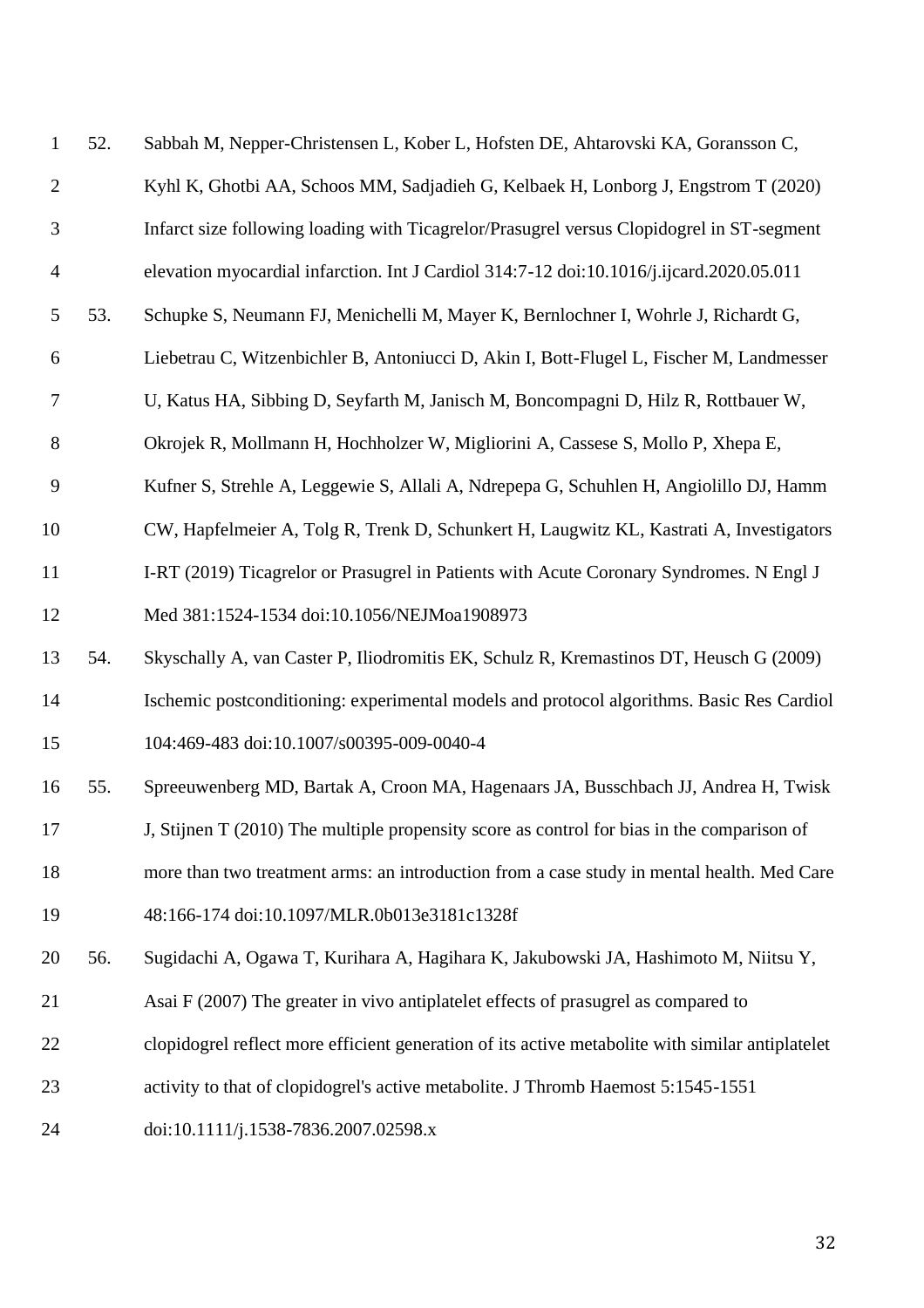| $\mathbf{1}$   | 57. | Sugidachi A, Ohno K, Ogawa T, Jakubowski J, Hashimoto M, Tomizawa A (2013) A                |
|----------------|-----|---------------------------------------------------------------------------------------------|
| $\overline{2}$ |     | comparison of the pharmacological profiles of prasugrel and ticagrelor assessed by platelet |
| 3              |     | aggregation, thrombus formation and haemostasis in rats. Br J Pharmacol 169:82-89           |
| $\overline{4}$ |     | doi:10.1111/bph.12108                                                                       |
| 5              | 58. | Sugidachi A, Yamaguchi S, Jakubowski JA, Ohno K, Tomizawa A, Hashimoto M, Niitsu Y          |
| 6              |     | (2011) Selective blockade of P2Y12 receptors by prasugrel inhibits myocardial infarction    |
| $\tau$         |     | induced by thrombotic coronary artery occlusion in rats. J Cardiovasc Pharmacol 58:329-     |
| 8              |     | 334 doi:10.1097/FJC.0b013e3182244a6f                                                        |
| 9              | 59. | Terkelsen CJ, Sorensen JT, Maeng M, Jensen LO, Tilsted HH, Trautner S, Vach W, Johnsen      |
| 10             |     | SP, Thuesen L, Lassen JF (2010) System delay and mortality among patients with STEMI        |
| 11             |     | treated with primary percutaneous coronary intervention. JAMA 304:763-771                   |
| 12             |     | doi:10.1001/jama.2010.1139                                                                  |
| 13             | 60. | Ubaid S, Ford TJ, Berry C, Murray HM, Wrigley B, Khan N, Thomas MR, Armesilla AL,           |
| 14             |     | Townend JN, Khogali SS, Munir S, Martins J, Hothi SS, McAlindon EJ, Cotton JM (2019)        |
| 15             |     | Cangrelor versus Ticagrelor in Patients Treated with Primary Percutaneous Coronary          |
| 16             |     | Intervention: Impact on Platelet Activity, Myocardial Microvascular Function and Infarct    |
| 17             |     | Size: A Randomized Controlled Trial. Thromb Haemost 119:1171-1181 doi:10.1055/s-            |
| 18             |     | 0039-1688789                                                                                |
| 19             | 61. | van den Berg TN, El Messaoudi S, Rongen GA, van den Broek PH, Bilos A, Donders AR,          |
| 20             |     | Gomes ME, Riksen NP (2015) Ticagrelor Does Not Inhibit Adenosine Transport at Relevant      |
| 21             |     | Concentrations: A Randomized Cross-Over Study in Healthy Subjects In Vivo. PLoS One         |
| 22             |     | 10:e0137560 doi:10.1371/journal.pone.0137560                                                |
| 23             | 62. | van der Hoeven NW, Janssens GN, Everaars H, Nap A, Lemkes JS, de Waard GA, van de           |
| 24             |     | Ven PM, van Rossum AC, Escaned J, Mejia-Renteria H, Ten Cate TJF, Piek JJ, von              |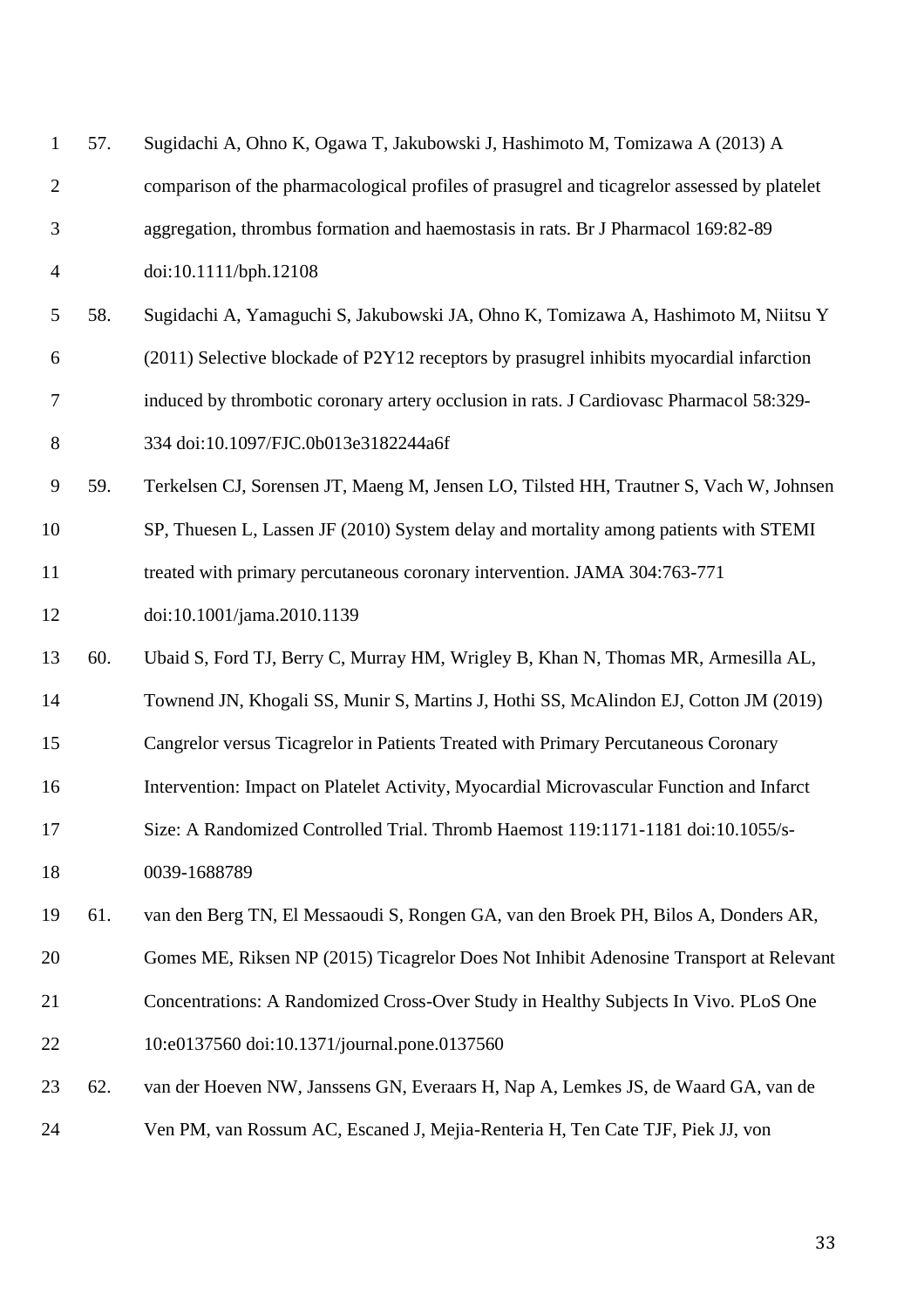| $\mathbf{1}$   |     | Birgelen C, Valgimigli M, Diletti R, Riksen NP, Van Mieghem NM, Nijveldt R, van           |
|----------------|-----|-------------------------------------------------------------------------------------------|
| $\mathfrak{2}$ |     | Leeuwen MAH, van Royen N (2020) Platelet Inhibition, Endothelial Function, and Clinical   |
| 3              |     | Outcome in Patients Presenting With ST-Segment-Elevation Myocardial Infarction            |
| $\overline{4}$ |     | Randomized to Ticagrelor Versus Prasugrel Maintenance Therapy: Long-Term Follow-Up        |
| 5              |     | of the REDUCE-MVI Trial. J Am Heart Assoc 9:e014411 doi:10.1161/JAHA.119.014411           |
| 6              | 63. | van Giezen JJ, Sidaway J, Glaves P, Kirk I, Bjorkman JA (2012) Ticagrelor inhibits        |
| $\tau$         |     | adenosine uptake in vitro and enhances adenosine-mediated hyperemia responses in a canine |
| $8\,$          |     | model. J Cardiovasc Pharmacol Ther 17:164-172 doi:10.1177/1074248411410883                |
| 9              | 64. | van Leeuwen MAH, van der Hoeven NW, Janssens GN, Everaars H, Nap A, Lemkes JS, de         |
| 10             |     | Waard GA, van de Ven PM, van Rossum AC, Ten Cate TJF, Piek JJ, von Birgelen C,            |
| 11             |     | Escaned J, Valgimigli M, Diletti R, Riksen NP, van Mieghem NM, Nijveldt R, van Royen N    |
| 12             |     | (2019) Evaluation of Microvascular Injury in Revascularized Patients With ST-Segment-     |
| 13             |     | Elevation Myocardial Infarction Treated With Ticagrelor Versus Prasugrel. Circulation     |
| 14             |     | 139:636-646 doi:10.1161/CIRCULATIONAHA.118.035931                                         |
| 15             | 65. | Vannini L, Muro A, Sanchis J, Ortiz-Perez JT, Flores Umanzor E, Lopez-Lereu MP,           |
| 16             |     | Badimon L, Sabate M, Brugaletta S (2016) Can new generation P2Y12 inhibitors play a role  |
| 17             |     | in microvascular obstruction in STEMI? Int J Cardiol 223:226-227                          |
| 18             |     | doi:10.1016/j.ijcard.2016.08.182                                                          |
| 19             | 66. | Vilahur G, Gutierrez M, Casani L, Varela L, Capdevila A, Pons-Llado G, Carreras F,        |
| 20             |     | Carlsson L, Hidalgo A, Badimon L (2016) Protective Effects of Ticagrelor on Myocardial    |
| 21             |     | Injury After Infarction. Circulation 134:1708-1719                                        |
| 22             |     | doi:10.1161/CIRCULATIONAHA.116.024014                                                     |
| 23             | 67. | Wallentin L, Becker RC, Budaj A, Cannon CP, Emanuelsson H, Held C, Horrow J, Husted       |
| 24             |     | S, James S, Katus H, Mahaffey KW, Scirica BM, Skene A, Steg PG, Storey RF, Harrington     |
|                |     |                                                                                           |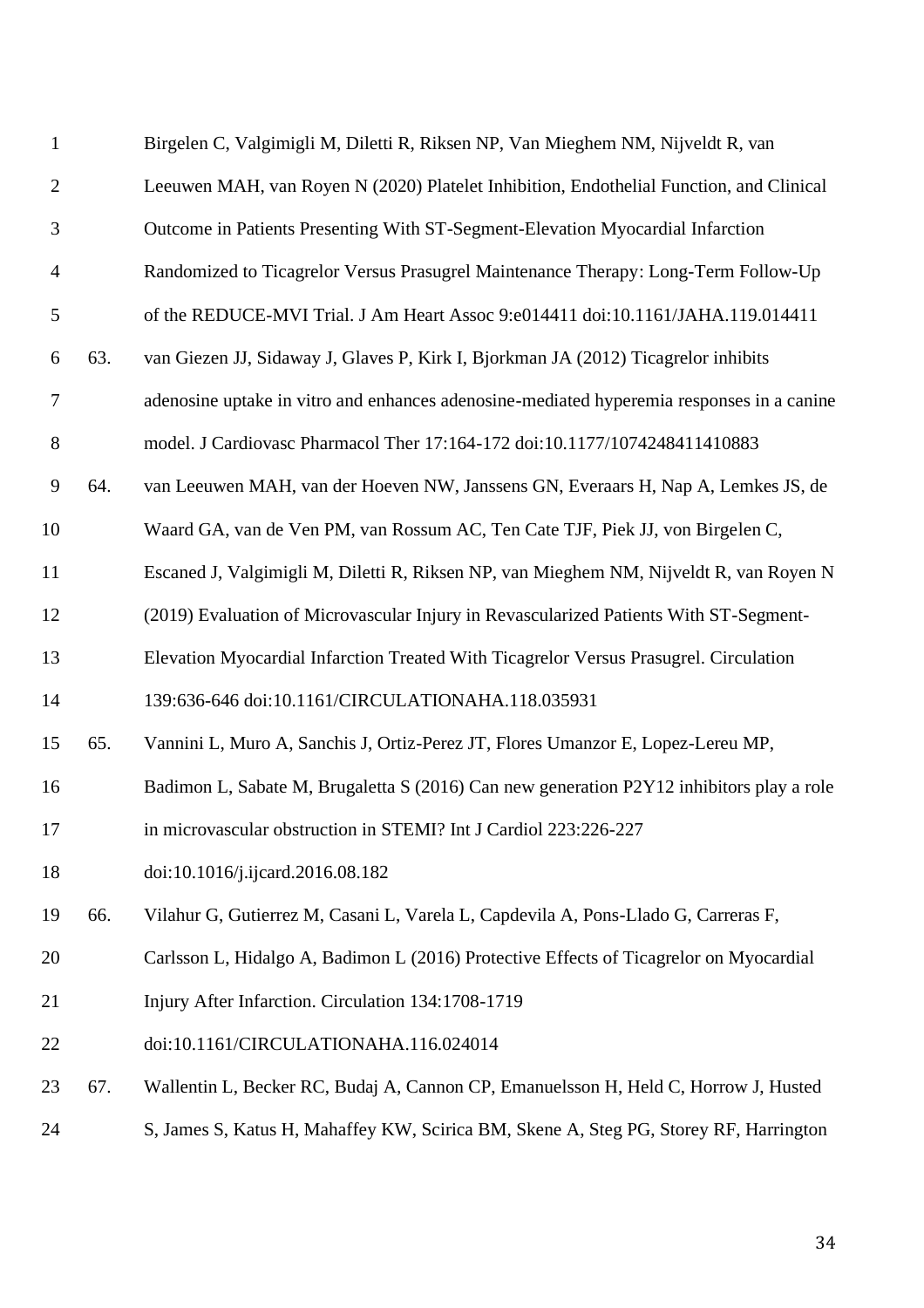| $\mathbf{1}$   |     | RA, Investigators P, Freij A, Thorsen M (2009) Ticagrelor versus clopidogrel in patients      |
|----------------|-----|-----------------------------------------------------------------------------------------------|
| $\overline{2}$ |     | with acute coronary syndromes. N Engl J Med 361:1045-1057                                     |
| 3              |     | doi:10.1056/NEJMoa0904327                                                                     |
| 4              | 68. | Weisshaar S, Litschauer B, Eipeldauer M, Hobl EL, Wolzt M (2017) Ticagrelor mitigates         |
| 5              |     | ischaemia-reperfusion induced vascular endothelial dysfunction in healthy young males - a     |
| 6              |     | randomized, single-blinded study. Br J Clin Pharmacol 83:2651-2660                            |
| 7              |     | doi:10.1111/bcp.13378                                                                         |
| 8              | 69. | Wittfeldt A, Emanuelsson H, Brandrup-Wognsen G, van Giezen JJ, Jonasson J, Nylander S,        |
| 9              |     | Gan LM (2013) Ticagrelor enhances adenosine-induced coronary vasodilatory responses in        |
| 10             |     | humans. J Am Coll Cardiol 61:723-727 doi:10.1016/j.jacc.2012.11.032                           |
| 11             | 70. | Wiviott SD, Braunwald E, McCabe CH, Montalescot G, Ruzyllo W, Gottlieb S, Neumann             |
| 12             |     | FJ, Ardissino D, De Servi S, Murphy SA, Riesmeyer J, Weerakkody G, Gibson CM,                 |
| 13             |     | Antman EM, Investigators T-T (2007) Prasugrel versus clopidogrel in patients with acute       |
| 14             |     | coronary syndromes. N Engl J Med 357:2001-2015 doi:10.1056/NEJMoa0706482                      |
| 15             | 71. | Wu Q, Gui P, Wu J, Ding D, Purusram G, Dong N, Yao S (2011) Effect of limb ischemic           |
| 16             |     | preconditioning on myocardial injury in patients undergoing mitral valve replacement          |
| 17             |     | surgery. - A randomized controlled trial. Circ J 75:1885-1889 doi:10.1253/circj.cj-10-1130    |
| 18             | 72. | Yang XM, Cui L, Alhammouri A, Downey JM, Cohen MV (2013) Triple therapy greatly               |
| 19             |     | increases myocardial salvage during ischemia/reperfusion in the in situ rat heart. Cardiovasc |
| 20             |     | Drugs Ther 27:403-412 doi:10.1007/s10557-013-6474-9                                           |
| 21             | 73. | Yang XM, Gadde S, Audia JP, Alvarez DF, Downey JM, Cohen MV (2019) Ticagrelor                 |
| 22             |     | Does Not Protect Isolated Rat Hearts, Thus Clouding Its Proposed Cardioprotective Role        |
| 23             |     | Through ENT 1 in Heart Tissue. J Cardiovasc Pharmacol Ther 24:371-376                         |
| 24             |     | doi:10.1177/1074248419829169                                                                  |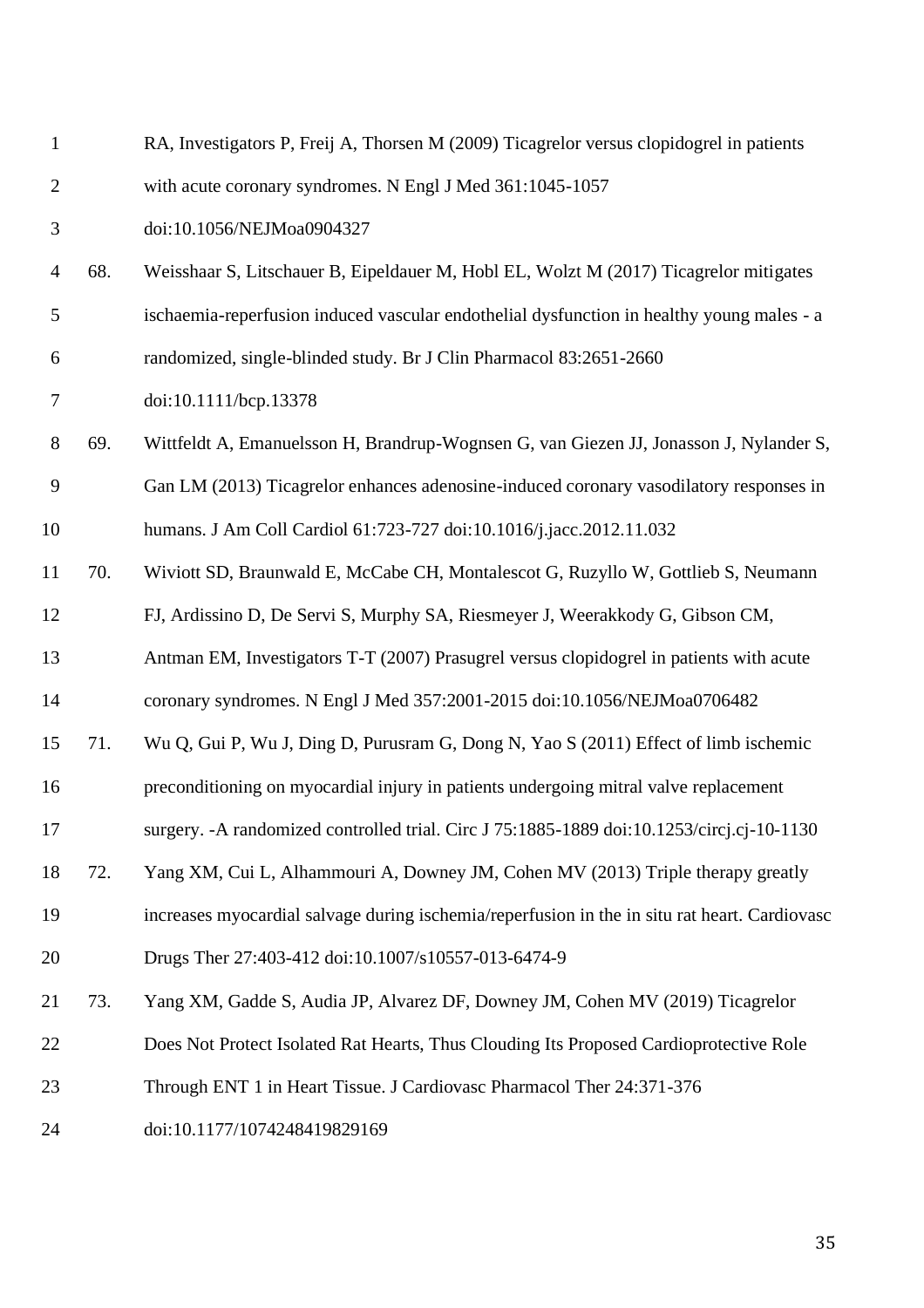| $\mathbf{1}$   | 74. | Yang XM, Liu Y, Cui L, Yang X, Liu Y, Tandon N, Kambayashi J, Downey JM, Cohen               |
|----------------|-----|----------------------------------------------------------------------------------------------|
| $\overline{2}$ |     | $MV$ (2013) Platelet P2 $Y(1)(2)$ blockers confer direct postconditioning-like protection in |
| 3              |     | reperfused rabbit hearts. J Cardiovasc Pharmacol Ther 18:251-262                             |
| $\overline{4}$ |     | doi:10.1177/1074248412467692                                                                 |
| 5              | 75. | Yang XM, Liu Y, Cui L, Yang X, Liu Y, Tandon N, Kambayashi J, Downey JM, Cohen               |
| 6              |     | MV (2013) Two classes of anti-platelet drugs reduce anatomical infarct size in monkey        |
| $\tau$         |     | hearts. Cardiovasc Drugs Ther 27:109-115 doi:10.1007/s10557-012-6436-7                       |
| 8              | 76. | Ye Y, Birnbaum GD, Perez-Polo JR, Nanhwan MK, Nylander S, Birnbaum Y (2015)                  |
| 9              |     | Ticagrelor protects the heart against reperfusion injury and improves remodeling after       |
| 10             |     | myocardial infarction. Arterioscler Thromb Vasc Biol 35:1805-1814                            |
| 11             |     | doi:10.1161/ATVBAHA.115.305655                                                               |
| 12             | 77. | Yellon DM, Hausenloy DJ (2007) Myocardial reperfusion injury. N Engl J Med 357:1121-         |
| 13             |     | 1135 doi:10.1056/NEJMra071667                                                                |
| 14             | 78. | Yusuf S, Zhao F, Mehta SR, Chrolavicius S, Tognoni G, Fox KK, Clopidogrel in Unstable        |
| 15             |     | Angina to Prevent Recurrent Events Trial I (2001) Effects of clopidogrel in addition to      |
| 16             |     | aspirin in patients with acute coronary syndromes without ST-segment elevation. N Engl J     |
| 17             |     | Med 345:494-502 doi:10.1056/NEJMoa010746                                                     |
| 18             | 79. | Ziegler M, Wang X, Peter K (2019) Platelets in cardiac ischaemia/reperfusion injury: a       |
| 19             |     | promising therapeutic target. Cardiovasc Res 115:1178-1188 doi:10.1093/cvr/cvz070            |
| 20             |     |                                                                                              |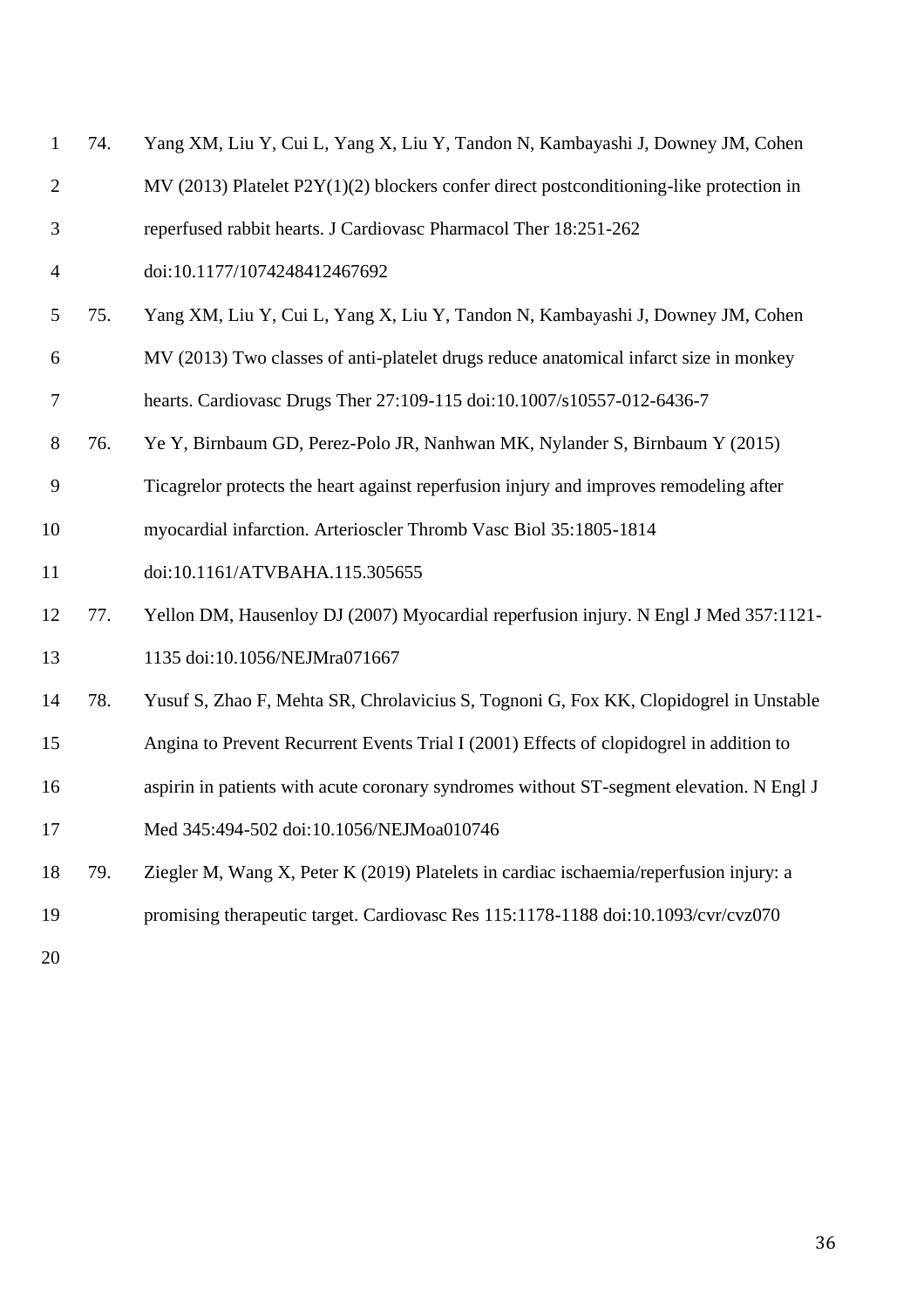## **Figure titles and legends**

 **Figure 1 Infarct size in rats.** Final infarct size of area at risk. IS: infarct size, AAR: area at risk, CON: control, IPC: local ischemic preconditioning, RIC: remote ischemic preconditioning. All 4 statistical comparisons showed have controls as reference. \* p<0.05, \*\* p<0.01, \*\*\*\* p<0.0001

**Figure 2 Flowchart.** Flowchart of patient selection and exclusions.

 **Figure 3 Graphical presentations.** a) the composite endpoint of cardiac death and b) hospitalization for heart failure, and major adverse cardiovascular events, c) and d) display 30-day curves of the same endpoints.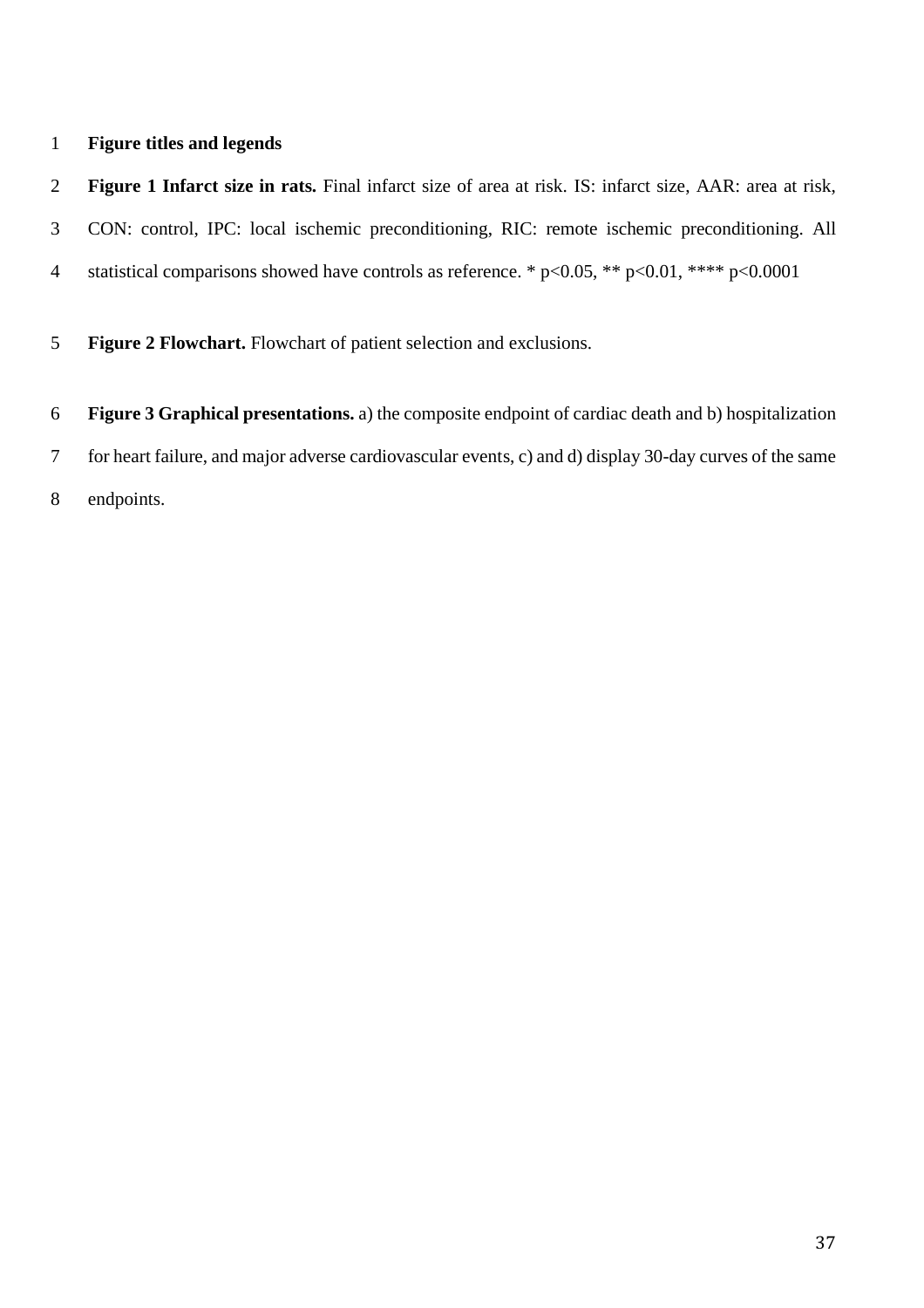## **Tables**

|                                           | Clopidogrel | <b>Ticagrelor</b> | Prasugrel    |
|-------------------------------------------|-------------|-------------------|--------------|
|                                           | $(n=395)$   | $(n=1,210)$       | $(n=149)$    |
| Mean age, years (SD)                      | 65.7(12.4)  | 63.7 (12.0)       | 61.1(11.0)   |
| <b>Sex</b>                                |             |                   |              |
| Male                                      | 294 (74.4%) | 946 (78.2%)       | 125 (83.9%)  |
| Female                                    | 101 (25.6%) | 264 (21.8%)       | 24 (16.1%)   |
| Current smoker                            | 132 (33.4%) | 437 (36.1%)       | 59 (39.6%)   |
| Body mass index, $kg/m^2$ (SD)            | 27.5(4.8)   | 27.6(5.1)         | 28.2(4.5)    |
| eGFR, $\mu$ g/L/1.73 m <sup>2</sup> (IQR) | 87 (71-97)  | 86 (72-96)        | 87 (77-99)   |
| Comorbidity                               |             |                   |              |
| Hypertension                              | 175(44.3%)  | 489 (40.4%)       | 58 (38.9%)   |
| Previous MI                               | 35 (8.9%)   | 95 (7.9%)         | $10(6.7\%)$  |
| Hypercholesterolaemia                     | 121 (30.6%) | 353 (29.2%)       | 46 (30.9%)   |
| Peripheral vascular disease               | $9(2.3\%)$  | 18 (1.5%)         | $1(0.7\%)$   |
| Diabetes                                  | 48 (12.2%)  | 131 (10.8%)       | $15(10.1\%)$ |
| Family history of IHD                     | 101 (25.6%) | 455 (37.6%)       | 62(41.6%)    |
| <b>Baseline medication</b>                |             |                   |              |
| Insulin                                   | 12 (3%)     | $31(2.6\%)$       | $5(3.4\%)$   |
| Metformin                                 | 39 (9.9%)   | 100 (8.3%)        | $10(6.7\%)$  |
| Sulphonylurea                             | 14 (3.5%)   | $37(3.1\%)$       | $5(3.4\%)$   |
| Other anti-diabetic medication            | $16(4.1\%)$ | 29 (2.4%)         | $5(3.4\%)$   |
| Statin                                    | 98 (24.8%)  | 272 (22.5%)       | 35 (23.5%)   |
| Beta-blocker                              | 49 (12.4%)  | 139 (11.5%)       | 18 (12.1%)   |
| ACE-inhibitor                             | 74 (18.7%)  | 194 (16%)         | 31 (20.8%)   |
| <b>ARB</b>                                | 40 (10.1%)  | $106(8.8\%)$      | 9(6%)        |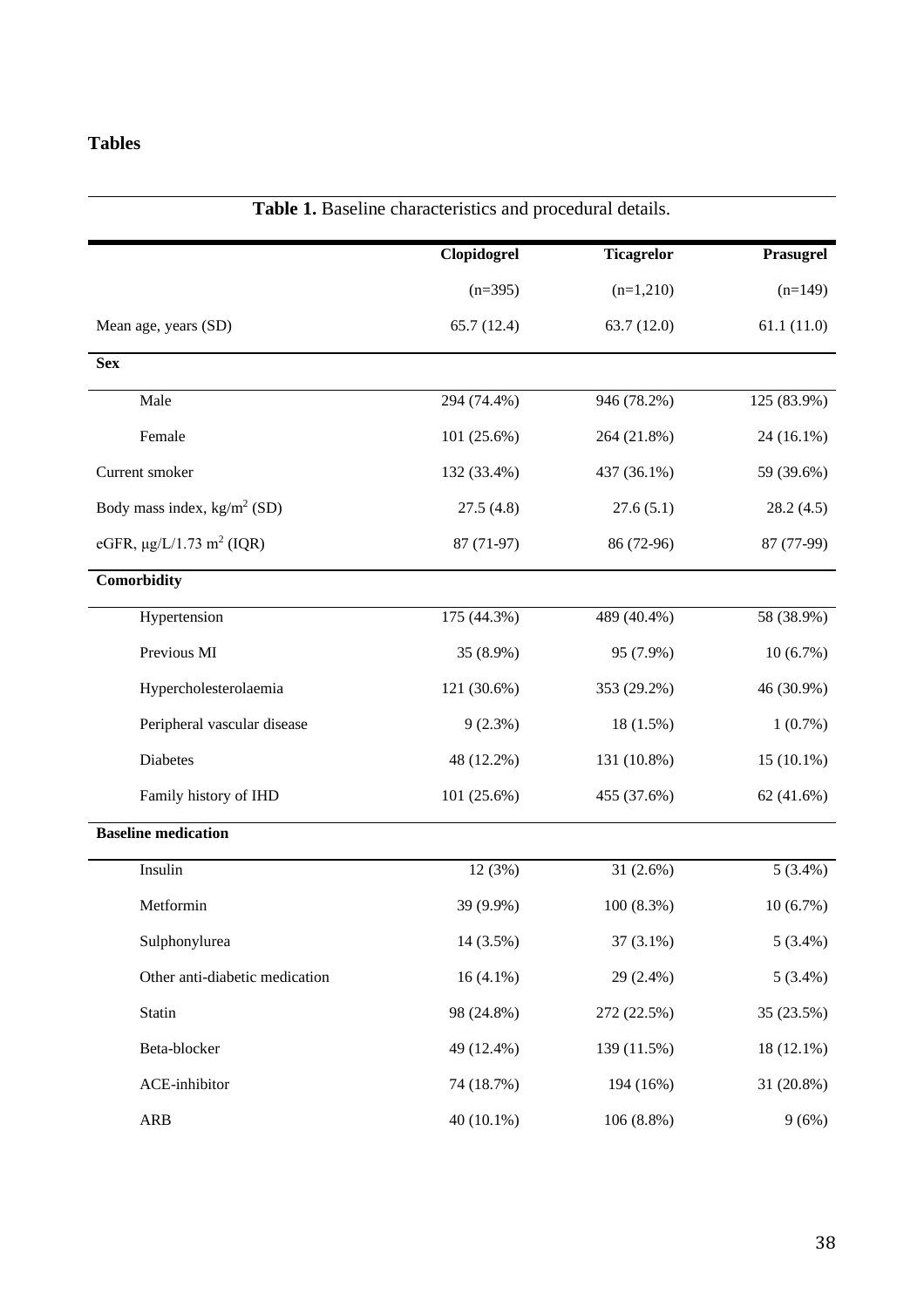| $\bold{TIMI}$ $0$                                           | 284 (71.9%)      | 944 (78%)     | 116 (77.9%)      |
|-------------------------------------------------------------|------------------|---------------|------------------|
| <b>TIMI flow pre-angioplasty</b>                            |                  |               |                  |
| Thrombus aspiration performed                               | 115 (29.1%)      | 378 (31.2%)   | 39 (26.2%)       |
| Missing                                                     | $2(0.5\%)$       | $5(0.4\%)$    | 3(2%)            |
| 3                                                           | 46 (11.6%)       | 176 (14.5%)   | 18 (12.1%)       |
| $\mathbf{2}$                                                | 125 (31.6%)      | 388 (32.1%)   | 39 (26.2%)       |
| $\mathbf{1}$                                                | 222 (56.2%)      | 639 (52.8%)   | 89 (59.7%)       |
| $\boldsymbol{0}$                                            | $\mathbf{0}$     | $2(0.2\%)$    | $\boldsymbol{0}$ |
| Number of vessels with angiographically significant disease |                  |               |                  |
| Culprit lesion stented                                      | 367 (92.9%)      | 1,170 (96.7%) | 139 (93.3%)      |
| Missing                                                     | $2(0.5\%)$       | $6(0.5\%)$    | 3(2%)            |
| Other                                                       | $\boldsymbol{0}$ | $4(0.3\%)$    | $\boldsymbol{0}$ |
| Right coronary                                              | 190 (48.1%)      | 551 (45.5%)   | 63 (42.3%)       |
| Circumflex                                                  | 43 (10.9%)       | 160 (13.2%)   | $21(14.1\%)$     |
| Left anterior descending                                    | 160 (40.5%)      | 489 (40.4%)   | 62 $(41.6%)$     |
| <b>Culprit vessel</b>                                       |                  |               |                  |
| First medical contact to balloon time, min (IQR)            | 105 (90-127)     | 112 (92-137)  | 104 (86-132)     |
| Symptom to balloon time, min (IQR)                          | 177 (129-261)    | 185 (138-298) | 176 (121-257)    |
| Class IV (including cardiogenic shock)                      | $4(1\%)$         | $4(0.3\%)$    | 3(2%)            |
| Class III                                                   | $\boldsymbol{0}$ | $1(0.1\%)$    | $\boldsymbol{0}$ |
| Class II                                                    | $2(0.5\%)$       | 33 (2.7%)     | $1(0.7\%)$       |
| Class I                                                     | 389 (98.5%)      | 1,172 (96.9%) | 145 (97.3%)      |
| Killip Class on admission                                   |                  |               |                  |
| Diastolic (SD)                                              | 78.7 (16.4)      | 80.2 (15.7)   | 73.6(15.0)       |
| Systolic (SD)                                               | 132.1 (25.9)     | 133.1 (22.7)  | 126.3(22.6)      |
| Blood pressure at inclusion (mmHg)                          |                  |               |                  |
| Diuretics                                                   | $32(8.1\%)$      | 85 (7%)       | 18 (12.1%)       |
| Aspirin                                                     | 53 (13.4%)       | 180 (14.9%)   | $15(10.1\%)$     |
|                                                             |                  |               |                  |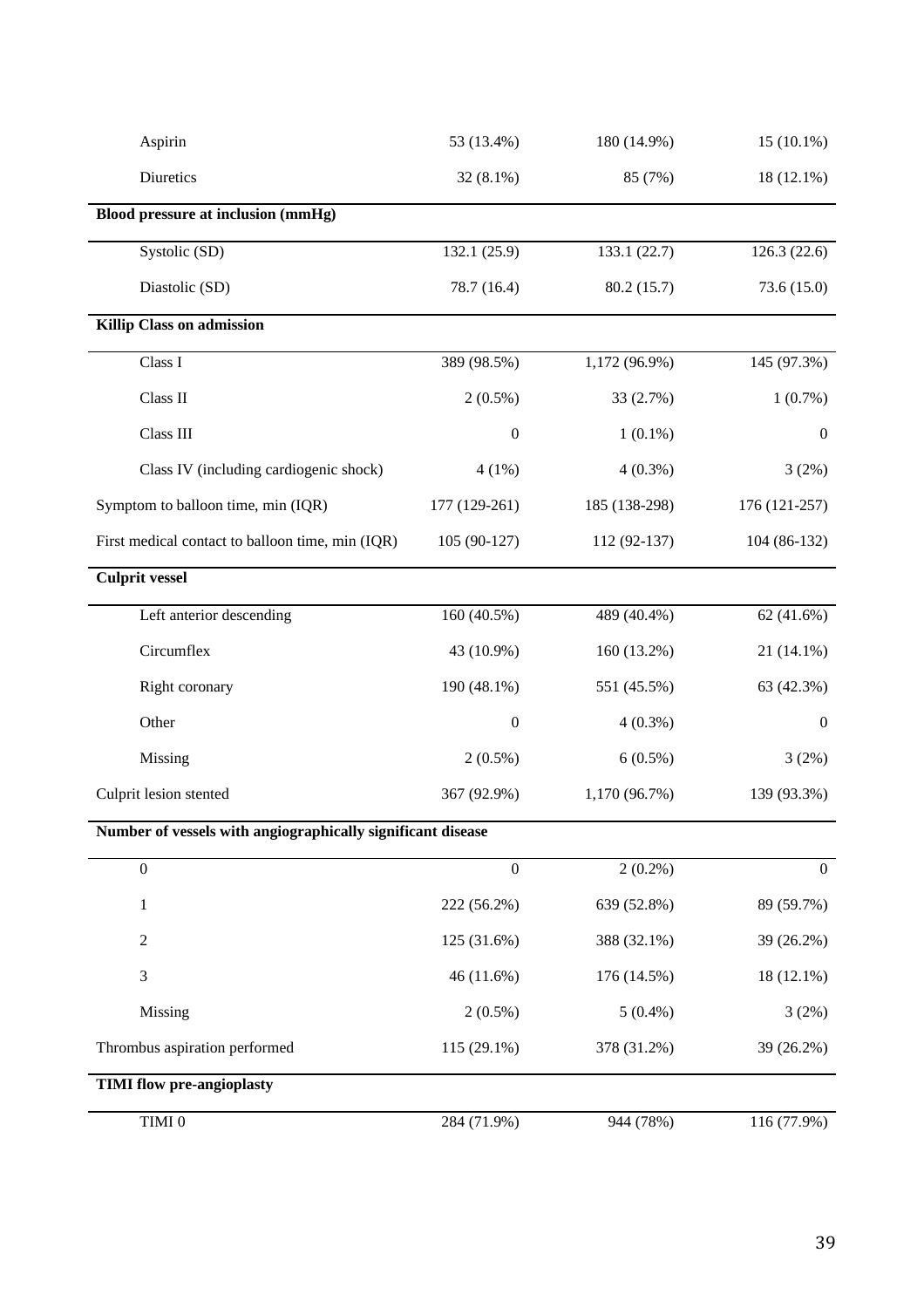| TIMI 1                            | 31 (7.8%)      | 72 (6%)       | $12(8.1\%)$      |
|-----------------------------------|----------------|---------------|------------------|
| TIMI <sub>2</sub>                 | $32(8.1\%)$    | 88 (7.3%)     | $12(8.1\%)$      |
| TIMI 3                            | 48 (12.2%)     | $106(8.8\%)$  | 9(6%)            |
| Missing                           | 284 (71.9%)    | 944 (78%)     | 116 (77.9%)      |
| <b>TIMI flow post-procedure</b>   |                |               |                  |
| TIMI 0                            | $5(1.3\%)$     | $14(1.2\%)$   | $\boldsymbol{0}$ |
| TIMI 1                            | 4(1%)          | $7(0.6\%)$    | $1(0.7\%)$       |
| TIMI <sub>2</sub>                 | 27 (6.8%)      | 56 (4.6%)     | $5(3.4\%)$       |
| TIMI <sub>3</sub>                 | 351 (88.9%)    | 1,092 (90.2%) | 139 (93.3%)      |
| Missing                           | 8(2%)          | 41 (3.4%)     | 4(2.7%)          |
| Staged PCI performed              | $36(9.1\%)$    | 108 (8.9%)    | 7(4.7%)          |
| <b>Staged CABG performed</b>      | $5(1.3\%)$     | 21(1.7%)      | $2(1.3\%)$       |
| pPCI related medication           |                |               |                  |
| Opioids                           | $\overline{0}$ | $\mathbf{0}$  | $\boldsymbol{0}$ |
| Heparin                           | 372 (94.2%)    | 1,159 (95.8%) | 144 (96.6%)      |
| Aspirin                           | 375 (94.9%)    | 1,136 (93.9%) | 138 (92.6%)      |
| Glycoprotein IIb/IIIa inhibitor   | 94 (23.8%)     | 324 (26.8%)   | 45 (30.2%)       |
| Bivalirudin                       | $21(5.3\%)$    | 35 (2.9%)     | $\boldsymbol{0}$ |
| Protaminsulphate                  | $2(0.5\%)$     | $5(0.4\%)$    | $1(0.7\%)$       |
| Nitrates                          | 353 (89.4%)    | 984 (81.3%)   | 138 (92.6%)      |
| <b>Country</b>                    |                |               |                  |
| $\ensuremath{\mathrm{UK}}\xspace$ | 395 (100%)     | 1,210 (100%)  | 149 (100%)       |

**Table 1. Baseline characteristics of the patient cohorts included in the propensity weighted analyses.** On the left the cohorts included in the analyses of clopidogrel vs ticagrelor, and on the right the cohorts included in the analyses of clopidogrel vs prasugrel. IHD: Ischemic heart disease, ACE: Angiotensin converting enzyme, ARB: Angiotensin receptor blocker, TIMI: Thrombolysis in myocardial infarction, SD: Standard deviation, IQR: Interquartile range.